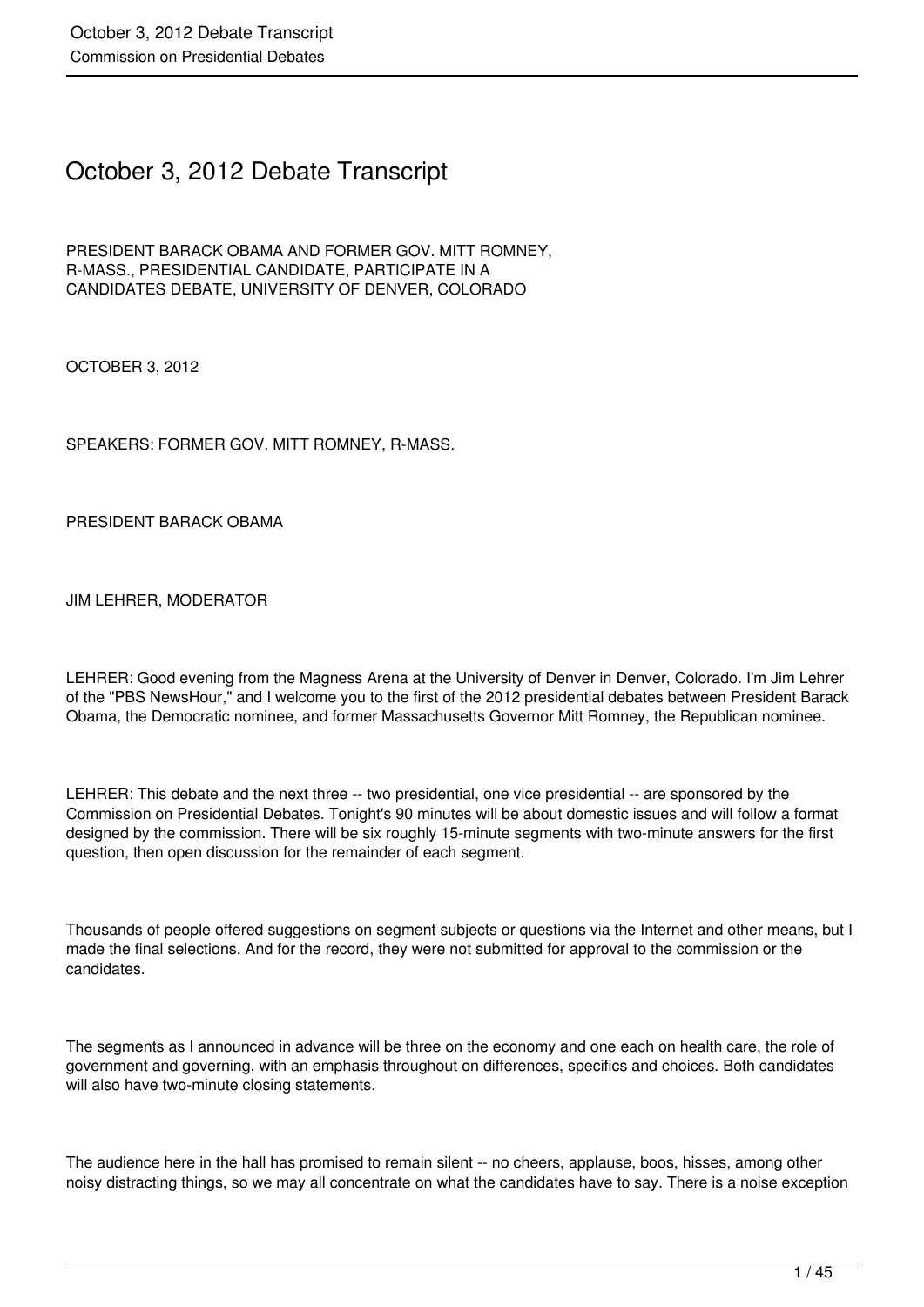right now, though, as we welcome President Obama and Governor Romney.

(APPLAUSE)

Gentlemen, welcome to you both. Let's start the economy, segment one, and let's begin with jobs. What are the major differences between the two of you about how you would go about creating new jobs?

LEHRER: You have two minutes. Each of you have two minutes to start. A coin toss has determined, Mr. President, you go first.

OBAMA: Well, thank you very much, Jim, for this opportunity. I want to thank Governor Romney and the University of Denver for your hospitality.

There are a lot of points I want to make tonight, but the most important one is that 20 years ago I became the luckiest man on Earth because Michelle Obama agreed to marry me.

And so I just want to wish, Sweetie, you happy anniversary and let you know that a year from now we will not be celebrating it in front of 40 million people.

## (LAUGHTER)

You know, four years ago we went through the worst financial crisis since the Great Depression. Millions of jobs were lost, the auto industry was on the brink of collapse. The financial system had frozen up.

And because of the resilience and the determination of the American people, we've begun to fight our way back. Over the last 30 months, we've seen 5 million jobs in the private sector created. The auto industry has come roaring back. And housing has begun to rise.

But we all know that we've still got a lot of work to do. And so the question here tonight is not where we've been, but where we're going.

Governor Romney has a perspective that says if we cut taxes, skewed towards the wealthy, and roll back regulations, that we'll be better off. I've got a different view.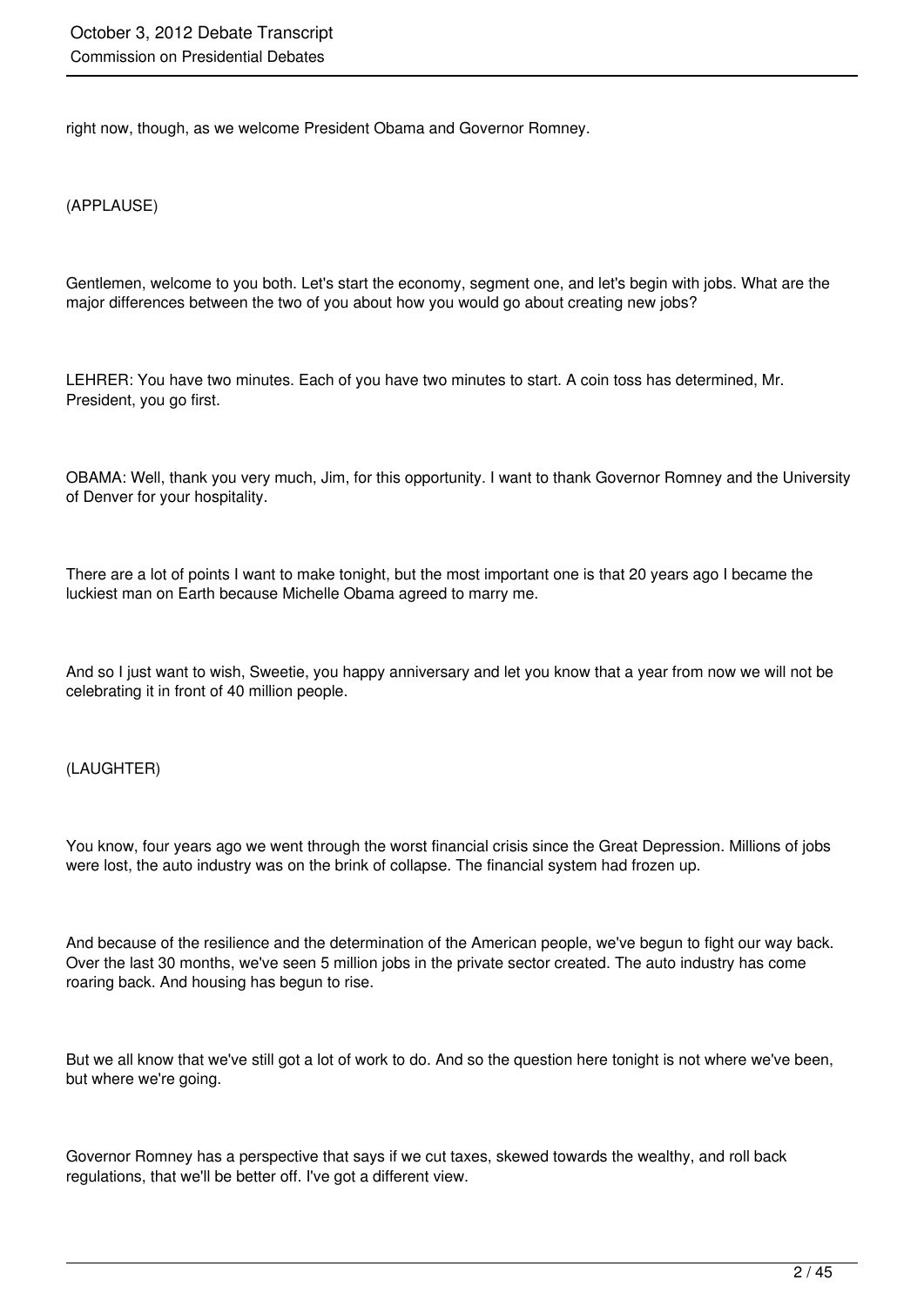I think we've got to invest in education and training. I think it's important for us to develop new sources of energy here in America, that we change our tax code to make sure that we're helping small businesses and companies that are investing here in the United States, that we take some of the money that we're saving as we wind down two wars to rebuild America and that we reduce our deficit in a balanced way that allows us to make these critical investments.

ROMNEY: Now, I'm concerned that the path that we're on has just been unsuccessful. The president has a view very similar to the view he had when he ran four years, that a bigger government, spending more, taxing more, regulating more -- if you will, trickle-down government -- would work.

That's not the right answer for America. I'll restore the vitality that gets America working again. Thank you.

LEHRER: Mr. President, please respond directly to what the governor just said about trickle-down -- his trick-down approach, as he said yours is.

OBAMA: Well, let me talk specifically about what I think we need to do. First, we've got to improve our education system and we've made enormous progress drawing on ideas both from Democrats and Republicans that are already starting to show gains in some of the toughest to deal with schools. We've got a program called Race to the Top that has prompted reforms in 46 states around the country, raising standards, improving how we train teachers.

So now I want to hire another 100,000 new math and science teachers, and create 2 million more slots in our community colleges so that people can get trained for the jobs that are out there right now. And I want to make sure that we keep tuition low for our young people.

When it comes to our tax code, Governor Romney and I both agree that our corporate tax rate is too high, so I want to lower it, particularly for manufacturing, taking it down to 25 percent. But I also want to close those loopholes that are giving incentives for companies that are shipping jobs overseas. I want to provide tax breaks for companies that are investing here in the United States.

On energy, Governor Romney and I, we both agree that we've got to boost American energy production, and oil and natural gas production are higher than they've been in years. But I also believe that we've got to look at the energy sources of the future, like wind and solar and biofuels, and make those investments.

OBAMA: So all of this is possible. Now, in order for us to do it, we do have to close our deficit, and one of the things I'm sure we'll be discussing tonight is, how do we deal with our tax code? And how do we make sure that we are reducing spending in a responsible way, but also, how do we have enough revenue to make those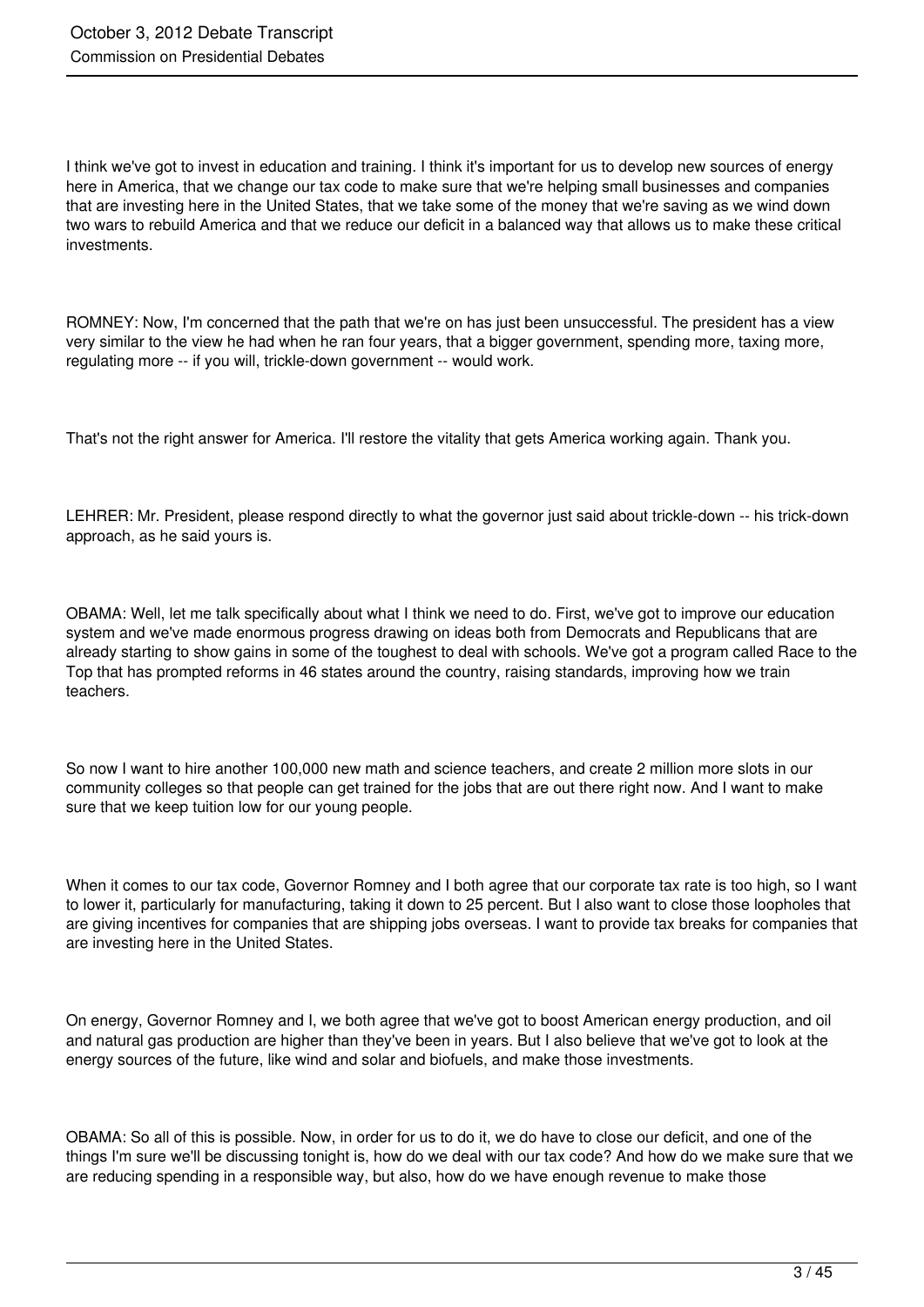investments?

And this is where there's a difference, because Governor Romney's central economic plan calls for a \$5 trillion tax cut -- on top of the extension of the Bush tax cuts -- that's another trillion dollars -- and \$2 trillion in additional military spending that the military hasn't asked for. That's \$8 trillion. How we pay for that, reduce the deficit, and make the investments that we need to make, without dumping those costs onto middle-class Americans, I think is one of the central questions of this campaign.

LEHRER: Both of you have spoken about a lot of different things, and we're going to try to get through them in as specific a way as we possibly can.

But, first, Governor Romney, do you have a question that you'd like to ask the president directly about something he just said?

ROMNEY: Well, sure. I'd like to clear up the record and go through it piece by piece.

First of all, I don't have a \$5 trillion tax cut. I don't have a tax cut of a scale that you're talking about. My view is that we ought to provide tax relief to people in the middle class. But I'm not going to reduce the share of taxes paid by high-income people. High-income people are doing just fine in this economy. They'll do fine whether you're president or I am.

The people who are having the hard time right now are middle- income Americans. Under the president's policies, middle-income Americans have been buried. They're just being crushed. Middle- income Americans have seen their income come down by \$4,300. This is a -- this is a tax in and of itself. I'll call it the economy tax. It's been crushing.

At the same time, gasoline prices have doubled under the president. Electric rates are up. Food prices are up. Health care costs have gone up by \$2,500 a family. Middle-income families are being crushed.

ROMNEY: And so the question is how to get them going again. And I've described it. It's energy and trade, the right kind of training programs, balancing our budget and helping small business. Those are the -- the cornerstones of my plan.

But the president mentioned a couple of other ideas I'll just note. First, education. I agree: Education is key, particularly the future of our economy. But our training programs right now, we've got 47 of them, housed in the federal government, reporting to eight different agencies. Overhead is overwhelming. We've got to get those dollars back to the states and go to the workers so they can create their own pathways to get in the training they need for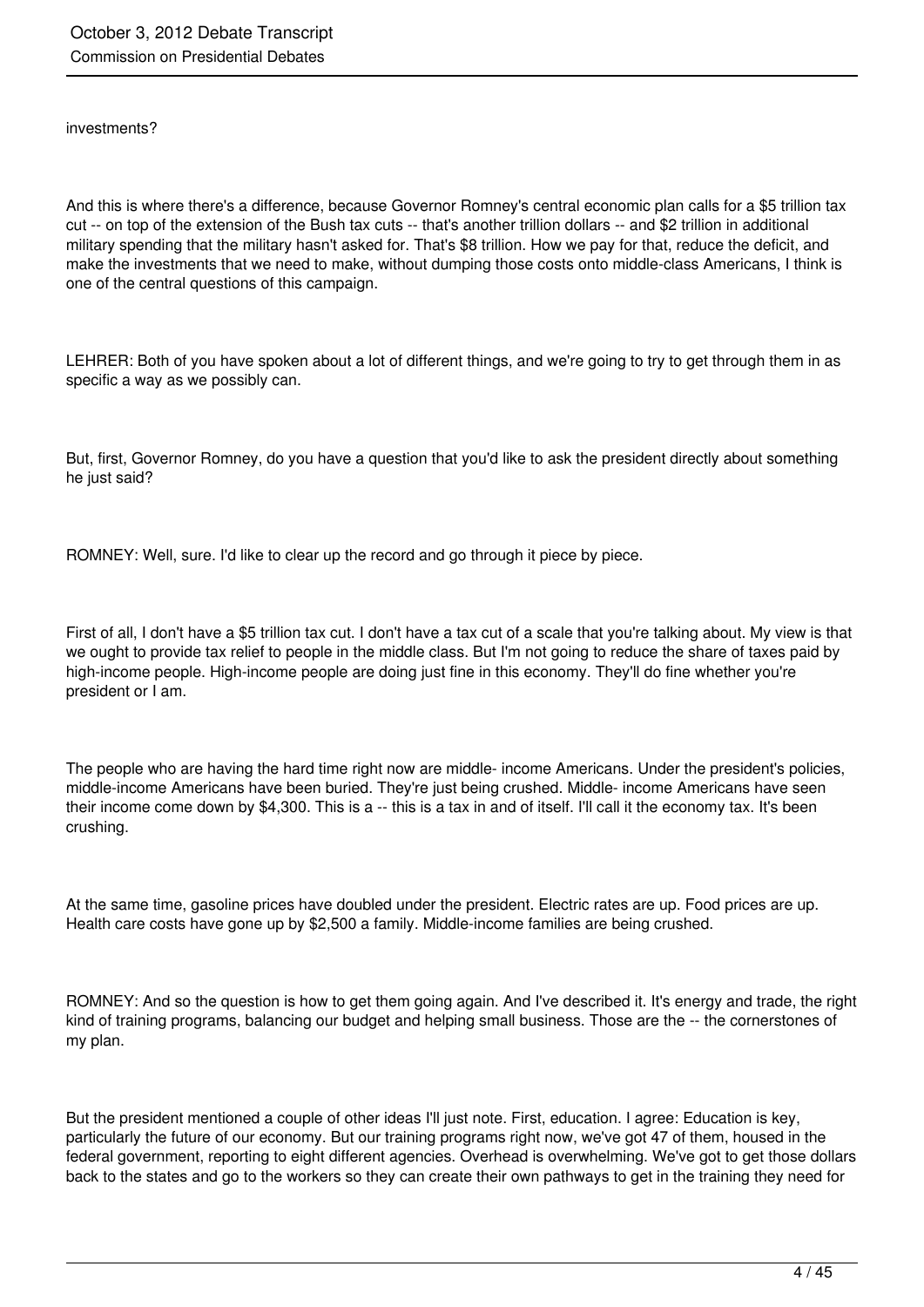jobs that will really help them.

The second area, taxation, we agree, we ought to bring the tax rates down. And I do, both for corporations and for individuals. But in order for us not to lose revenue, have the government run out of money, I also lower deductions and credits and exemptions, so that we keep taking in the same money when you also account for growth.

The third area, energy. Energy is critical, and the president pointed out correctly that production of oil and gas in the U.S. is up. But not due to his policies. In spite of his policies.

Mr. President, all of the increase in natural gas and oil has happened on private land, not on government land. On government land, your administration has cut the number of permits and licenses in half. If I'm president, I'll double them, and also get the -- the oil from offshore and Alaska. And I'll bring that pipeline in from Canada.

And, by the way, I like coal. I'm going to make sure we can continue to burn clean coal. People in the coal industry feel like it's getting crushed by your policies. I want to get America and North America energy independent so we can create those jobs.

And finally, with regards to that tax cut, look, I'm not looking to cut massive taxes and to reduce the -- the revenues going to the government. My -- my number-one principal is, there will be no tax cut that adds to the deficit. I want to underline that: no tax cut that adds to the deficit.

But I do want to reduce the burden being paid by middle-income Americans. And I -- and to do that, that also means I cannot reduce the burden paid by high-income Americans. So any -- any language to the contrary is simply not accurate. LEHRER: Mr. President?

OBAMA: Well, I think -- let's talk about taxes, because I think it's instructive. Now, four years ago, when I stood on this stage, I said that I would cut taxes for middle-class families. And that's exactly what I did. We cut taxes for middle-class families by about \$3,600.

And the reason is, because I believe that we do best when the middle class is doing well. And by giving them those tax cuts, they had a little more money in their pocket, and so maybe they can buy a new car. They are certainly in a better position to weather the extraordinary recession that we went through. They can buy a computer for their kid who's going off to college, which means they're spending more money, businesses have more customers, businesses make more profits, and then hire more workers.

Now, Governor Romney's proposal that he has been promoting for 18 months calls for a \$5 trillion tax cut, on top of \$2 trillion of additional spending for our military. And he is saying that he is going to pay for it by closing loopholes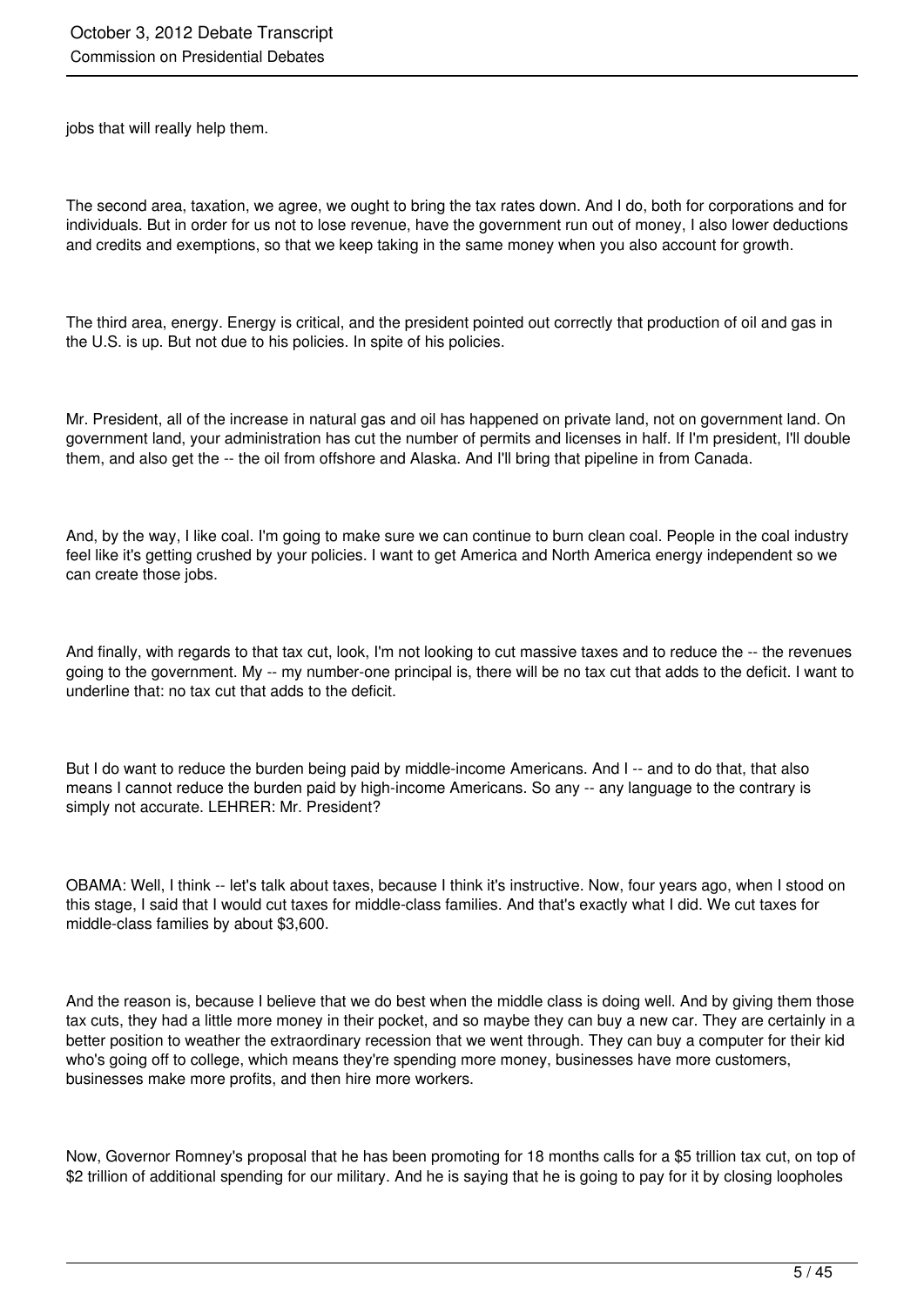and deductions. The problem is that he's been asked over 100 times how you would close those deductions and loopholes, and he hasn't been able to identify them.

But I'm going to make an important point here, Jim.

LEHRER: All right.

OBAMA: When you add up all the loopholes and deductions that upper-income individuals can -- are currently taking advantage of, you take those all away, you don't come close to paying for \$5 trillion in tax cuts and \$2 trillion in additional military spending.

OBAMA: And that's why independent studies looking at this said the only way to meet Governor Romney's pledge of not reducing the deficit or -- or -- or not adding to the deficit is by burdening middle-class families. The average middle-class family with children would pay about \$2,000 more.

Now, that's not my analysis. That's the analysis of economists who have looked at this. And -- and that kind of top -- top-down economics, where folks at the top are doing well, so the average person making \$3 million is getting a \$250,000 tax break, while middle-class families are burdened further, that's not what I believe is a recipe for economic growth.

LEHRER: All right. What is the difference? Let's just stay on taxes.

(CROSSTALK)

LEHRER: Just -- let's just stay on taxes for (inaudible).

(CROSSTALK)

LEHRER: What is the difference...

ROMNEY: Well, but -- but virtually -- virtually everything he just said about my tax plan is inaccurate.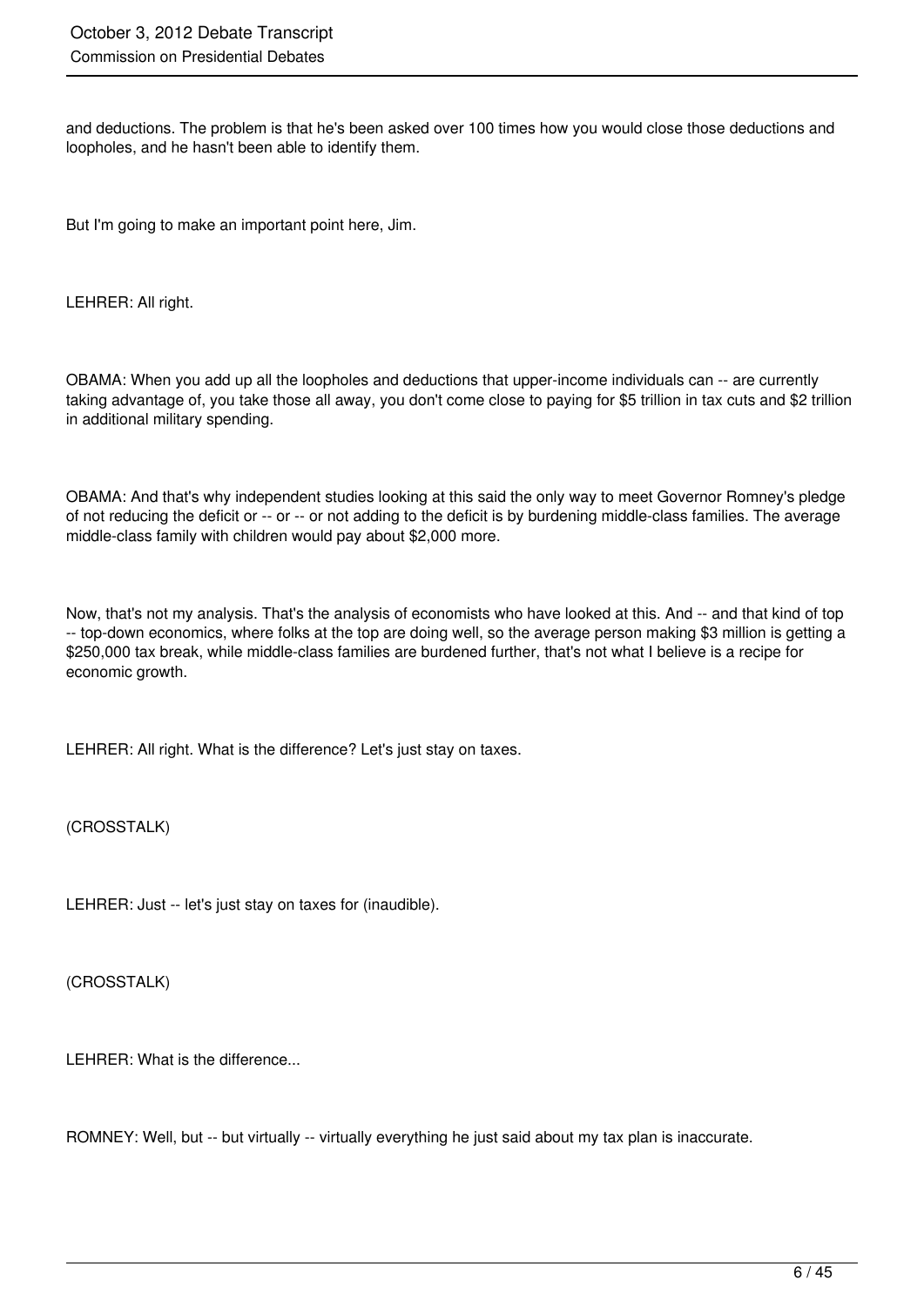LEHRER: All right.

ROMNEY: So if the tax plan he described were a tax plan I was asked to support, I'd say absolutely not. I'm not looking for a \$5 trillion tax cut. What I've said is I won't put in place a tax cut that adds to the deficit. That's part one. So there's no economist that can say Mitt Romney's tax plan adds \$5 trillion if I say I will not add to the deficit with my tax plan.

Number two, I will not reduce the share paid by high-income individuals. I know that you and your running mate keep saying that and I know it's a popular thing to say with a lot of people, but it's just not the case. Look, I've got five boys. I'm used to people saying something that's not always true, but just keep on repeating it and ultimately hoping I'll believe it. But that -- that is not the case. All right? I will not reduce the taxes paid by high-income **Americans** 

And number three, I will not under any circumstances raise taxes on middle-income families. I will lower taxes on middle-income families. Now, you cite a study. There are six other studies that looked at the study you describe and say it's completely wrong. I saw a study that came out today that said you're going to raise taxes by \$3,000 to \$4,000 on middle-income families.

There are all these studies out there. But let's get at the bottom line. That is, I want to bring down rates. I want to bring the rates down, at the same time lower deductions and exemptions and credits and so forth, so we keep getting the revenue we need. And you'd think, well, then why lower the rates?

ROMNEY: And the reason is because small business pays that individual rate; 54 percent of America's workers work in businesses that are taxed not at the corporate tax rate, but at the individual tax rate. And if we lower that rate, they will be able to hire more people. For me, this is about jobs. This is about getting jobs for the American people.

(CROSSTALK)

LEHRER: That's where we started. Yeah.

Do you challenge what the governor just said about his own plan?

OBAMA: Well, for 18 months he's been running on this tax plan. And now, five weeks before the election, he's saying that his big, bold idea is, "Never mind."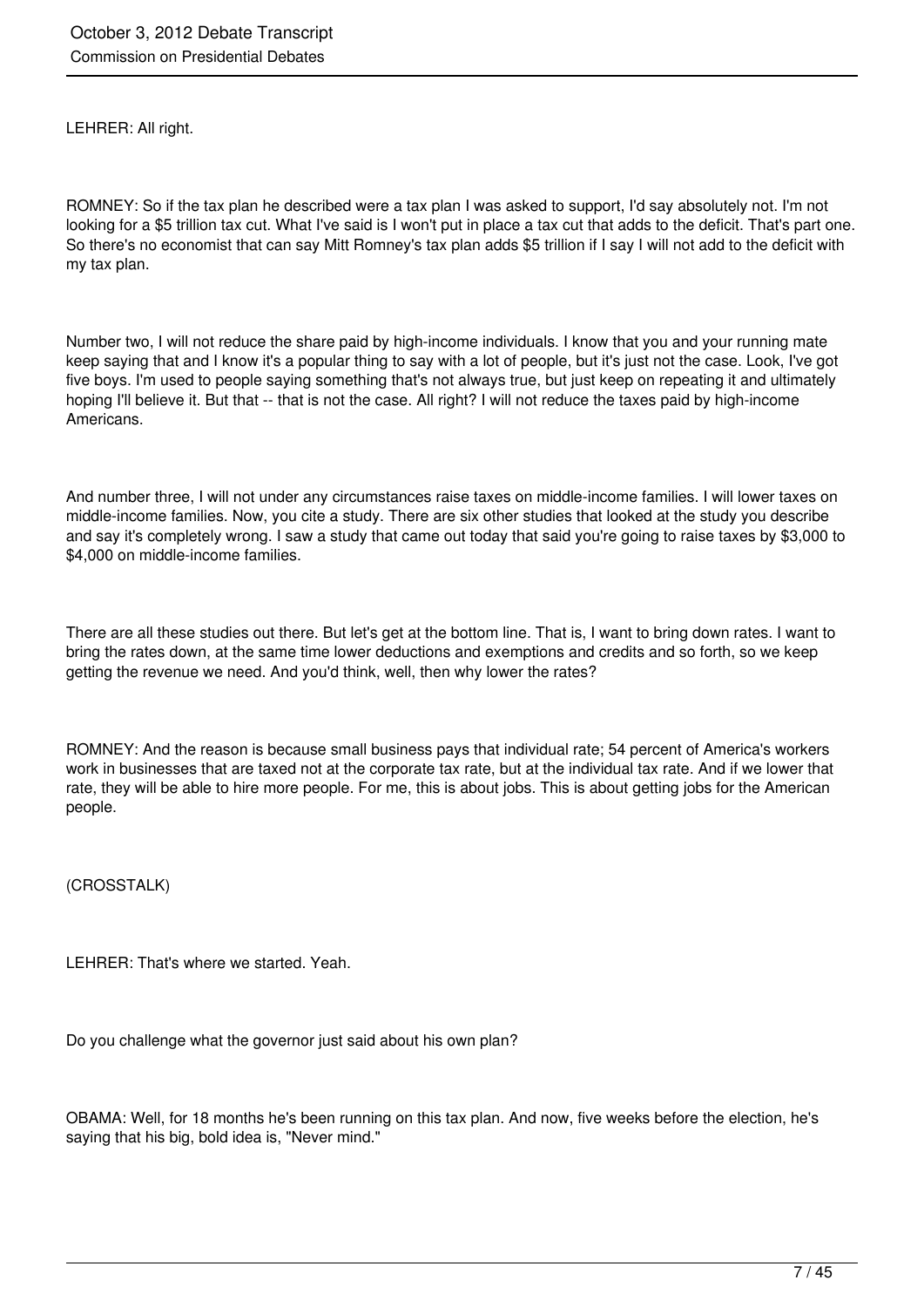And the fact is that if you are lowering the rates the way you described, Governor, then it is not possible to come up with enough deductions and loopholes that only affect high-income individuals to avoid either raising the deficit or burdening the middle class. It's -- it's math. It's arithmetic.

Now, Governor Romney and I do share a deep interest in encouraging small-business growth. So at the same time that my tax plan has already lowered taxes for 98 percent of families, I also lowered taxes for small businesses 18 times. And what I want to do is continue the tax rates -- the tax cuts that we put into place for small businesses and families.

But I have said that for incomes over \$250,000 a year, that we should go back to the rates that we had when Bill Clinton was president, when we created 23 million new jobs, went from deficit to surplus, and created a whole lot of millionaires to boot.

And the reason this is important is because by doing that, we cannot only reduce the deficit, we cannot only encourage job growth through small businesses, but we're also able to make the investments that are necessary in education or in energy.

OBAMA: And we do have a difference, though, when it comes to definitions of small business. Under -- under my plan, 97 percent of small businesses would not see their income taxes go up. Governor Romney says, well, those top 3 percent, they're the job creators, they'd be burdened.

But under Governor Romney's definition, there are a whole bunch of millionaires and billionaires who are small businesses. Donald Trump is a small business. Now, I know Donald Trump doesn't like to think of himself as small anything, but -- but that's how you define small businesses if you're getting business income.

And that kind of approach, I believe, will not grow our economy, because the only way to pay for it without either burdening the middle class or blowing up our deficit is to make drastic cuts in things like education, making sure that we are continuing to invest in basic science and research, all the things that are helping America grow. And I think that would be a mistake.

LEHRER: All right.

ROMNEY: Jim, let me just come back on that -- on that point, which is these...

LEHRER: Just for the -- just for record...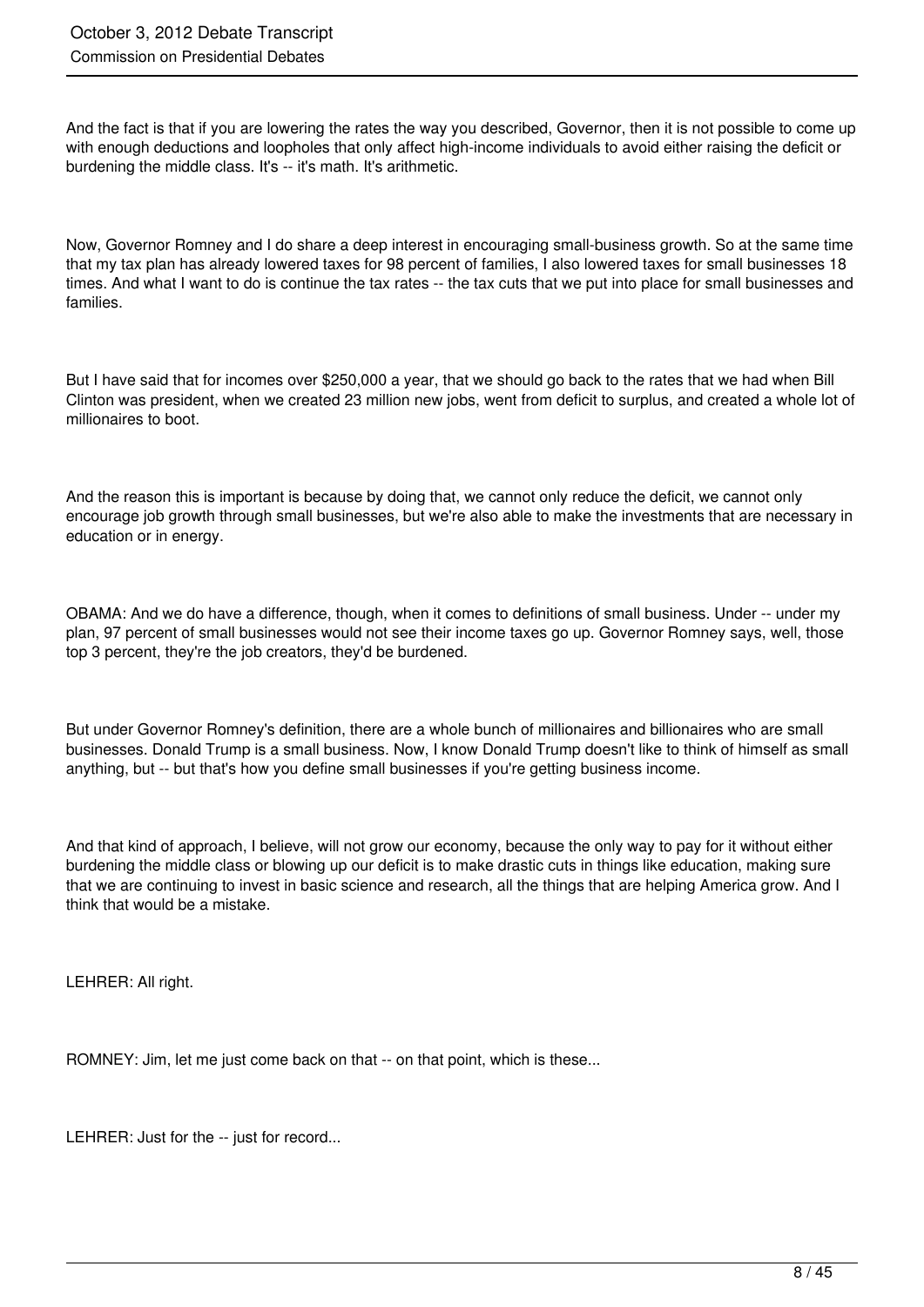(CROSSTALK)

ROMNEY: ... the small businesses we're talking about...

LEHRER: Excuse me. Excuse me. Just so everybody understands, we're way over our first 15 minutes.

ROMNEY: It's fun, isn't it?

LEHRER: It's OK, it's great. No problem. Well, you all don't have -- you don't have a problem, I don't have a problem, because we're still on the economy. We're going to come back to taxes. I want move on to the deficit and a lot of other things, too.

OK, but go ahead, sir.

ROMNEY: You bet. Well, President, you're -- Mr. President, you're absolutely right, which is that, with regards to 97 percent of the businesses are not -- not taxed at the 35 percent tax rate, they're taxed at a lower rate. But those businesses that are in the last 3 percent of businesses happen to employ half -- half of all the people who work in small business. Those are the businesses that employ one-quarter of all the workers in America. And your plan is to take their tax rate from 35 percent to 40 percent.

Now, and -- and I've talked to a guy who has a very small business. He's in the electronics business in -- in St. Louis. He has four employees. He said he and his son calculated how much they pay in taxes, federal income tax, federal payroll tax, state income tax, state sales tax, state property tax, gasoline tax. It added up to well over 50 percent of what they earned. And your plan is to take the tax rate on successful small businesses from 35 percent to 40 percent. The National Federation of Independent Businesses has said that will cost 700,000 jobs.

I don't want to cost jobs. My priority is jobs. And so what I do is I bring down the tax rates, lower deductions and exemptions, the same idea behind Bowles-Simpson, by the way, get the rates down, lower deductions and exemptions, to create more jobs, because there's nothing better for getting us to a balanced budget than having more people working, earning more money, paying more taxes. That's by far the most effective and efficient way to get this budget balanced.

OBAMA: Jim, I -- you may want to move onto another topic, but I -- I would just say this to the American people. If you believe that we can cut taxes by \$5 trillion and add \$2 trillion in additional spending that the military is not asking for, \$7 trillion -- just to give you a sense, over 10 years, that's more than our entire defense budget -- and you think that by closing loopholes and deductions for the well-to-do, somehow you will not end up picking up the tab, then Governor Romney's plan may work for you.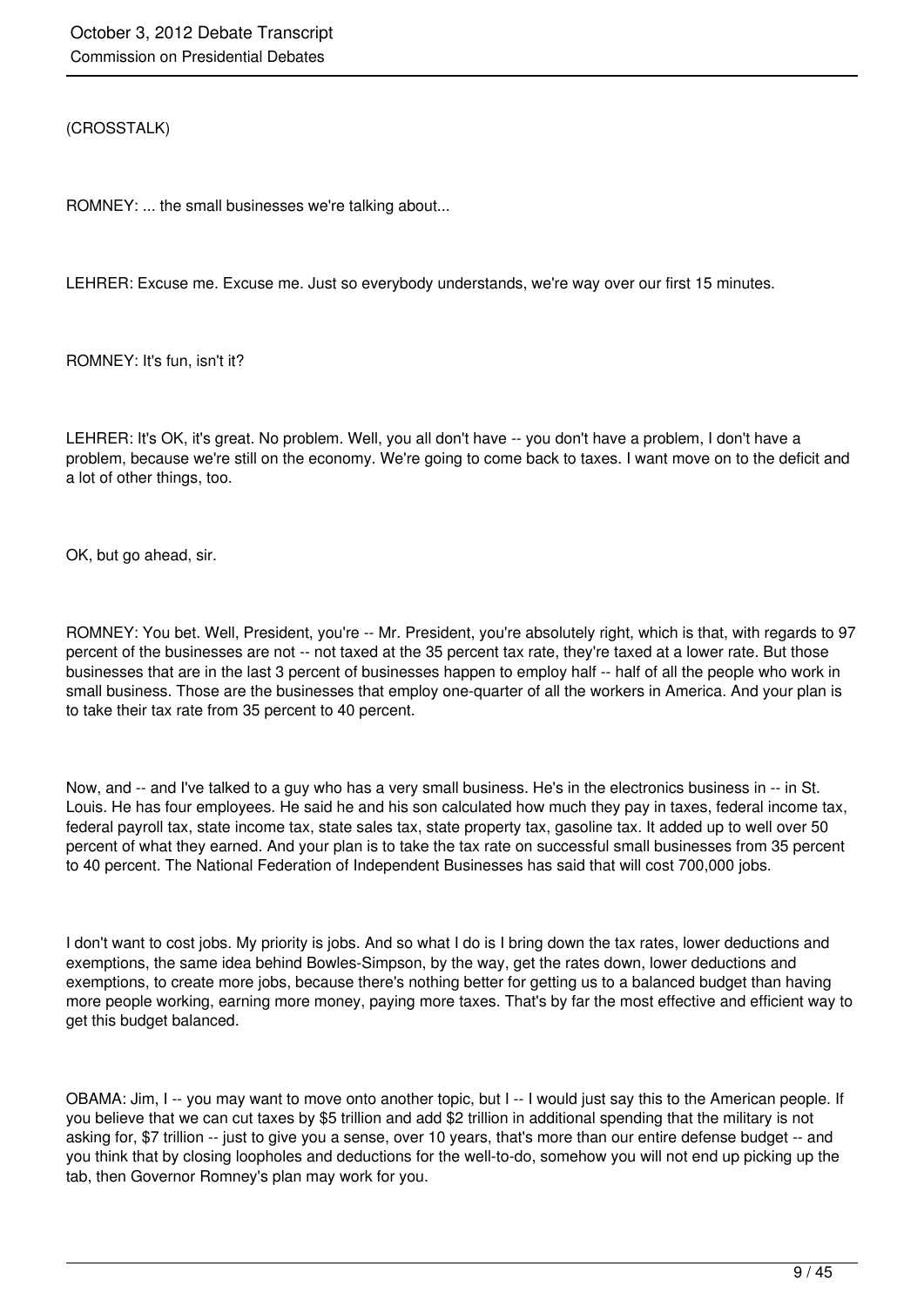But I think math, common sense, and our history shows us that's not a recipe for job growth. Look, we've tried this. We've tried both approaches. The approach that Governor Romney's talking about is the same sales pitch that was made in 2001 and 2003, and we ended up with the slowest job growth in 50 years, we ended up moving from surplus to deficits, and it all culminated in the worst financial crisis since the Great Depression.

OBAMA: Bill Clinton tried the approach that I'm talking about. We created 23 million new jobs. We went from deficit to surplus. And businesses did very well. So, in some ways, we've got some data on which approach is more likely to create jobs and opportunity for Americans and I believe that the economy works best when middle-class families are getting tax breaks so that they've got some money in their pockets, and those of us who have done extraordinarily well because of this magnificent country that we live in, that we can afford to do a little bit more to make sure we're not blowing up the deficit.

ROMNEY: Jim, the president began this segment, so I think I get the last word.

(CROSSTALK)

LEHRER: Well, you're going to get the first word in the next segment.

ROMNEY: All right. Well, but he gets the first word of that segment. I get the last word (inaudible) I hope. Let me just make this comment.

(CROSSTALK)

ROMNEY: I think first of all, let me -- let me repeat -- let me repeat what I said. I'm not in favor of a \$5 trillion tax cut. That's not my plan. My plan is not to put in place any tax cut that will add to the deficit. That's point one.

So you may keep referring to it as a \$5 trillion tax cut, but that's not my plan.

Number two, let's look at history. My plan is not like anything that's been tried before. My plan is to bring down rates, but also bring down deductions and exemptions and credits at the same time so the revenue stays in, but that we bring down rates to get more people working.

My priority is putting people back to work in America. They're suffering in this country. And we talk about evidence.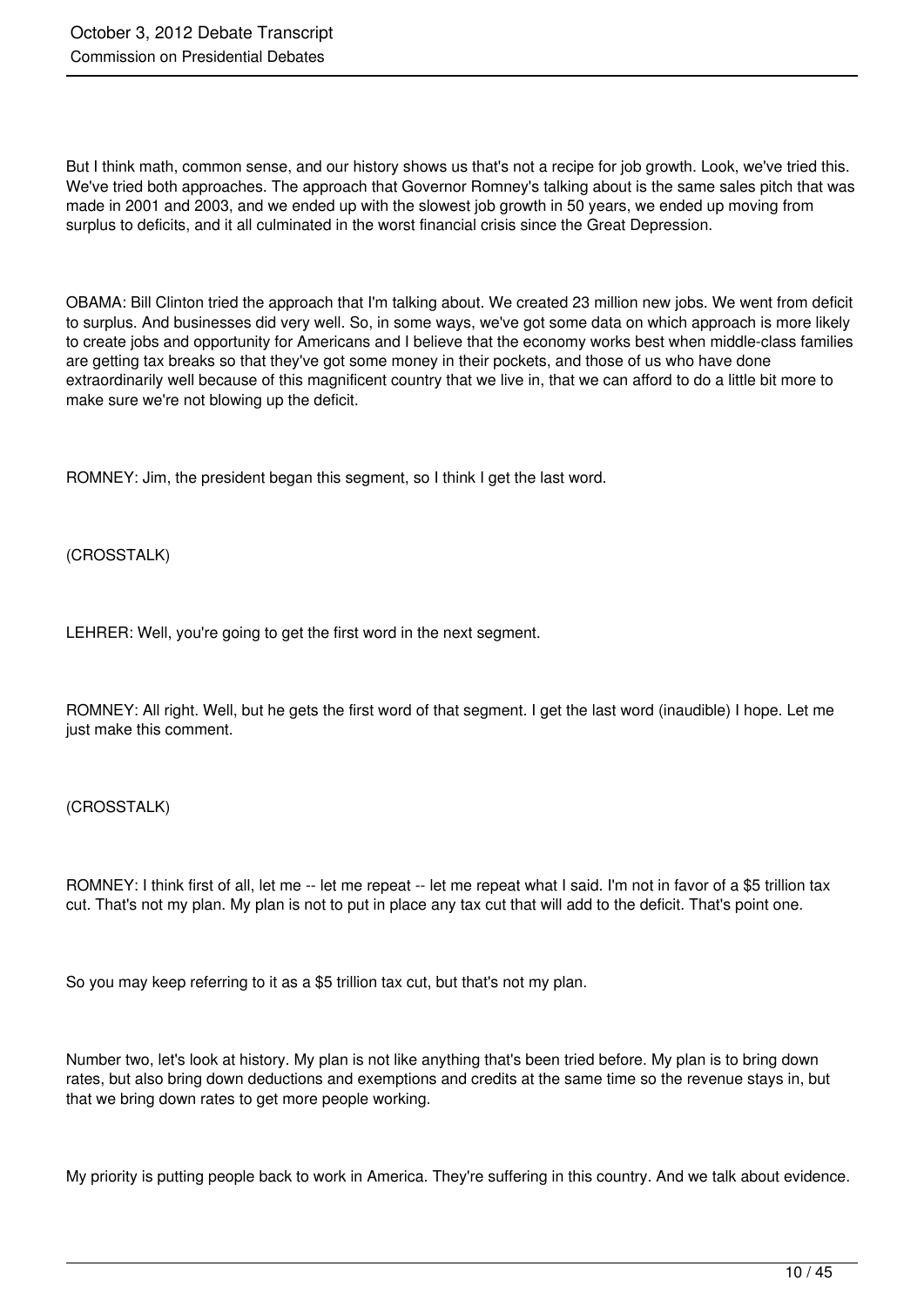Look at the evidence of the last four years. It's absolutely extraordinary. We've got 23 million people out of work or stopped looking for work in this country. It's just -- it's -- we've got -- when the president took office, 32 million people on food stamps; 47 million on food stamps today; economic growth this year slower than last year, and last year slower than the year before.

Going forward with the status quo is not going to cut it for the American people who are struggling today.

LEHRER: All right. Let's talk -- we're still on the economy. This is, theoretically now, a second segment still on the economy, and specifically on what to do about the federal deficit, the federal debt.

And the question, you each have two minutes on this, and Governor Romney, you -- you go first because the president went first on segment one. And the question is this, what are the differences between the two of you as to how you would go about tackling the deficit problem in this country?

ROMNEY: Good. I'm glad you raised that, and it's a -- it's a critical issue. I think it's not just an economic issue, I think it's a moral issue. I think it's, frankly, not moral for my generation to keep spending massively more than we take in, knowing those burdens are going to be passed on to the next generation and they're going to be paying the interest and the principal all their lives.

And the amount of debt we're adding, at a trillion a year, is simply not moral.

So how do we deal with it? Well, mathematically, there are three ways that you can cut a deficit. One, of course, is to raise taxes. Number two is to cut spending. And number is to grow the economy, because if more people work in a growing economy, they're paying taxes, and you can get the job done that way.

The presidents would -- president would prefer raising taxes. I understand. The problem with raising taxes is that it slows down the rate of growth. And you could never quite get the job done. I want to lower spending and encourage economic growth at the same time.

What things would I cut from spending? Well, first of all, I will eliminate all programs by this test, if they don't pass it: Is the program so critical it's worth borrowing money from China to pay for it? And if not, I'll get rid of it. Obamacare's on my list.

I apologize, Mr. President. I use that term with all respect, by the way.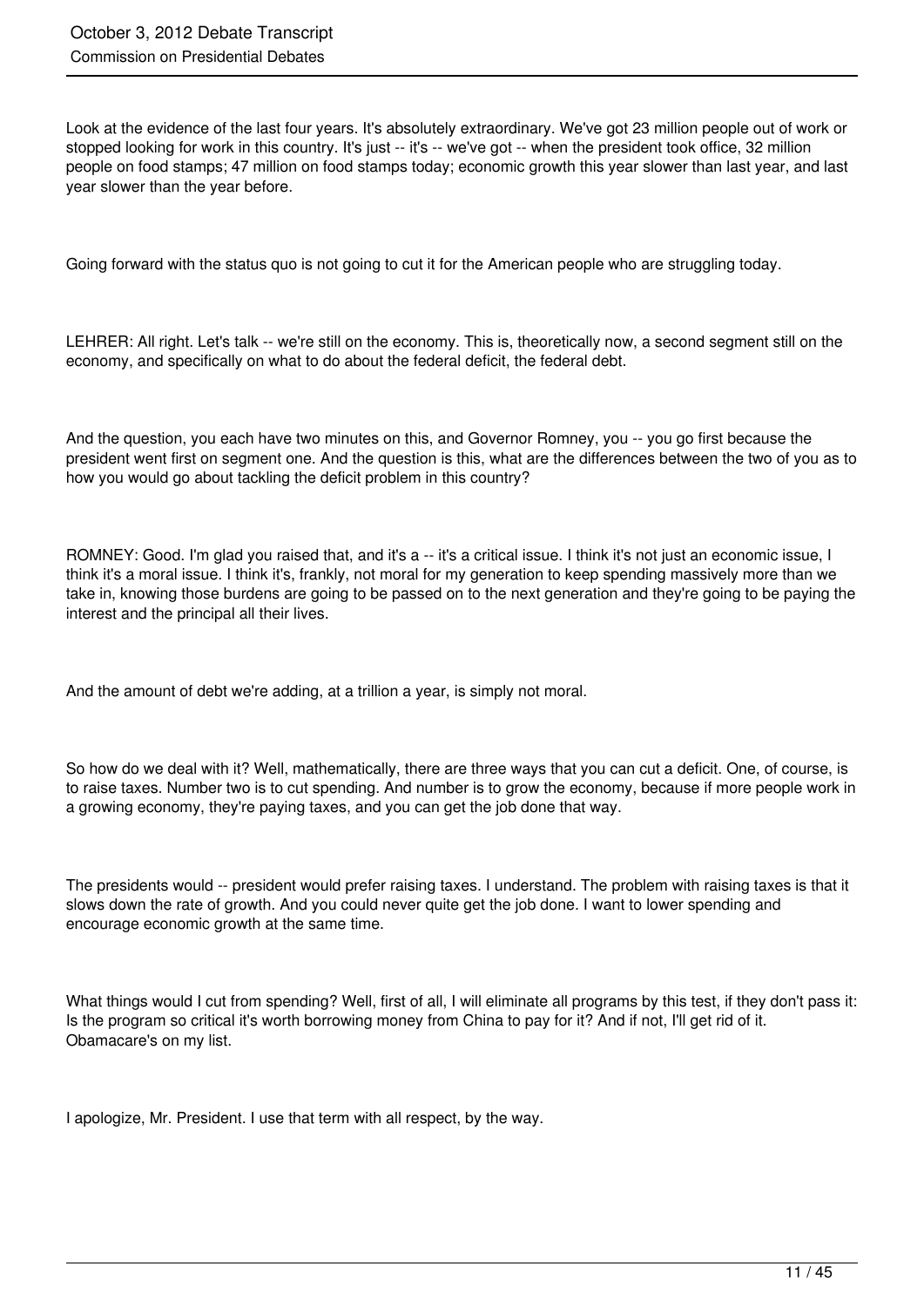OBAMA: I like it.

ROMNEY: Good. OK, good. So I'll get rid of that.

I'm sorry, Jim, I'm going to stop the subsidy to PBS. I'm going to stop other things. I like PBS, I love Big Bird. Actually like you, too. But I'm not going to -- I'm not going to keep on spending money on things to borrow money from China to pay for. That's number one.

Number two, I'll take programs that are currently good programs but I think could be run more efficiently at the state level and send them to the state.

ROMNEY: Number three, I'll make government more efficient and to cut back the number of employees, combine some agencies and departments. My cutbacks will be done through attrition, by the way.

This is the approach we have to take to get America to a balanced budget.

The president said he'd cut the deficit in half. Unfortunately, he doubled it. Trillion-dollar deficits for the last four years. The president's put it in place as much public debt -- almost as much debt held by the public as al prior presidents combined.

LEHRER: Mr. President, two minutes.

OBAMA: When I walked into the Oval Office, I had more than a trillion-dollar deficit greeting me. And we know where it came from: two wars that were paid for on a credit card; two tax cuts that were not paid for; and a whole bunch of programs that were not paid for; and then a massive economic crisis.

And despite that, what we've said is, yes, we had to take some initial emergency measures to make sure we didn't slip into a Great Depression, but what we've also said is, let's make sure that we are cutting out those things that are not helping us grow.

So 77 government programs, everything from aircrafts that the Air Force had ordered but weren't working very well, 18 government -- 18 government programs for education that were well-intentioned, not weren't helping kids learn, we went after medical fraud in Medicare and Medicaid very aggressively, more aggressively than ever before, and have saved tens of billions of dollars, \$50 billion of waste taken out of the system.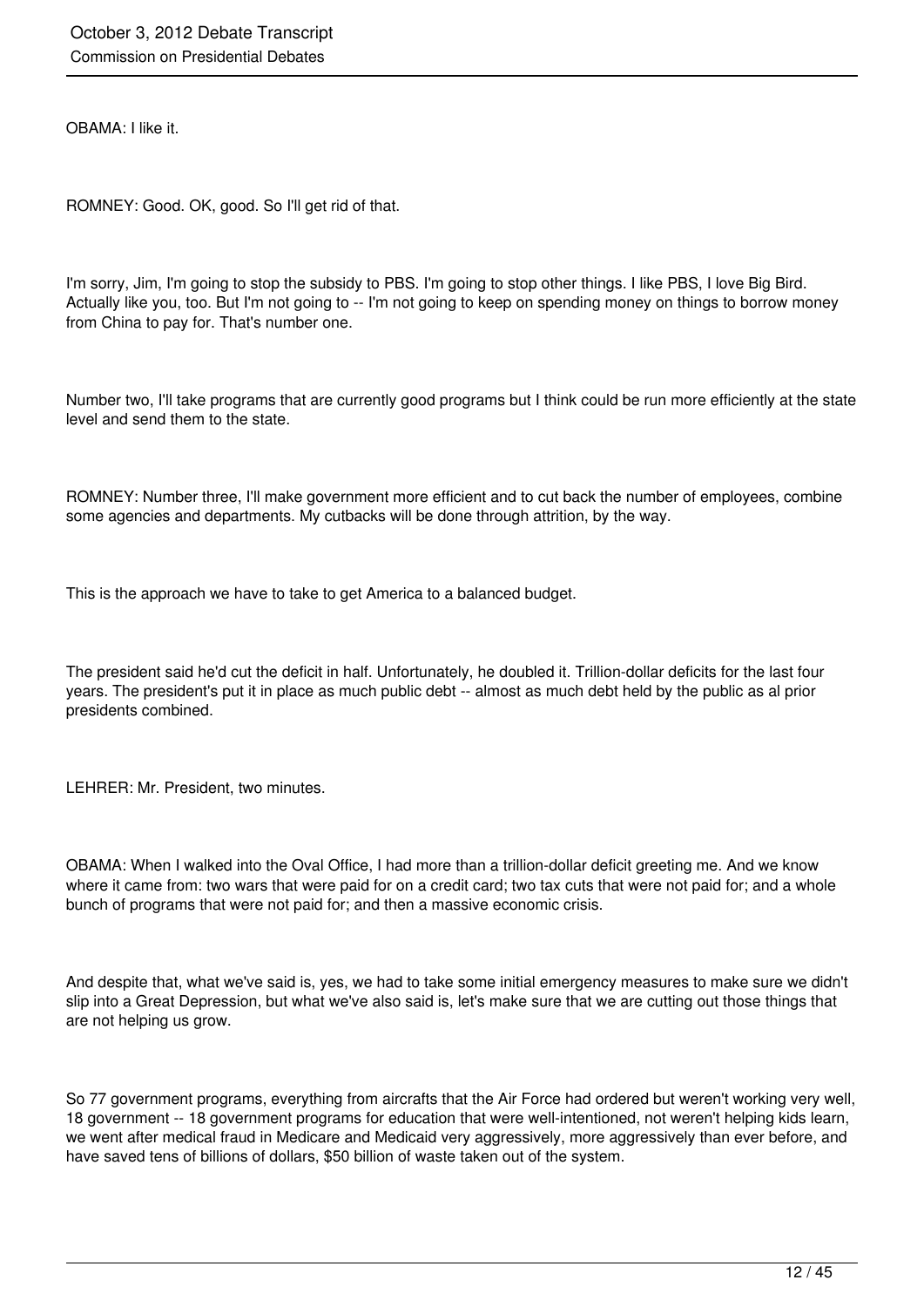And I worked with Democrats and Republicans to cut a trillion dollars out of our discretionary domestic budget. That's the largest cut in the discretionary domestic budget since Dwight Eisenhower.

Now, we all know that we've got to do more. And so I've put forward a specific \$4 trillion deficit reduction plan. It's on a website. You can look at all the numbers, what cuts we make and what revenue we raise.

And the way we do it is \$2.50 for every cut, we ask for \$1 of additional revenue, paid for, as I indicated earlier, by asking those of us who have done very well in this country to contribute a little bit more to reduce the deficit. Governor Romney earlier mentioned the Bowles-Simpson commission. Well, that's how the commission - bipartisan commission that talked about how we should move forward suggested we have to do it, in a balanced way with some revenue and some spending cuts. And this is a major difference that Governor Romney and I have.

Let -- let me just finish their point, because you're looking for contrast. You know, when Governor Romney stood on a stage with other Republican candidates for the nomination and he was asked, would you take \$10 of spending cuts for just \$1 of revenue? And he said no.

Now, if you take such an unbalanced approach, then that means you are going to be gutting our investments in schools and education. It means that Governor Romney...

(CROSSTALK)

OBAMA: ... talked about Medicaid and how we could send it back to the states, but effectively this means a 30 percent cut in the primary program we help for seniors who are in nursing homes, for kids who are with disabilities.

LEHRER: Mr. President, I'm sorry.

OBAMA: And -- and that is not a right strategy for us to move forward.

LEHRER: Way over the two minutes.

OBAMA: Sorry.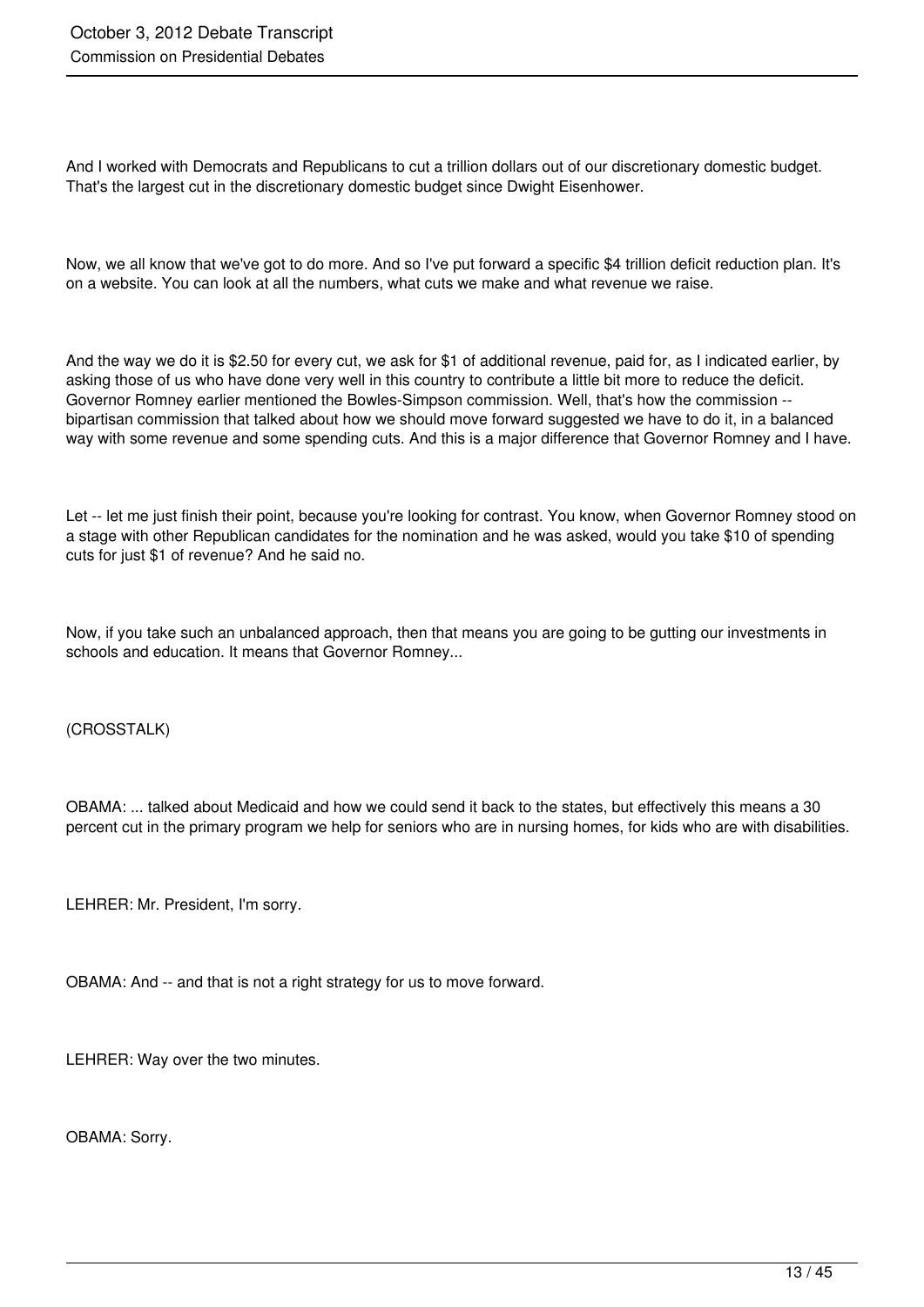LEHRER: Governor, what about Simpson-Bowles? Do you support Simpson-Bowles?

ROMNEY: Simpson-Bowles, the president should have grabbed that.

LEHRER: No, I mean, do you support Simpson-Bowles?

ROMNEY: I have my own plan. It's not the same as Simpson- Bowles. But in my view, the president should have grabbed it. If you wanted to make some adjustments to it, take it, go to Congress, fight for it.

OBAMA: That's what we've done, made some adjustments to it, and we're putting it forward before Congress right now, a \$4 trillion plan...

ROMNEY: But you've been -- but you've been president four years...

### (CROSSTALK)

ROMNEY: You've been president four years. You said you'd cut the deficit in half. It's now four years later. We still have trillion-dollar deficits. The CBO says we'll have a trillion-dollar deficit each of the next four years. If you're re-elected, we'll get to a trillion-dollar debt.

ROMNEY: I mean, you have said before you'd cut the deficit in half. And this -- I love this idea of \$4 trillion in cuts. You found \$4 trillion of ways to reduce or to get closer to a balanced budget, except we still show trillion-dollar deficits every year. That doesn't get the job done.

Let me come back and say, why is it that I don't want to raise taxes? Why don't I want to raise taxes on people? And actually, you said it back in 2010. You said, "Look, I'm going to extend the tax policies that we have now; I'm not going to raise taxes on anyone, because when the economy is growing slow like this, when we're in recession, you shouldn't raise taxes on anyone."

Well, the economy is still growing slow. As a matter of fact, it's growing much more slowly now than when you made that statement. And so if you believe the same thing, you just don't want to raise taxes on people. And the reality is it's not just wealthy people -- you mentioned Donald Trump. It's not just Donald Trump you're taxing. It's all those businesses that employ one-quarter of the workers in America; these small businesses that are taxed as individuals.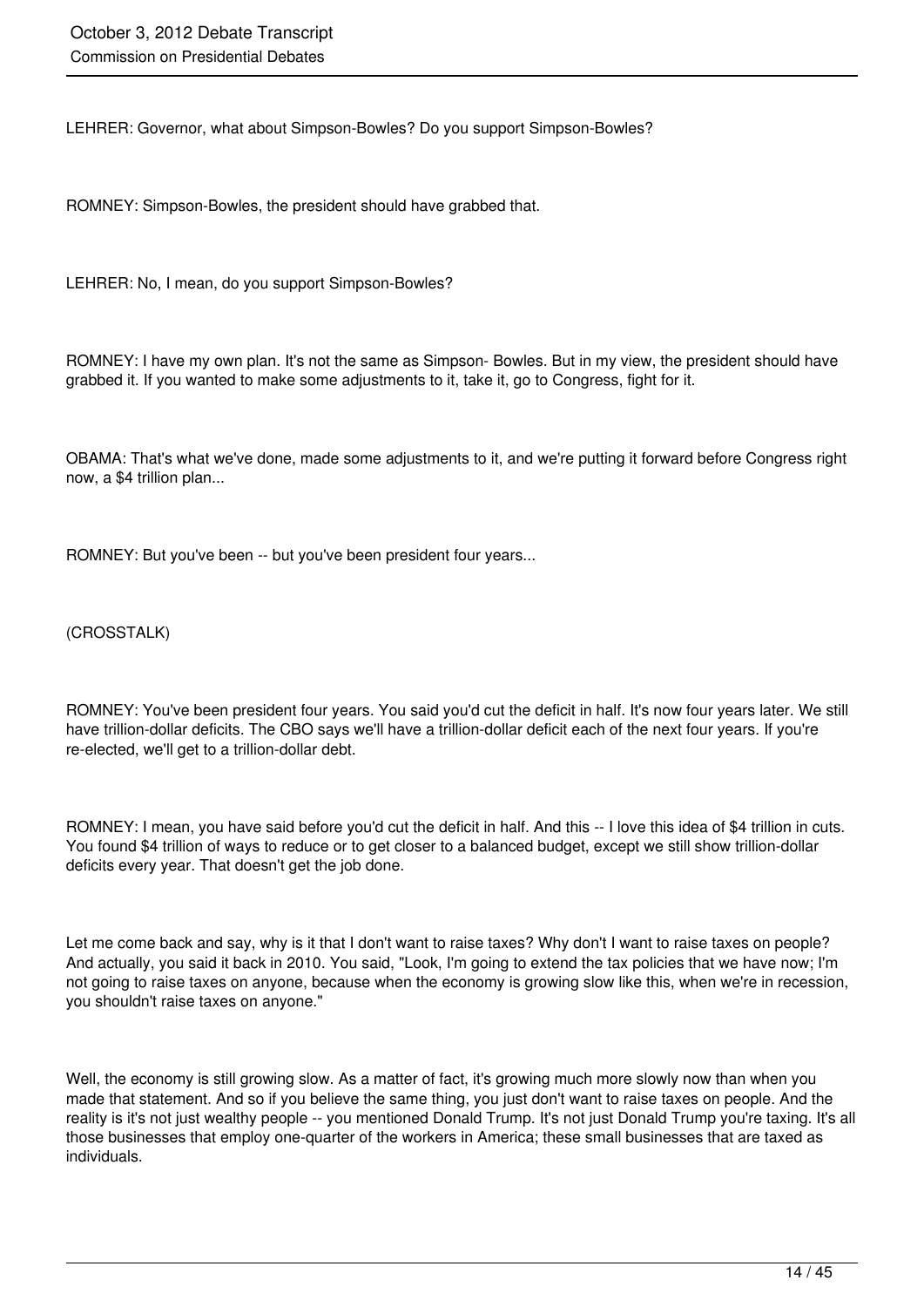You raise taxes and you kill jobs. That's why the National Federation of Independent Businesses said your plan will kill 700,000 jobs. I don't want to kill jobs in this environment.

I'll make one more point.

(CROSSTALK)

LEHRER: (inaudible) answer the taxes thing for a moment.

ROMNEY: OK.

LEHRER: Mr. President?

OBAMA: Well, we've had this discussion before.

LEHRER: About the idea that in order to reduce the deficit, there has to be revenue in addition to cuts.

OBAMA: There has to be revenue in addition to cuts. Now, Governor Romney has ruled out revenue. He's ruled out revenue.

(CROSSTALK)

ROMNEY: Absolutely. (CROSSTALK)

ROMNEY: Look, the revenue I get is by more people working, getting higher pay, paying more taxes. That's how we get growth and how we balance the budget. But the idea of taxing people more, putting more people out of work, you'll never get there. You'll never balance the budget by raising taxes.

Spain -- Spain spends 42 percent of their total economy on government. We're now spending 42 percent of our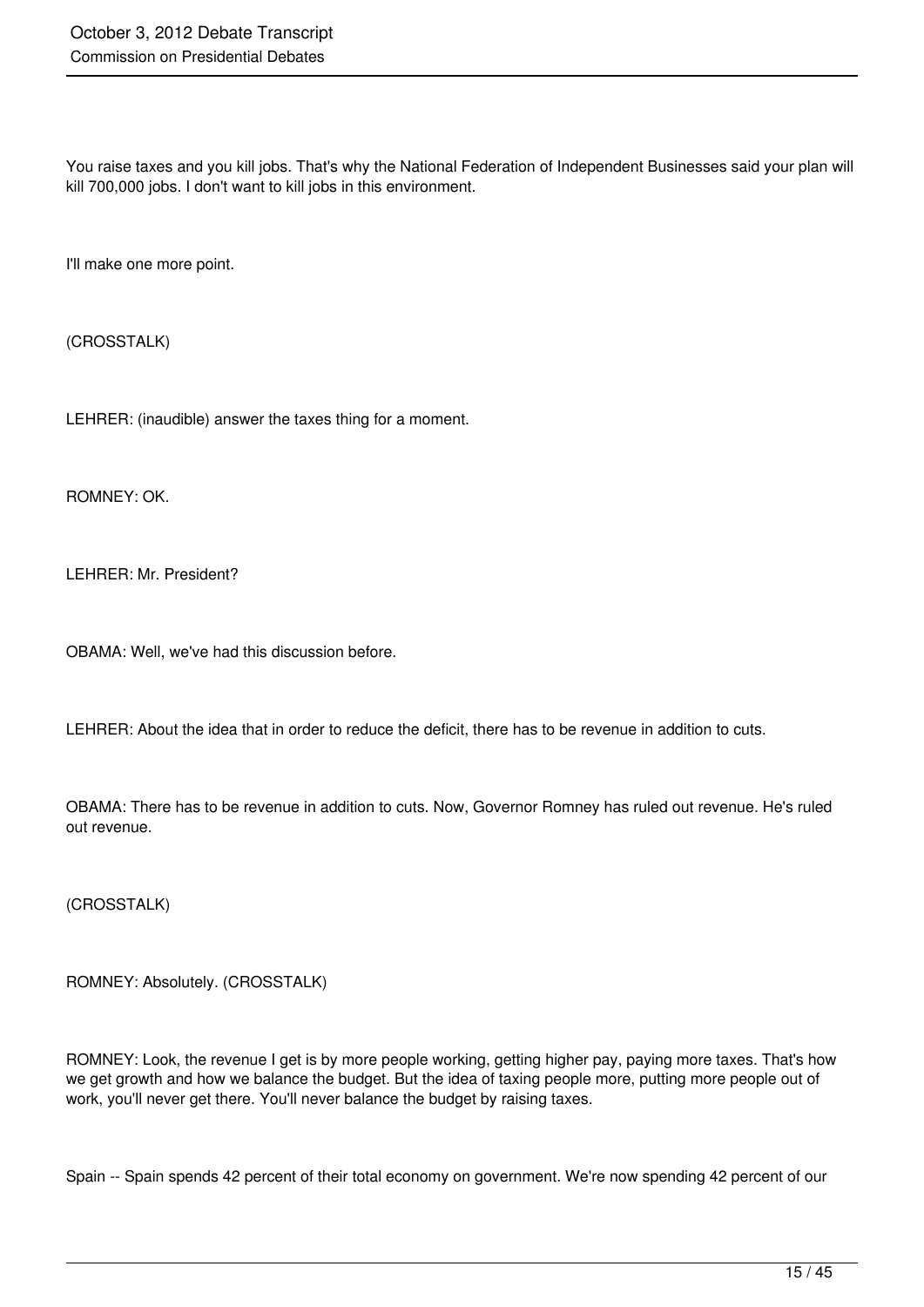economy on government. I don't want to go down the path to Spain. I want to go down the path of growth that puts Americans to work with more money coming in because they're working.

LEHRER: But -- but Mr. President, you're saying in order to -- to get the job done, it's got to be balanced. You've got to have...

(CROSSTALK)

OBAMA: If -- if we're serious, we've got to take a balanced, responsible approach. And by the way, this is not just when it comes to individual taxes. Let's talk about corporate taxes.

Now, I've identified areas where we can, right away, make a change that I believe would actually help the economy.

The oil industry gets \$4 billion a year in corporate welfare. Basically, they get deductions that those small businesses that Governor Romney refers to, they don't get.

Now, does anybody think that ExxonMobil needs some extra money, when they're making money every time you go to the pump? Why wouldn't we want to eliminate that? Why wouldn't we eliminate tax breaks for corporate jets? My attitude is, if you got a corporate jet, you can probably afford to pay full freight, not get a special break for it.

When it comes to corporate taxes, Governor Romney has said he wants to, in a revenue neutral way, close loopholes, deductions -- he hasn't identified which ones they are -- but that thereby bring down the corporate rate.

Well, I want to do the same thing, but I've actually identified how we can do that. And part of the way to do it is to not give tax breaks to companies that are shipping jobs overseas.

Right now, you can actually take a deduction for moving a plant overseas. I think most Americans would say that doesn't make sense. And all that raises revenue.

And so if we take a balanced approach, what that then allows us to do is also to help young people, the way we already have during my administration, make sure that they can afford to go to college.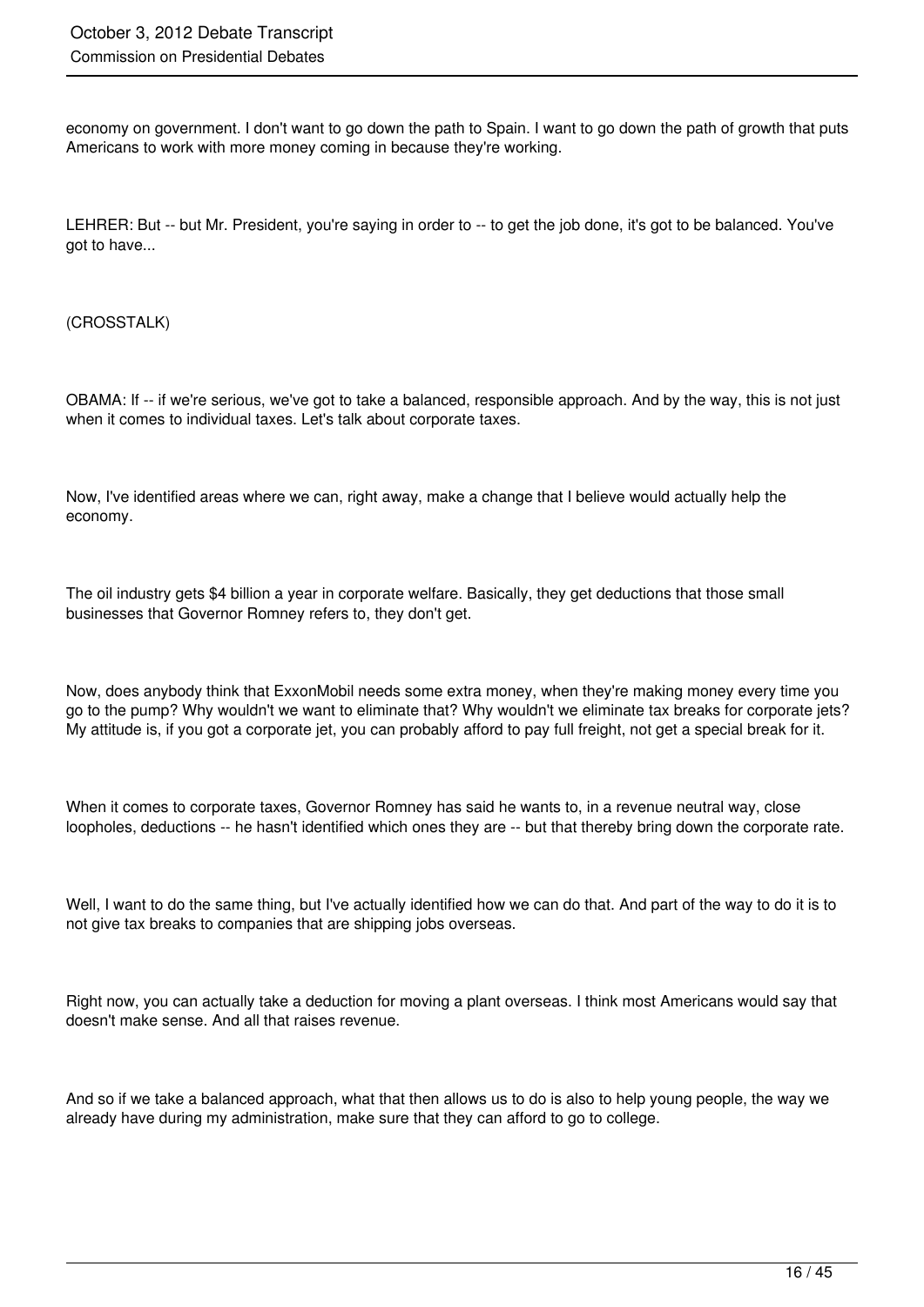OBAMA: It means that the teacher that I met in Las Vegas, a wonderful young lady, who describes to me -- she's got 42 kids in her class. The first two weeks she's got them, some of them sitting on the floor until finally they get reassigned. They're using text books that are 10 years old.

That is not a recipe for growth. That's not how America was built. And so budgets reflect choices.

Ultimately, we're going to have to make some decisions. And if we're asking for no revenue, then that means that we've got to get rid of a whole bunch of stuff.

And the magnitude of the tax cuts that you're talking about, Governor, would end up resulting in severe hardship for people, but more importantly, would not help us grow.

As I indicated before, when you talk about shifting Medicaid to states, we're talking about potentially a 30 -- a 30 percent cut in Medicaid over time.

Now, you know, that may not seem like a big deal when it just is, you know, numbers on a sheet of paper, but if we're talking about a family who's got an autistic kid and is depending on that Medicaid, that's a big problem.

And governors are creative. There's no doubt about it. But they're not creative enough to make up for 30 percent of revenue on something like Medicaid. What ends up happening is some people end up not getting help.

ROMNEY: Jim, let's -- we've gone on a lot of topics there, and so it's going to take a minute to go from Medicaid to schools...

LEHRER: Come back to...

(CROSSTALK)

ROMNEY: ... to oil, to tax breaks, then companies going overseas. So let's go through them one by one.

First of all, the Department of Energy has said the tax break for oil companies is \$2.8 billion a year. And it's actually an accounting treatment, as you know, that's been in place for a hundred years. Now...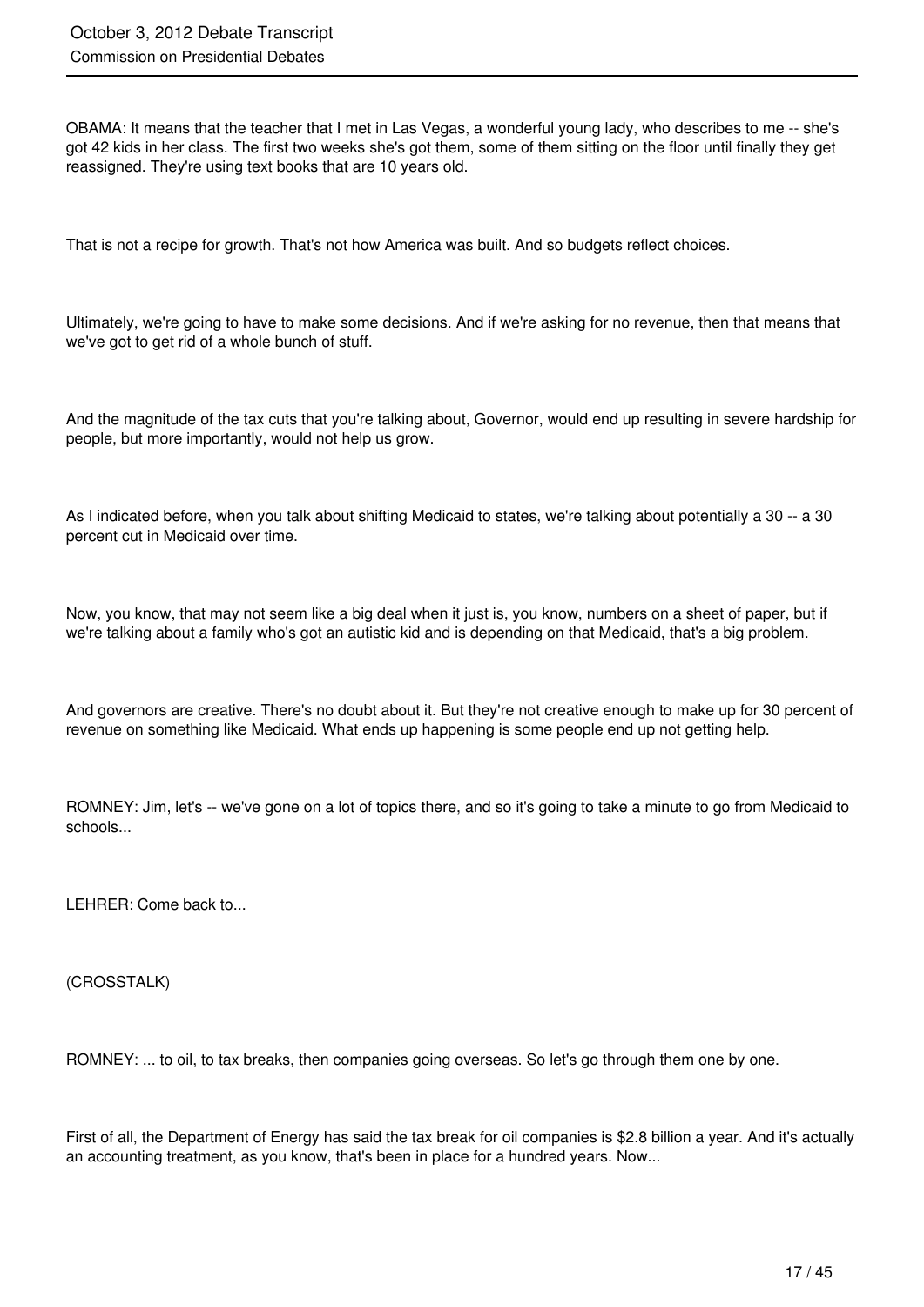OBAMA: It's time to end it.

ROMNEY: And in one year, you provided \$90 billion in breaks to the green energy world.

Now, I like green energy as well, but that's about 50 years' worth of what oil and gas receives. And you say Exxon and Mobil. Actually, this \$2.8 billion goes largely to small companies, to drilling operators and so forth.

ROMNEY: But, you know, if we get that tax rate from 35 percent down to 25 percent, why that \$2.8 billion is on the table. Of course it's on the table. That's probably not going to survive you get that rate down to 25 percent.

But don't forget, you put \$90 billion, like 50 years' worth of breaks, into -- into solar and wind, to Solyndra and Fisker and Tester and Ener1. I mean, I had a friend who said you don't just pick the winners and losers, you pick the losers, all right? So this -- this is not -- this is not the kind of policy you want to have if you want to get America energy secure.

The second topic, which is you said you get a deduction for taking a plant overseas. Look, I've been in business for 25 years. I have no idea what you're talking about. I maybe need to get a new accountant.

LEHRER: Let's...

ROMNEY: But -- but the idea that you get a break for shipping jobs overseas is simply not the case.

(CROSSTALK)

ROMNEY: What we do have right now is a setting where I'd like to bring money from overseas back to this country.

And, finally, Medicaid to states? I'm not quite sure where that came in, except this, which is, I would like to take the Medicaid dollars that go to states and say to a state, you're going to get what you got last year, plus inflation, plus 1 percent, and then you're going to manage your care for your poor in the way you think best.

And I remember, as a governor, when this idea was floated by Tommy Thompson, the governors -- Republican and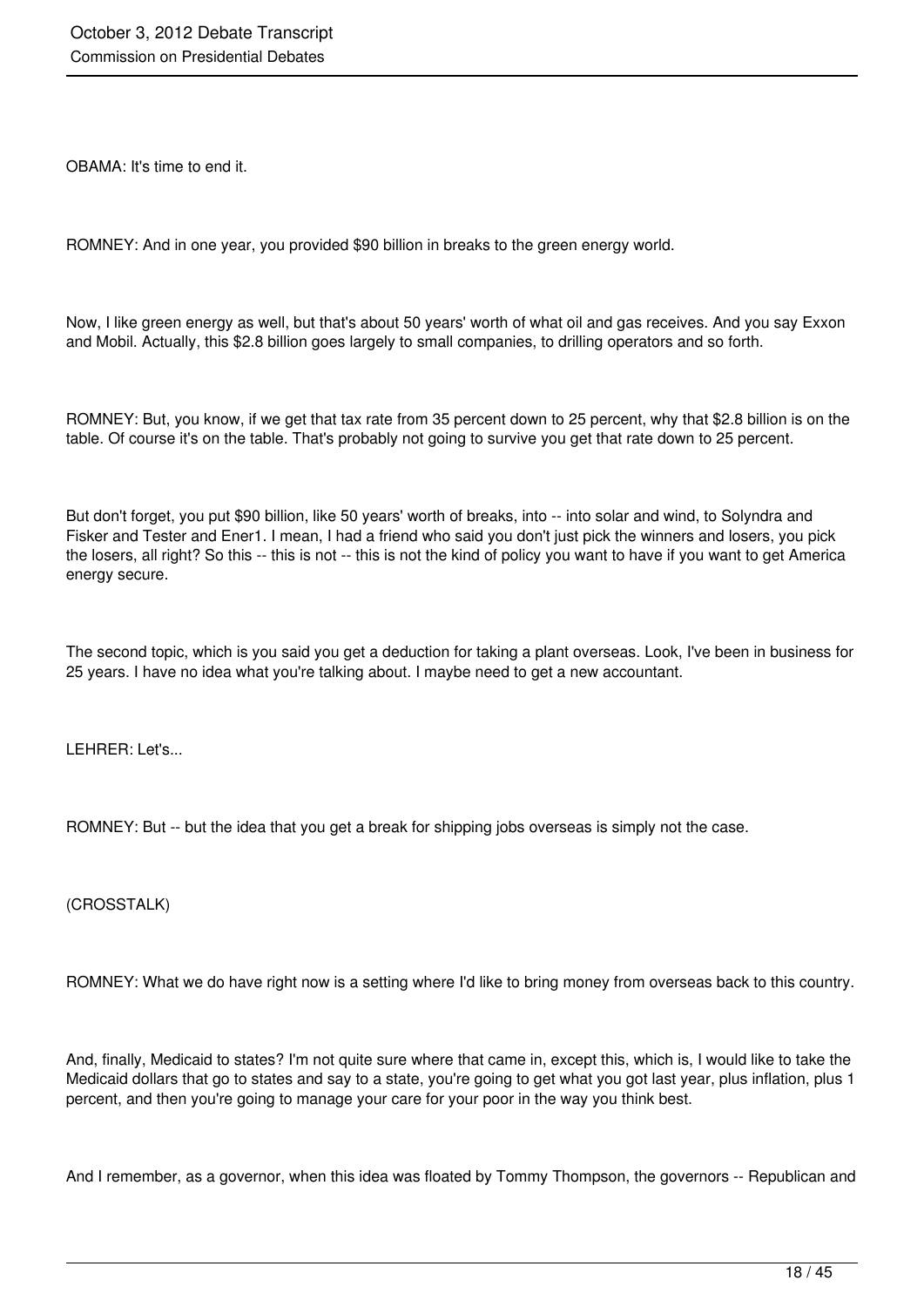Democrats -- said, please let us do that. We can care for our own poor in so much better and more effective a way than having the federal government tell us how to care for our poor.

So -- so let's state -- one of the magnificent things about this country is the whole idea that states are the laboratories of democracy. Don't have the federal government tell everybody what kind of training programs they have to have and what kind of Medicaid they have to have. Let states do this.

And, by the way, if a state gets in trouble, well, we can step in and see if we can find a way to help them.

LEHRER: Let's go.

ROMNEY: But -- but the right -- the right approach is one which relies on the brilliance of our people and states, not the federal government.

LEHRER: (inaudible) and we're going on -- still on the economy, on another -- but another part of it...

OBAMA: OK.

LEHRER: All right? All right. This is segment three, the economy. Entitlements. First -- first answer goes to you, two minutes, Mr. President. Do you see a major difference between the two of you on Social Security?

OBAMA: You know, I suspect that, on Social Security, we've got a somewhat similar position. Social Security is structurally sound. It's going to have to be tweaked the way it was by Ronald Reagan and Speaker -- Democratic Speaker Tip O'Neill. But it is -- the basic structure is sound.

But -- but I want to talk about the values behind Social Security and Medicare, and then talk about Medicare, because that's the big driver of our deficits right now.

You know, my grandmother -- some of you know -- helped to raise me. My grandparents did. My grandfather died a while back. My grandmother died three days before I was elected president. And she was fiercely independent. She worked her way up, only had a high school education, started as a secretary, ended up being the vice president of a local bank. And she ended up living alone by choice.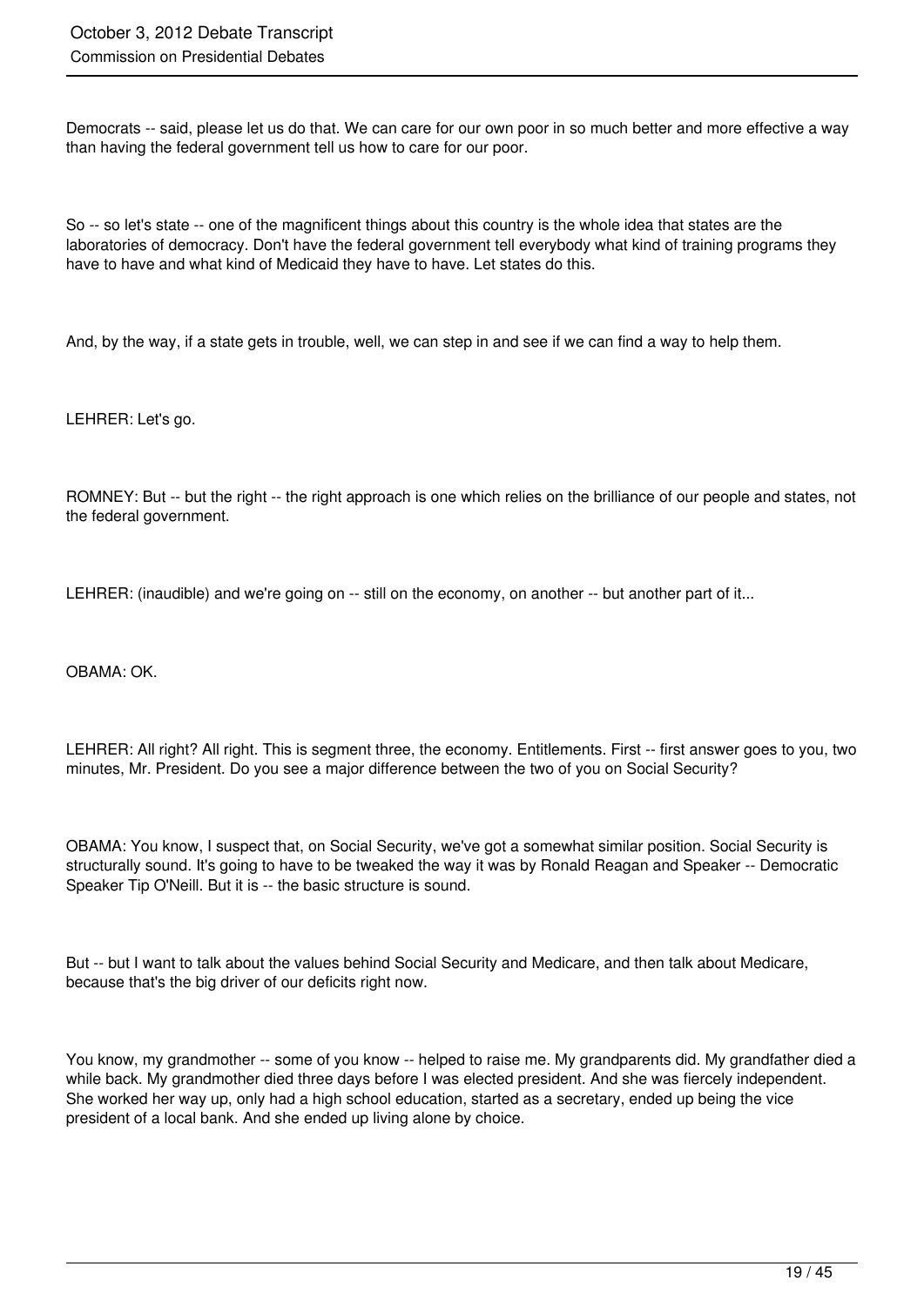And the reason she could be independent was because of Social Security and Medicare. She had worked all her life, put in this money, and understood that there was a basic guarantee, a floor under which she could not go.

And that's the perspective I bring when I think about what's called entitlements. You know, the name itself implies some sense of dependency on the part of these folks. These are folks who've worked hard, like my grandmother, and there are millions of people out there who are counting on this.

OBAMA: So my approach is to say, how do we strengthen the system over the long term? And in Medicare, what we did was we said, we are going to have to bring down the costs if we're going to deal with our long-term deficits, but to do that, let's look where some of the money's going.

\$716 billion we were able to save from the Medicare program by no longer overpaying insurance companies by making sure that we weren't overpaying providers. And using that money, we were actually able to lower prescription drug costs for seniors by an average of \$600, and we were also able to make a -- make a significant dent in providing them the kind of preventive care that will ultimately save money through the -- throughout the system.

So the way for us to deal with Medicare in particular is to lower health care costs. When it comes to Social Security, as I said, you don't need a major structural change in order to make sure that Social Security is there for the future.

LEHRER: We'll follow up on this.

First, Governor Romney, you have two minutes on Social Security and entitlements.

ROMNEY: Well, Jim, our seniors depend on these programs, and I know anytime we talk about entitlements, people become concerned that something's going to happen that's going to change their life for the worse.

And the answer is neither the president nor I are proposing any changes for any current retirees or near retirees, either to Social Security or Medicare. So if you're 60 or around 60 or older, you don't need to listen any further.

But for younger people, we need to talk about what changes are going to be occurring. Oh, I just thought about one. And that is, in fact, I was wrong when I said the president isn't proposing any changes for current retirees. In fact he is on Medicare. On Social Security he's not.

But on Medicare, for current retirees, he's cutting \$716 billion from the program. Now, he says by not overpaying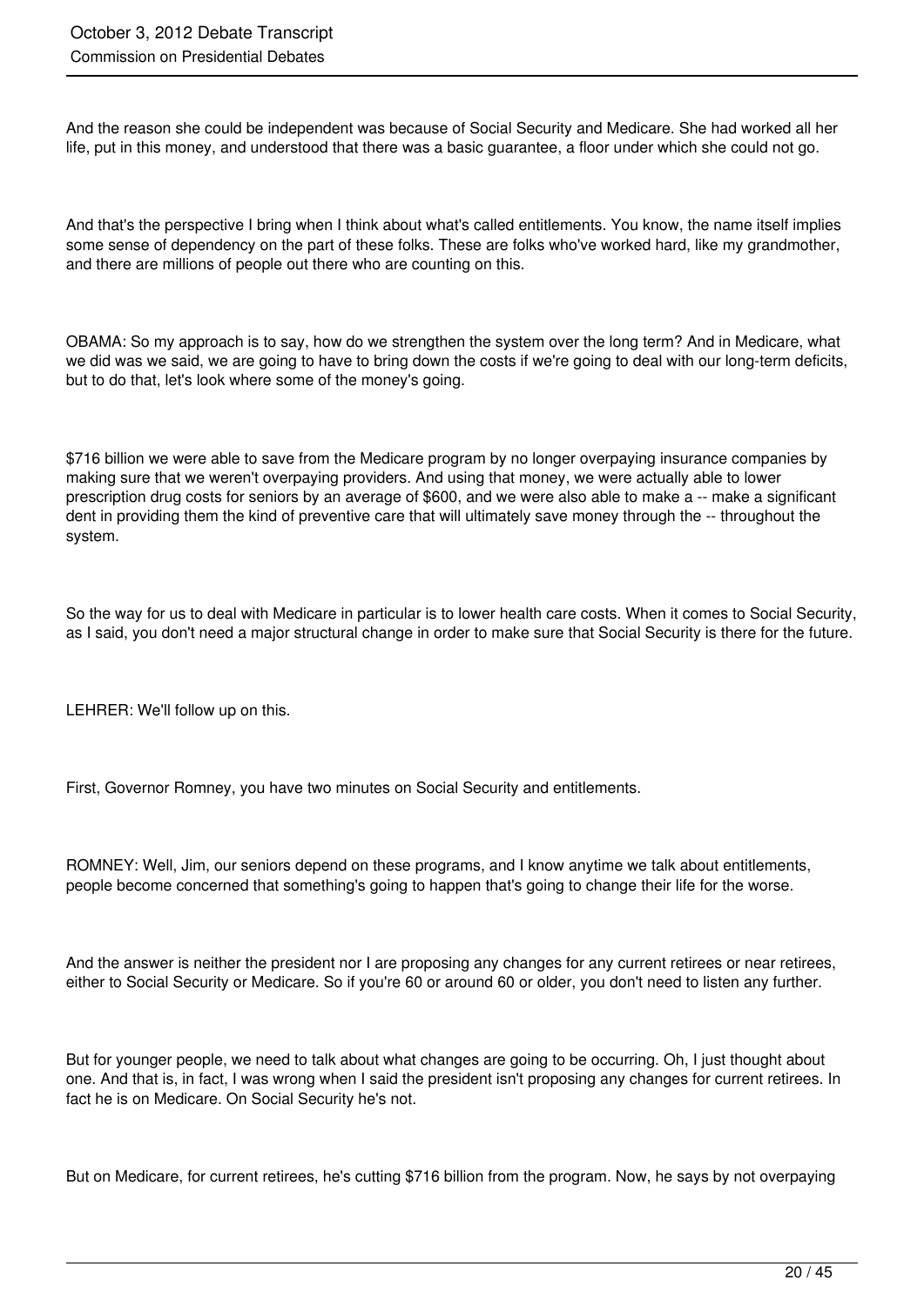hospitals and providers. Actually just going to them and saying, "We're going to reduce the rates you get paid across the board, everybody's going to get a lower rate." That's not just going after places where there's abuse. That's saying we're cutting the rates. Some 15 percent of hospitals and nursing homes say they won't take anymore Medicare patients under that scenario.

We also have 50 percent of doctors who say they won't take more Medicare patients.

This -- we have 4 million people on Medicare Advantage that will lose Medicare Advantage because of those \$716 billion in cuts. I can't understand how you can cut Medicare \$716 billion for current recipients of Medicare.

Now, you point out, well, we're putting some back. We're going to give a better prescription program. That's \$1 - that's \$1 for every \$15 you've cut. They're smart enough to know that's not a good trade.

I want to take that \$716 billion you've cut and put it back into Medicare. By the way, we can include a prescription program if we need to improve it.

But the idea of cutting \$716 billion from Medicare to be able to balance the additional cost of Obamacare is, in my opinion, a mistake.

And with regards to young people coming along, I've got proposals to make sure Medicare and Social Security are there for them without any question.

LEHRER: Mr. President?

OBAMA: First of all, I think it's important for Governor Romney to present this plan that he says will only affect folks in the future.

And the essence of the plan is that you would turn Medicare into a voucher program. It's called premium support, but it's understood to be a voucher program. His running mate...

LEHRER: And you don't support that?

OBAMA: I don't. And let me explain why.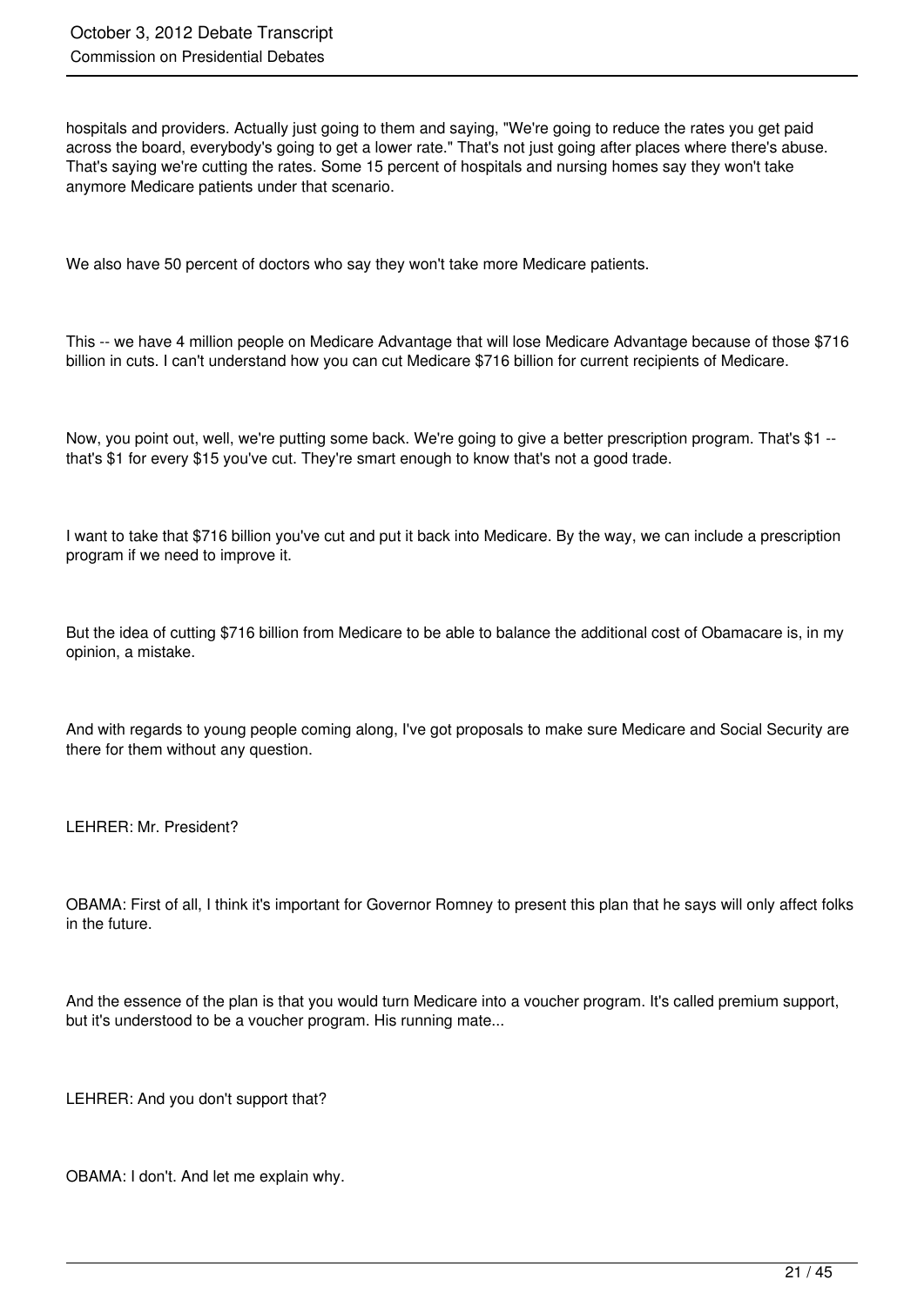ROMNEY: Again, that's for future...

OBAMA: I understand.

ROMNEY: ... people, right, not for current retirees.

OBAMA: For -- so if you're -- if you're 54 or 55, you might want to listen 'cause this -- this will affect you.

The idea, which was originally presented by Congressman Ryan, your running mate, is that we would give a voucher to seniors and they could go out in the private marketplace and buy their own health insurance.

The problem is that because the voucher wouldn't necessarily keep up with health care inflation, it was estimated that this would cost the average senior about \$6,000 a year.

Now, in fairness, what Governor Romney has now said is he'll maintain traditional Medicare alongside it. But there's still a problem, because what happens is, those insurance companies are pretty clever at figuring out who are the younger and healthier seniors. They recruit them, leaving the older, sicker seniors in Medicare. And every health care economist that looks at it says, over time, what'll happen is the traditional Medicare system will collapse.

OBAMA: And then what you've got is folks like my grandmother at the mercy of the private insurance system precisely at the time when they are most in need of decent health care.

So, I don't think vouchers are the right way to go. And this is not my own -- only my opinion. AARP thinks that the - the savings that we obtained from Medicare bolster the system, lengthen the Medicare trust fund by eight years. Benefits were not affected at all. And ironically, if you repeal Obamacare, and I have become fond of this term, "Obamacare," if you repeal it, what happens is those seniors right away are going to be paying \$600 more in prescription care. They're now going to have to be paying copays for basic checkups that can keep them healthier.

And the primary beneficiary of that repeal are insurance companies that are estimated to gain billions of dollars back when they aren't making seniors any healthier. And I don't think that's the right approach when it comes to making sure that Medicare is stronger over the long term.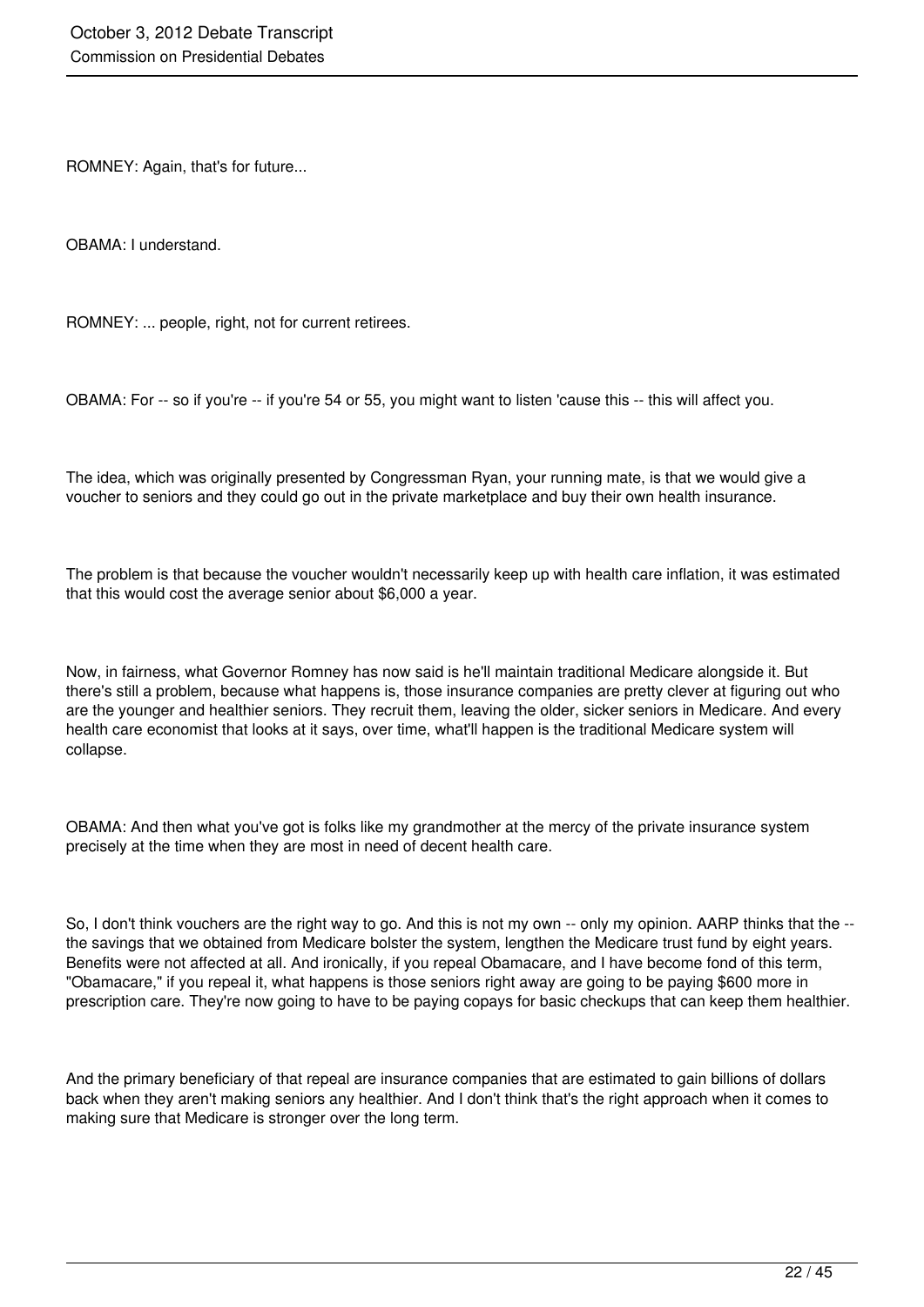LEHRER: We'll talk about -- specifically about health care in a moment. But what -- do you support the voucher system, Governor?

ROMNEY: What I support is no change for current retirees and near-retirees to Medicare. And the president supports taking \$716 billion out of that program.

LEHRER: And what about the vouchers?

(CROSSTALK)

ROMNEY: So that's -- that's number one.

Number two is for people coming along that are young, what I do to make sure that we can keep Medicare in place for them is to allow them either to choose the current Medicare program or a private plan. Their choice.

They get to choose -- and they'll have at least two plans that will be entirely at no cost to them. So they don't have to pay additional money, no additional \$6,000. That's not going to happen. They'll have at least two plans.

ROMNEY: And by the way, if the government can be as efficient as the private sector and offer premiums that are as low as the private sector, people will be happy to get traditional Medicare or they'll be able to get a private plan.

I know my own view is I'd rather have a private plan. I'd just assume not have the government telling me what kind of health care I get. I'd rather be able to have an insurance company. If I don't like them, I can get rid of them and find a different insurance company. But people make their own choice.

The other thing we have to do to save Medicare? We have to have the benefits high for those that are low income, but for higher income people, we're going to have to lower some of the benefits. We have to make sure this program is there for the long term. That's the plan that I've put forward.

And, by the way the idea came not even from Paul Ryan or -- or Senator Wyden, who's the co-author of the bill with -- with Paul Ryan in the Senate, but also it came from Bill -- Bill Clinton's chief of staff. This is an idea that's been around a long time, which is saying, hey, let's see if we can't get competition into the Medicare world so that people can get the choice of different plans at lower cost, better quality. I believe in competition.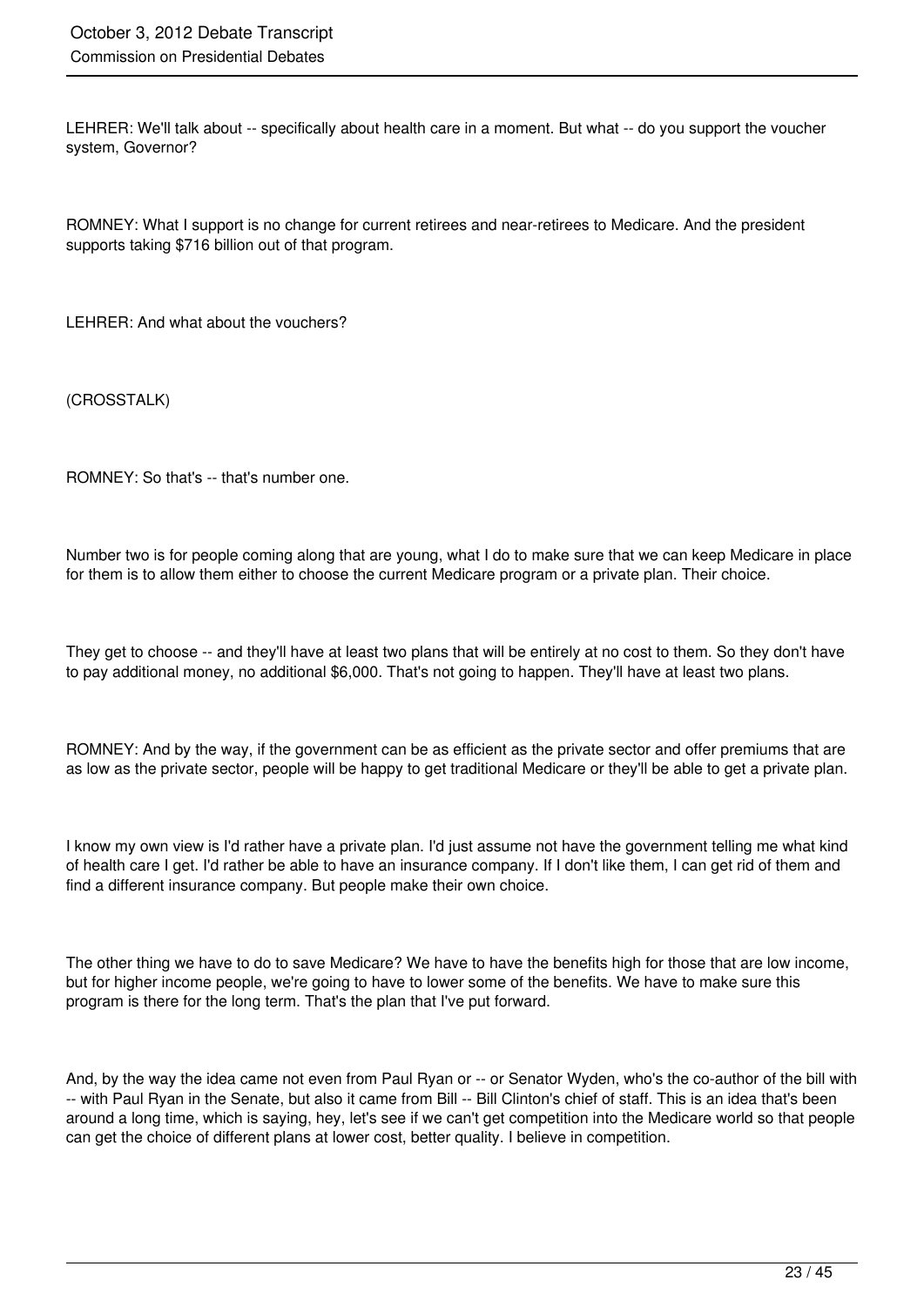OBAMA: Jim, if I -- if I can just respond very quickly, first of all, every study has shown that Medicare has lower administrative costs than private insurance does, which is why seniors are generally pretty happy with it.

And private insurers have to make a profit. Nothing wrong with that. That's what they do. And so you've got higher administrative costs, plus profit on top of that. And if you are going to save any money through what Governor Romney's proposing, what has to happen is, is that the money has to come from somewhere.

And when you move to a voucher system, you are putting seniors at the mercy of those insurance companies. And over time, if traditional Medicare has decayed or fallen apart, then they're stuck.

And this is the reason why AARP has said that your plan would weaken Medicare substantially. And that's why they were supportive of the approach that we took.

One last point I want to make. We do have to lower the cost of health care, not just in Medicare and Medicaid... LEHRER: Talk about that in a minute.

OBAMA: ... but -- but -- but overall.

LEHRER: OK.

OBAMA: And so...

ROMNEY: That's -- that's a big topic. Can we -- can we stay on Medicare?

OBAMA: Is that a -- is that a separate topic?

(CROSSTALK)

LEHRER: Yeah, we're going to -- yeah, I want to get to it.

OBAMA: I'm sorry.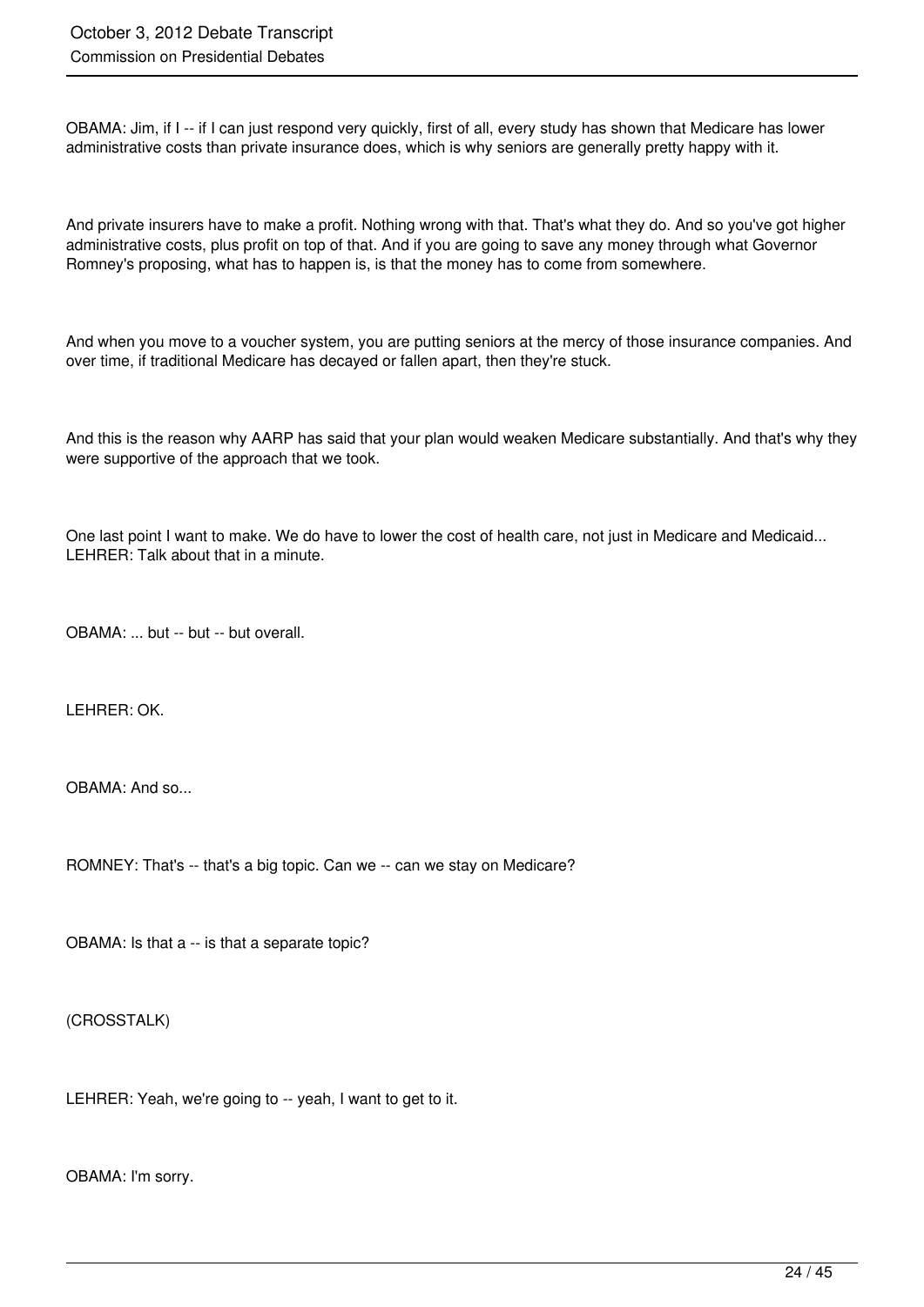LEHRER: But all I want to do is go very quickly...

ROMNEY: Let's get back to Medicare.

LEHRER: ... before we leave the economy...

ROMNEY: Let's get back to Medicare.

(CROSSTALK)

ROMNEY: The president said that the government can provide the service at lower cost and without a profit.

LEHRER: All right.

ROMNEY: If that's the case, then it will always be the best product that people can purchase.

LEHRER: Wait a minute, Governor.

ROMNEY: But my experience -- my experience the private sector typically is able to provide a better product at a lower cost.

LEHRER: All right. Can we -- can the two of you agree that the voters have a choice -- a clear choice between the two...

ROMNEY: Absolutely.

LEHRER: ... of you on Medicare?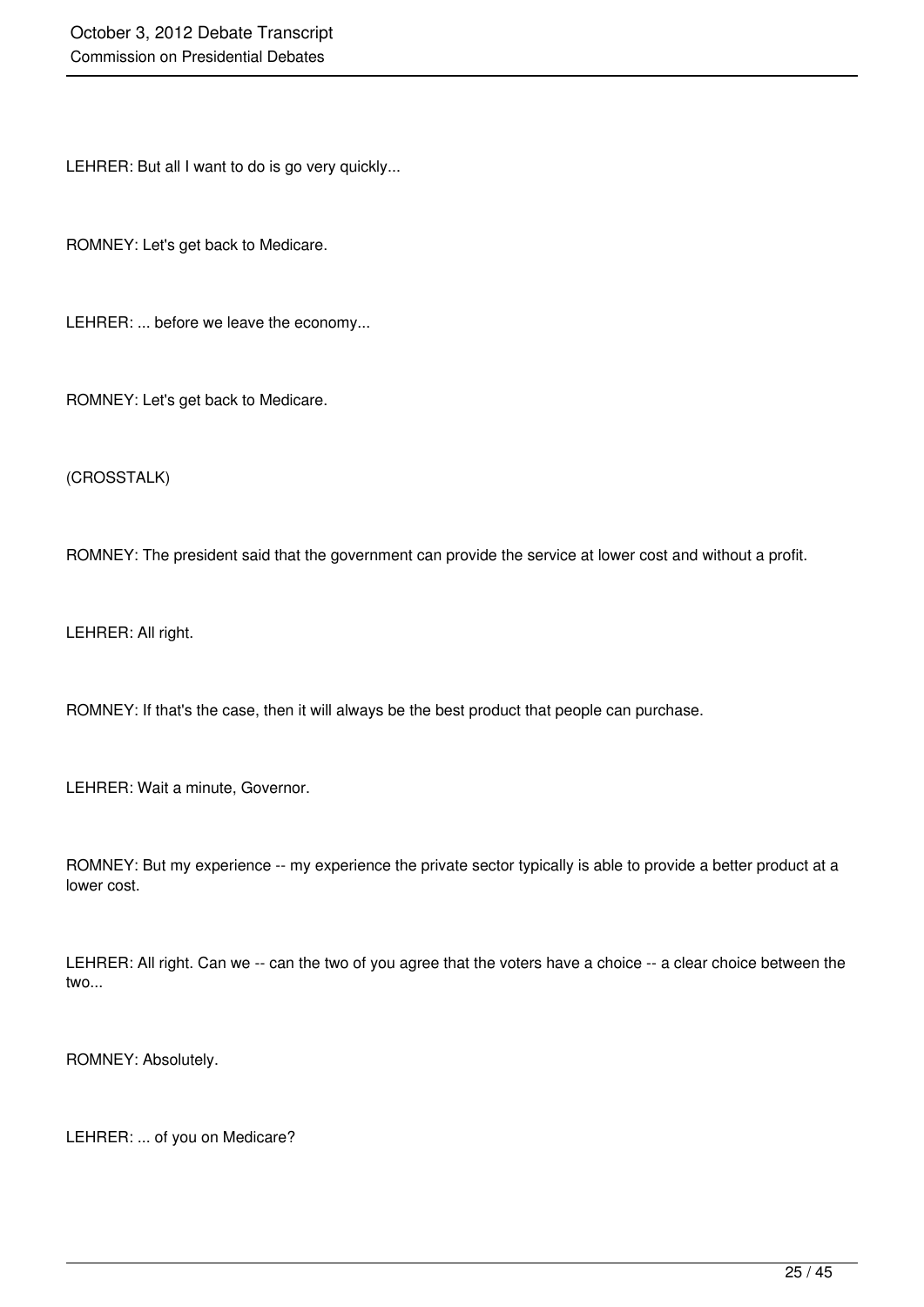ROMNEY: Absolutely.

OBAMA: Absolutely.

LEHRER: All right. So to finish quickly, briefly, on the economy, what is your view about the level of federal regulation of the economy right now? Is there too much? And in your case, Mr. President, is there -- should there be more?

Beginning with you. This is not a new two-minute segment to start. And we'll go for a few minutes, and then we're going to go to health care, OK?

ROMNEY: Regulation is essential. You can't have a free market work if you don't have regulation. As a businessperson, I had to have -- I need to know the regulations. I needed them there. You couldn't have people opening up banks in their -- in their garage and making loans. I mean, you have to have regulations so that you can have an economy work. Every free economy has good regulation. At the same time, regulation can become excessive.

LEHRER: Is it excessive now, do you think?

ROMNEY: In some places, yes. Other places, no.

LEHRER: Like where?

(CROSSTALK)

ROMNEY: No, it can become out of date. And what's happened with some of the legislation that's been passed during the president's term, you've seen regulation become excessive, and it's hurt -- it's hurt the economy. Let me give you an example.

Dodd-Frank was passed. And it includes within it a number of provisions that I think has some unintended consequences that are harmful to the economy. One is it designates a number of banks as too big to fail, and they're effectively guaranteed by the federal government. This is the biggest kiss that's been given to -- to New York banks I've ever seen. This is an enormous boon for them. There've been 122 community and small banks have closed since Dodd- Frank.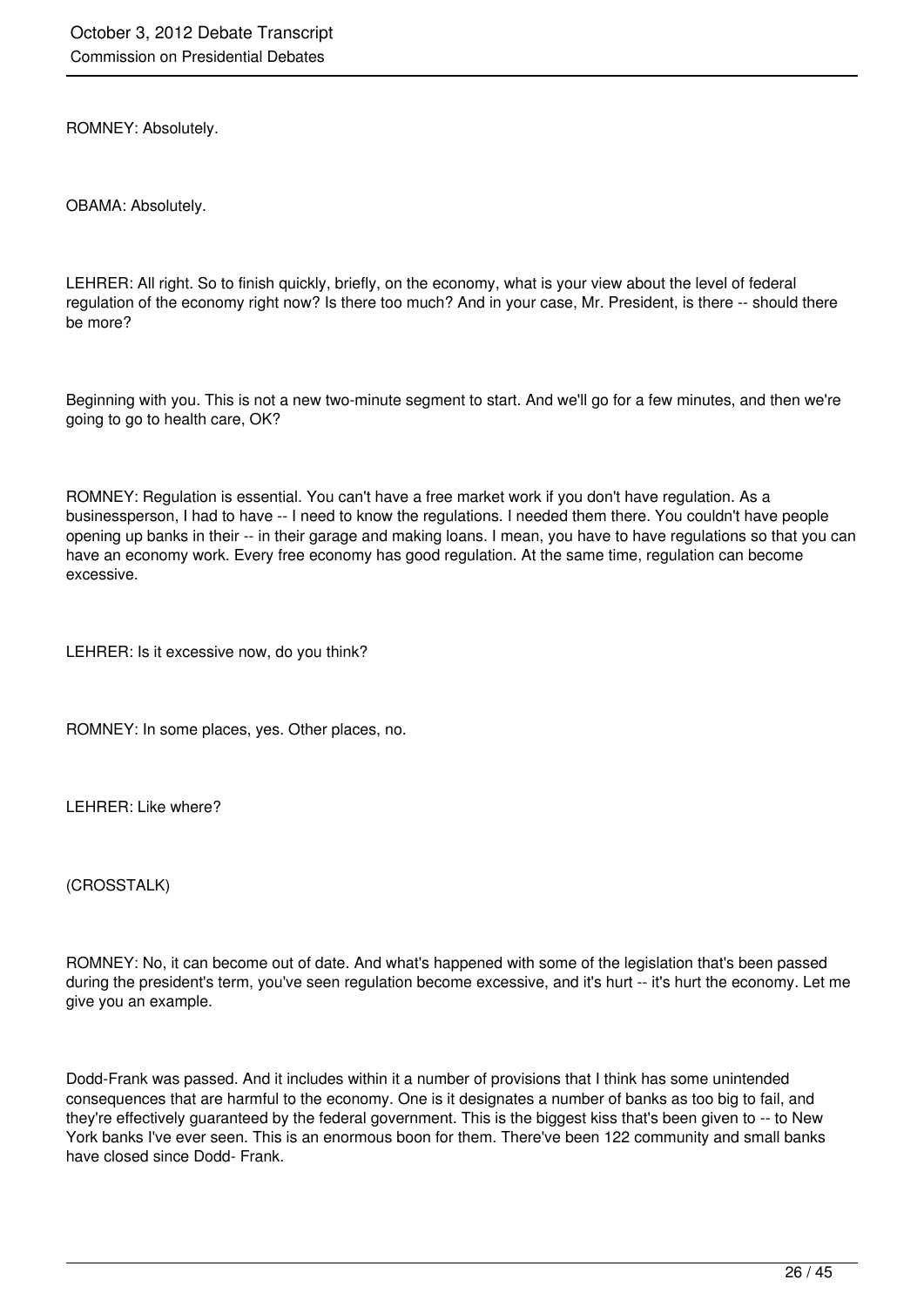So there's one example. Here's another. In Dodd-Frank...

LEHRER: Do you want to repeal Dodd-Frank?

ROMNEY: Well, I would repeal and replace it. We're not going to get rid of all regulation. You have to have regulation. And there are some parts of Dodd-Frank that make all the sense in the world. You need transparency, you need to have leverage limits for...

LEHRER: Well, here's a specific...

(CROSSTALK)

ROMNEY: But let's -- let's mention -- let me mention the other one. Let's talk...

(CROSSTALK)

LEHRER: No, let's not. Let's let him respond -- let's let him respond to this specific on Dodd-Frank and what the governor just said.

OBAMA: I think this is a great example. The reason we have been in such a enormous economic crisis was prompted by reckless behavior across the board.

Now, it wasn't just on Wall Street. You had loan officers were -- that were giving loans and mortgages that really shouldn't have been given, because the folks didn't qualify. You had people who were borrowing money to buy a house that they couldn't afford. You had credit agencies that were stamping these as A1 great investments when they weren't.

But you also had banks making money hand over fist, churning out products that the bankers themselves didn't even understand, in order to make big profits, but knowing that it made the entire system vulnerable.

So what did we do? We stepped in and had the toughest reforms on Wall Street since the 1930s. We said you've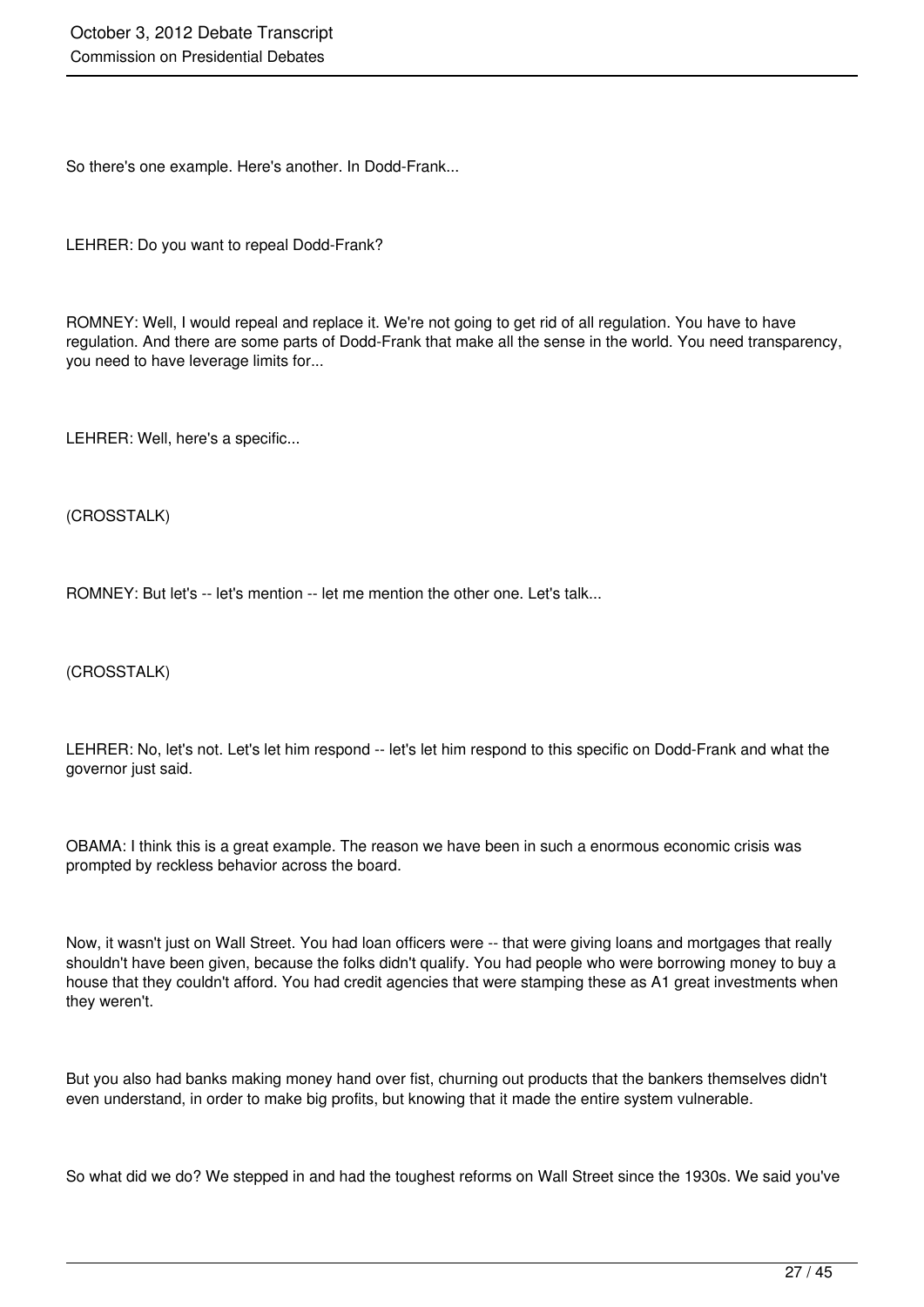got -- banks, you've got to raise your capital requirements. You can't engage in some of this risky behavior that is putting Main Street at risk. We've going to make sure that you've got to have a living will so -- so we can know how you're going to wind things down if you make a bad bet so we don't have other taxpayer bailouts.

OBAMA: In the meantime, by the way, we also made sure that all the help that we provided those banks was paid back every single dime, with interest.

Now, Governor Romney has said he wants to repeal Dodd-Frank.

And, you know, I appreciate and it appears we've got some agreement that a marketplace to work has to have some regulation. But in the past, Governor Romney has said he just want to repeal Dodd- Frank, roll it back.

And so the question is: Does anybody out there think that the big problem we had is that there was too much oversight and regulation of Wall Street? Because if you do, then Governor Romney is your candidate. But that's not what I believe.

ROMNEY: Sorry, but that's just not -- that's just not the facts. Look, we have to have regulation on Wall Street. That's why I'd have regulation. But I wouldn't designate five banks as too big to fail and give them a blank check. That's one of the unintended consequences of Dodd-Frank. It wasn't thought through properly. We need to get rid of that provision because it's killing regional and small banks. They're getting hurt.

Let me mention another regulation in Dodd-Frank. You say we were giving mortgages to people who weren't qualified. That's exactly right. It's one of the reasons for the great financial calamity we had. And so Dodd-Frank correctly says we need to have qualified mortgages, and if you give a mortgage that's not qualified, there are big penalties, except they didn't ever go on and define what a qualified mortgage was.

It's been two years. We don't know what a qualified mortgage is yet. So banks are reluctant to make loans, mortgages. Try and get a mortgage these days. It's hurt the housing market because Dodd-Frank didn't anticipate putting in place the kinds of regulations you have to have. It's not that Dodd-Frank always was wrong with too much regulation. Sometimes they didn't come out with a clear regulation.

I will make sure we don't hurt the functioning of our -- of our marketplace and our business, because I want to bring back housing and get good jobs.

LEHRER: All right. I think we have another clear difference between the two of you. Now, let's move to health care where I know there is a clear difference, and that has to do with the Affordable Care Act, Obamacare. And it's a two-minute new -- new segment, and that means two minutes each. And you go first, Governor Romney.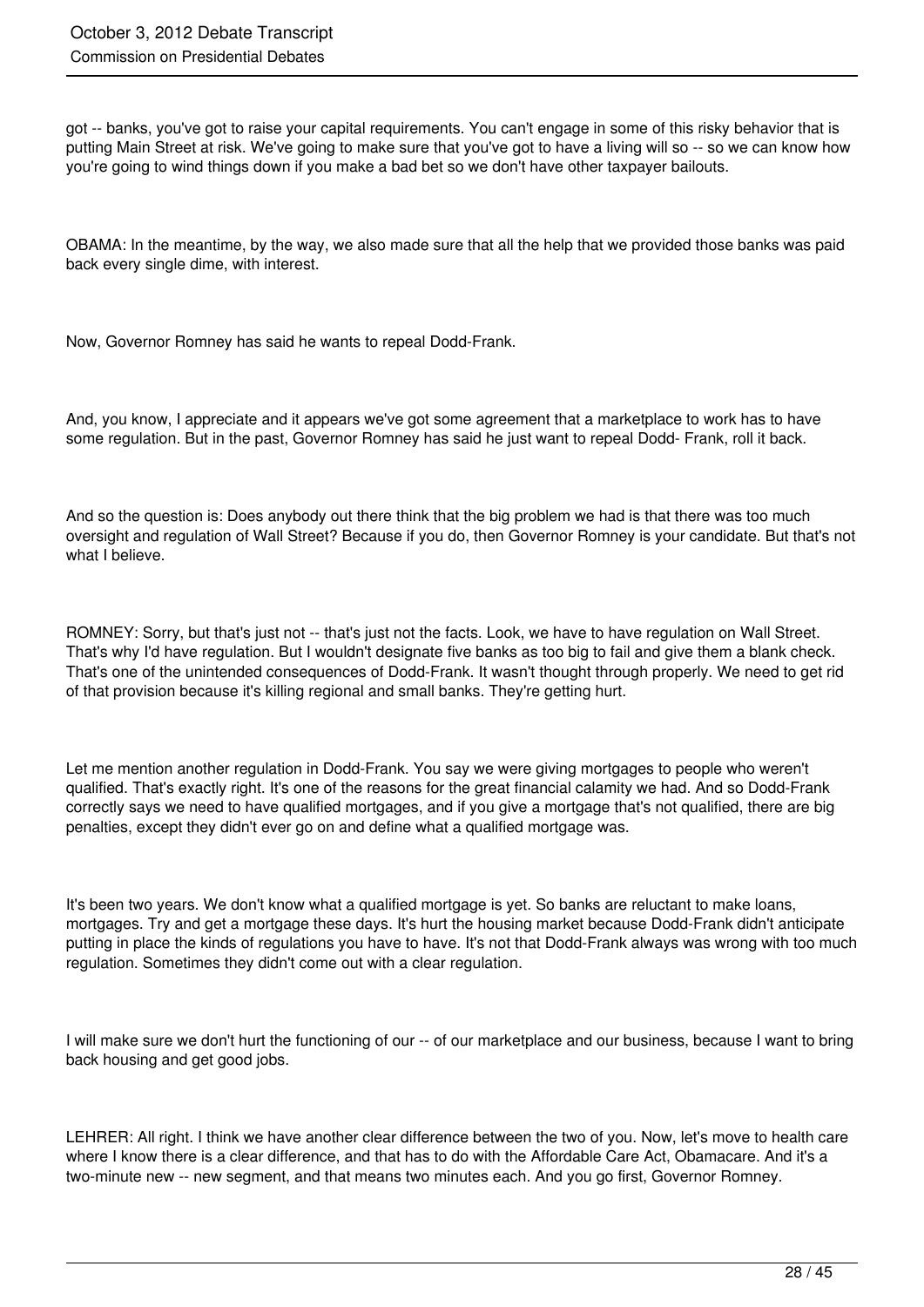LEHRER: You want it repealed. You want the Affordable Care Act repealed. Why?

ROMNEY: I sure do. Well, in part, it comes, again, from my experience. You know, I was in New Hampshire. A woman came to me and she said, look, I can't afford insurance for myself or my son. I met a couple in Appleton, Wisconsin, and they said, we're thinking of dropping our insurance, we can't afford it.

And the number of small businesses I've gone to that are saying they're dropping insurance because they can't afford it, the cost of health care is just prohibitive. And -- and we've got to deal with cost.

And, unfortunately, when -- when -- when you look at Obamacare, the Congressional Budget Office has said it will cost \$2,500 a year more than traditional insurance. So it's adding to cost. And as a matter of fact, when the president ran for office, he said that, by this year, he would have brought down the cost of insurance for each family by \$2,500 a family. Instead, it's gone up by that amount. So it's expensive. Expensive things hurt families. So that's one reason I don't want it.

Second reason, it cuts \$716 billion from Medicare to pay for it. I want to put that money back in Medicare for our seniors.

Number three, it puts in place an unelected board that's going to tell people ultimately what kind of treatments they can have. I don't like that idea.

Fourth, there was a survey done of small businesses across the country, said, what's been the effect of Obamacare on your hiring plans? And three-quarters of them said it makes us less likely to hire people. I just don't know how the president could have come into office, facing 23 million people out of work, rising unemployment, an economic crisis at the -- at the kitchen table, and spend his energy and passion for two years fighting for Obamacare instead of fighting for jobs for the American people. It has killed jobs.

And the best course for health care is to do what we did in my state: craft a plan at the state level that fits the needs of the state. And then let's focus on getting the costs down for people, rather than raising it with the \$2,500 additional premium.

LEHRER: Mr. President, the argument against repeal? OBAMA: Well, four years ago, when I was running for office, I was traveling around and having those same conversations that Governor Romney talks about. And it wasn't just that small businesses were seeing costs skyrocket and they couldn't get affordable coverage even if they wanted to provide it to their employees. It wasn't just that this was the biggest driver of our federal deficit, our overall health care costs, but it was families who were worried about going bankrupt if they got sick, millions of families, all across the country.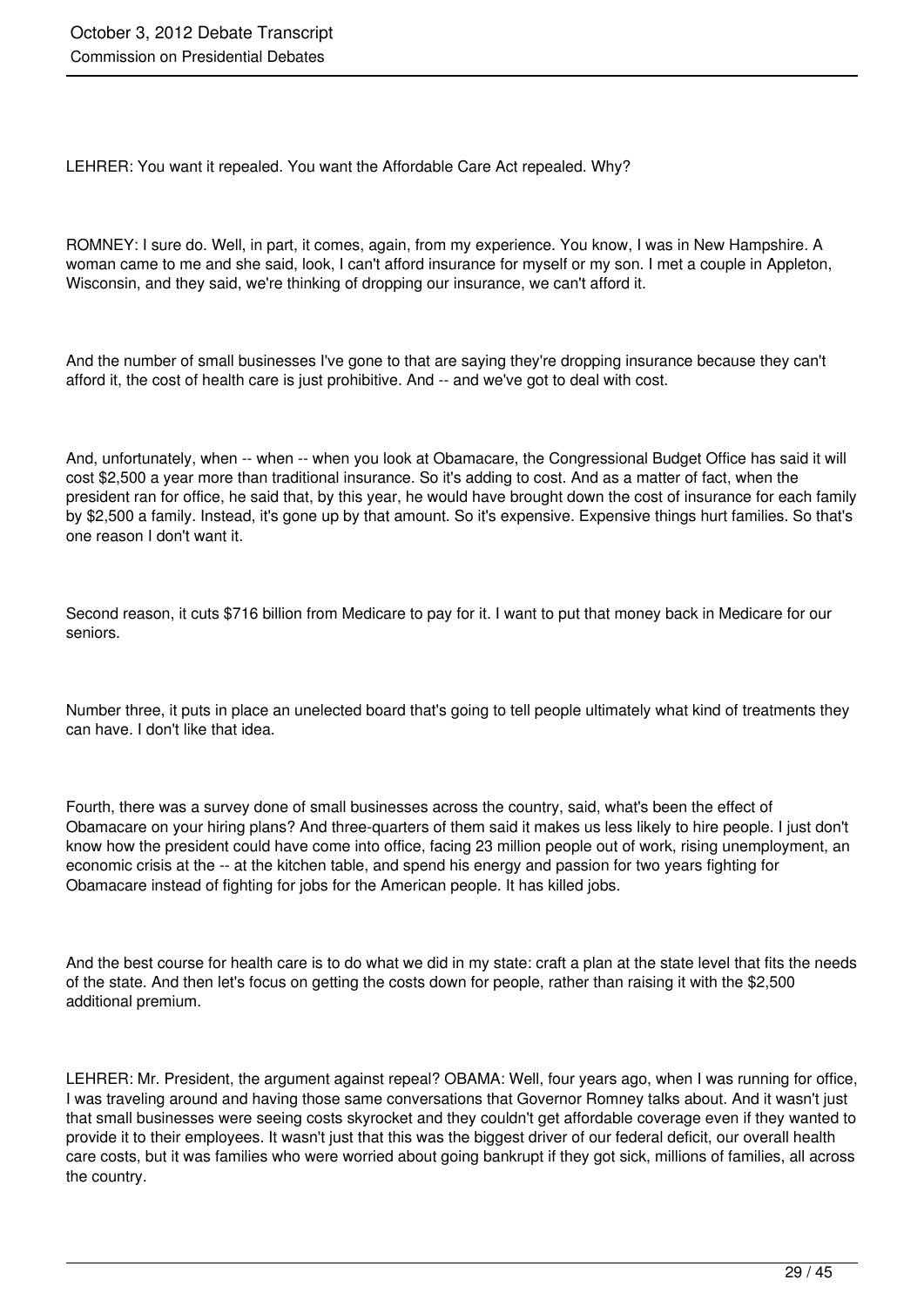If they had a pre-existing condition, they might not be able to get coverage at all. If they did have coverage, insurance companies might impose an arbitrary limit. And so as a consequence, they're paying their premiums, somebody gets really sick, lo and behold, they don't have enough money to pay the bills, because the insurance companies say that they've hit the limit.

So we did work on this, alongside working on jobs, because this is part of making sure that middle-class families are secure in this country.

And let me tell you exactly what Obamacare did. Number one, if you've got health insurance, it doesn't mean a government takeover. You keep your own insurance. You keep your own doctor. But it does say insurance companies can't jerk you around. They can't impose arbitrary lifetime limits. They have to let you keep your kid on their insurance -- your insurance plan until you're 26 years old. And it also says that you're going to have to get rebates if insurance companies are spending more on administrative costs and profits than they are on actual care.

Number two, if you don't have health insurance, we're essentially setting up a group plan that allows you to benefit from group rates that are typically 18 percent lower than if you're out there trying to get insurance on the individual market.

Now, the last point I'd make before...

LEHRER: Two minutes -- two minutes is up, sir.

OBAMA: No, I think -- I had five seconds before you interrupted me, was ...

(LAUGHTER)

... the irony is that we've seen this model work really well in Massachusetts, because Governor Romney did a good thing, working with Democrats in the state to set up what is essentially the identical model and as a consequence people are covered there. It hasn't destroyed jobs. And as a consequence, we now have a system in which we have the opportunity to start bringing down costs, as opposed to just leaving millions of people out in the cold.

LEHRER: Your five seconds went away a long time ago.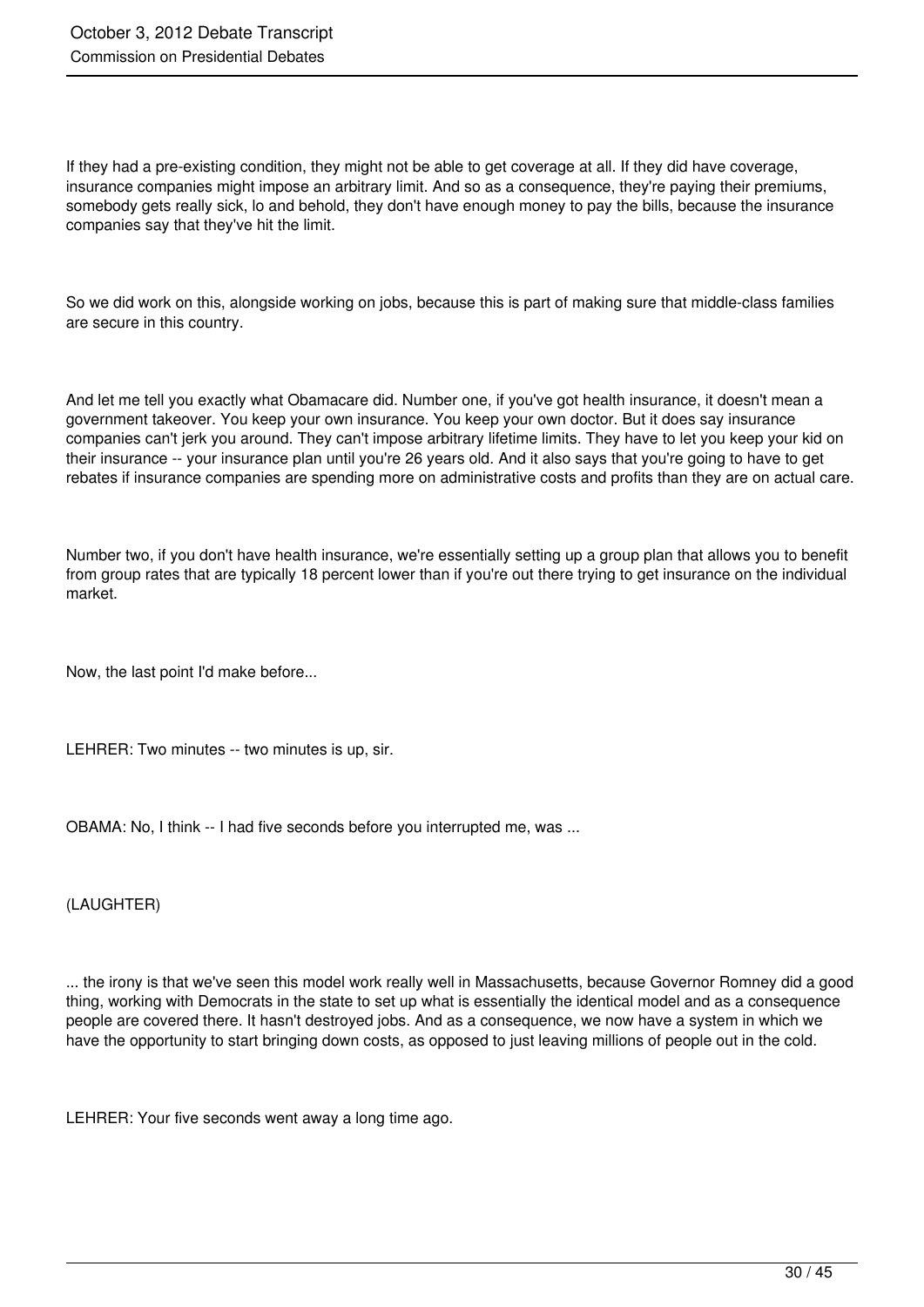All right, Governor. Governor, tell -- tell the president directly why you think what he just said is wrong about Obamacare?

ROMNEY: Well, I did with my first statement.

(CROSSTALK)

ROMNEY: First of all, I like the way we did it in Massachusetts. I like the fact that in my state, we had Republicans and Democrats come together and work together. What you did instead was to push through a plan without a single Republican vote. As a matter of fact, when Massachusetts did something quite extraordinary -- elected a Republican senator to stop Obamacare, you pushed it through anyway.

So entirely on a partisan basis, instead of bringing America together and having a discussion on this important topic, you pushed through something that you and Nancy Pelosi and Harry Reid thought was the best answer and drove it through.

What we did in a legislature 87 percent Democrat, we worked together; 200 legislators in my legislature, only two voted against the plan by the time we were finished. What were some differences? We didn't raise taxes. You've raised them by \$1 trillion under Obamacare. We didn't cut Medicare. Of course, we don't have Medicare, but we didn't cut Medicare by \$716 billion.

ROMNEY: We didn't put in place a board that can tell people ultimately what treatments they're going to receive. We didn't also do something that I think a number of people across this country recognize, which is put -- put people in a position where they're going to lose the insurance they had and they wanted.

Right now, the CBO says up to 20 million people will lose their insurance as Obamacare goes into effect next year. And likewise, a study by McKinsey and Company of American businesses said 30 percent of them are anticipating dropping people from coverage.

So for those reasons, for the tax, for Medicare, for this board, and for people losing their insurance, this is why the American people don't want Medicare -- don't want Obamacare. It's why Republicans said, do not do this, and the Republicans had -- had the plan. They put a plan out. They put out a plan, a bipartisan plan. It was swept aside.

I think something this big, this important has to be done on a bipartisan basis. And we have to have a president who can reach across the aisle and fashion important legislation with the input from both parties.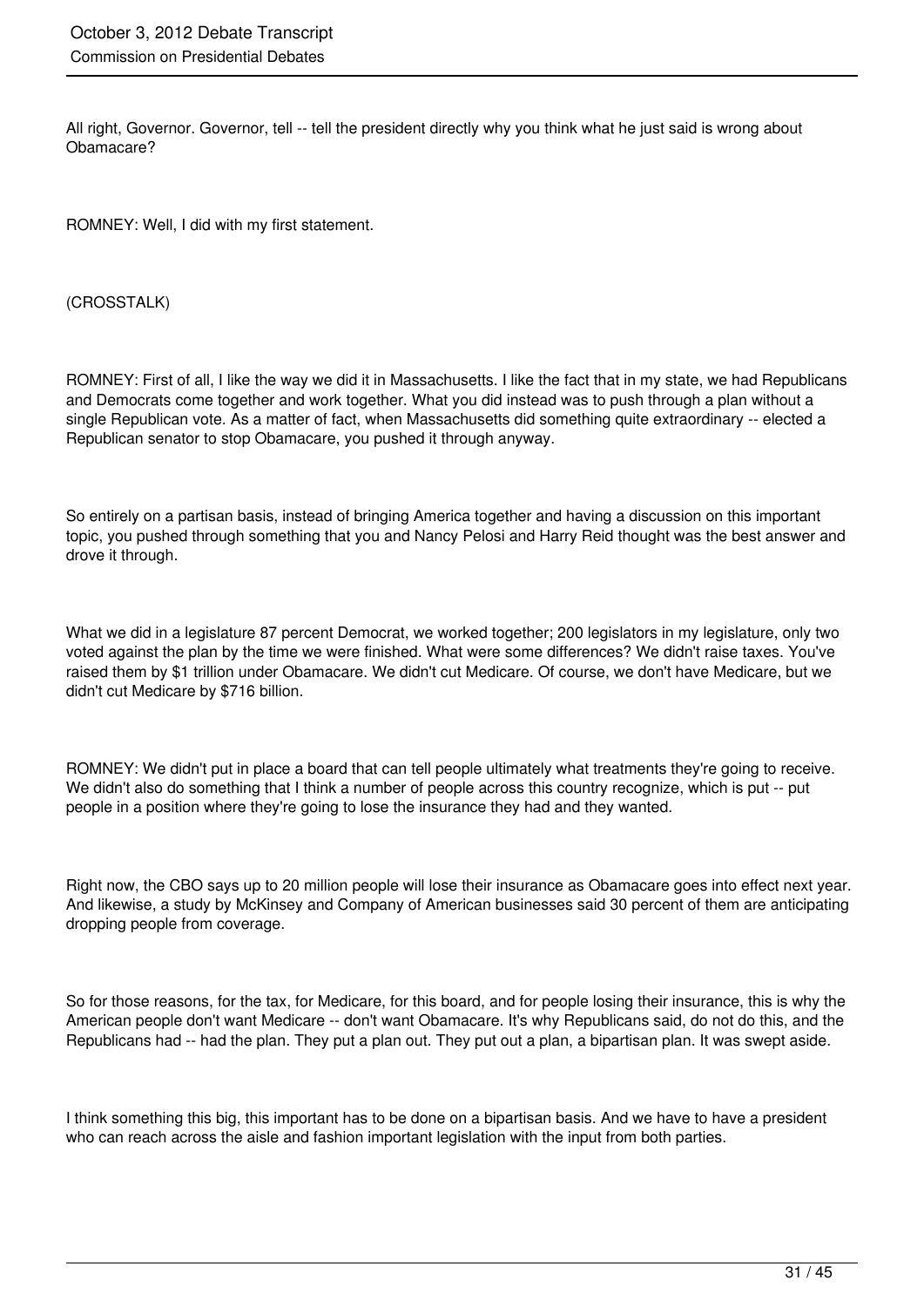OBAMA: Governor Romney said this has to be done on a bipartisan basis. This was a bipartisan idea. In fact, it was a Republican idea. And Governor Romney at the beginning of this debate wrote and said what we did in Massachusetts could be a model for the nation.

And I agree that the Democratic legislators in Massachusetts might have given some advice to Republicans in Congress about how to cooperate, but the fact of the matter is, we used the same advisers, and they say it's the same plan.

It -- when Governor Romney talks about this board, for example, unelected board that we've created, what this is, is a group of health care experts, doctors, et cetera, to figure out, how can we reduce the cost of care in the system overall?

Because there -- there are two ways of dealing with our health care crisis. One is to simply leave a whole bunch of people uninsured and let them fend for themselves, to let businesses figure out how long they can continue to pay premiums until finally they just give up, and their workers are no longer getting insured, and that's been the trend line.

Or, alternatively, we can figure out, how do we make the cost of care more effective? And there are ways of doing it.

So at Cleveland Clinic, one of the best health care systems in the world, they actually provide great care cheaper than average. And the reason they do is because they do some smart things. They -- they say, if a patient's coming in, let's get all the doctors together at once, do one test instead of having the patient run around with 10 tests. Let's make sure that we're providing preventive care so we're catching the onset of something like diabetes. Let's -- let's pay providers on the basis of performance as opposed to on the basis of how many procedures they've -- they've engaged in.

Now, so what this board does is basically identifies best practices and says, let's use the purchasing power of Medicare and Medicaid to help to institutionalize all these good things that we do.

And the fact of the matter is that, when Obamacare is fully implemented, we're going to be in a position to show that costs are going down. And over the last two years, health care premiums have gone up -- it's true -- but they've gone up slower than any time in the last 50 years. So we're already beginning to see progress. In the meantime, folks out there with insurance, you're already getting a rebate.

Let me make one last point. Governor Romney says, we should replace it, I'm just going to repeal it, but -- but we can replace it with something. But the problem is, he hasn't described what exactly we'd replace it with, other than saying we're going to leave it to the states.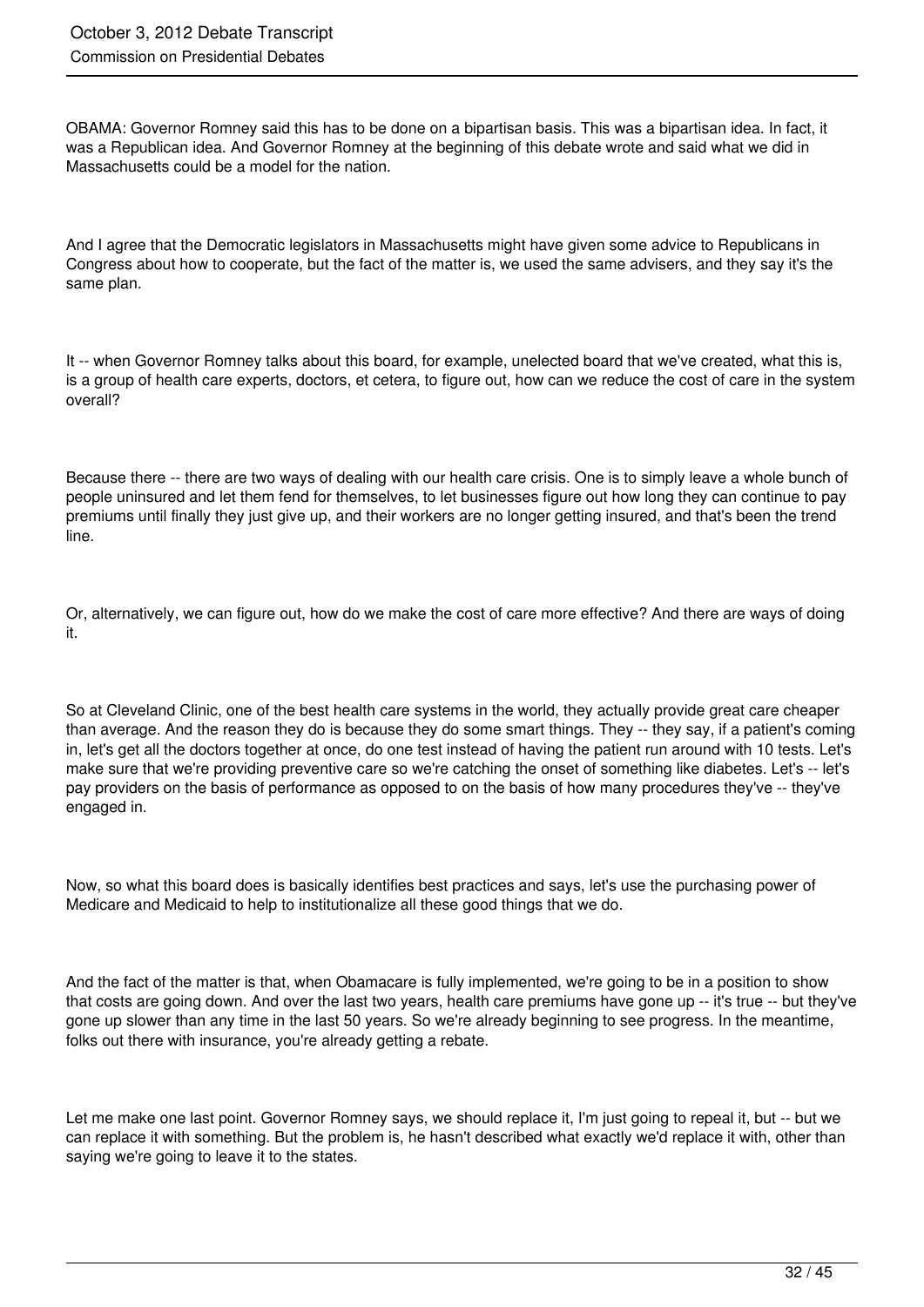OBAMA: But the fact of the matter is that some of the prescriptions that he's offered, like letting you buy insurance across state lines, there's no indication that that somehow is going to help somebody who's got a pre-existing condition be able to finally buy insurance. In fact, it's estimated that by repealing Obamacare, you're looking at 50 million people losing health insurance...

LEHRER: Let's...

OBAMA: ... at a time when it's vitally important.

LEHRER: Let's let the governor explain what you would do...

ROMNEY: Well...

LEHRER: ... if Obamacare is repealed. How would you replace it?

(CROSSTALK)

ROMNEY: Well, actually it's -- it's -- it's a lengthy description. But, number one, preexisting conditions are covered under my plan. Number two, young people are able to stay on their family plan. That's already offered in the private marketplace. You don't have to have the government mandate that for that to occur.

But let's come back to something the president and I agree on, which is the key task we have in health care is to get the cost down so it's more affordable for families. And then he has as a model for doing that a board of people at the government, an unelected board, appointed board, who are going to decide what kind of treatment you ought to have.

(CROSSTALK)

ROMNEY: In my opinion, the government is not effective in -- in bringing down the cost of almost anything. As a matter of fact, free people and free enterprises trying to find ways to do things better are able to be more effective in bringing down the cost than the government will ever be.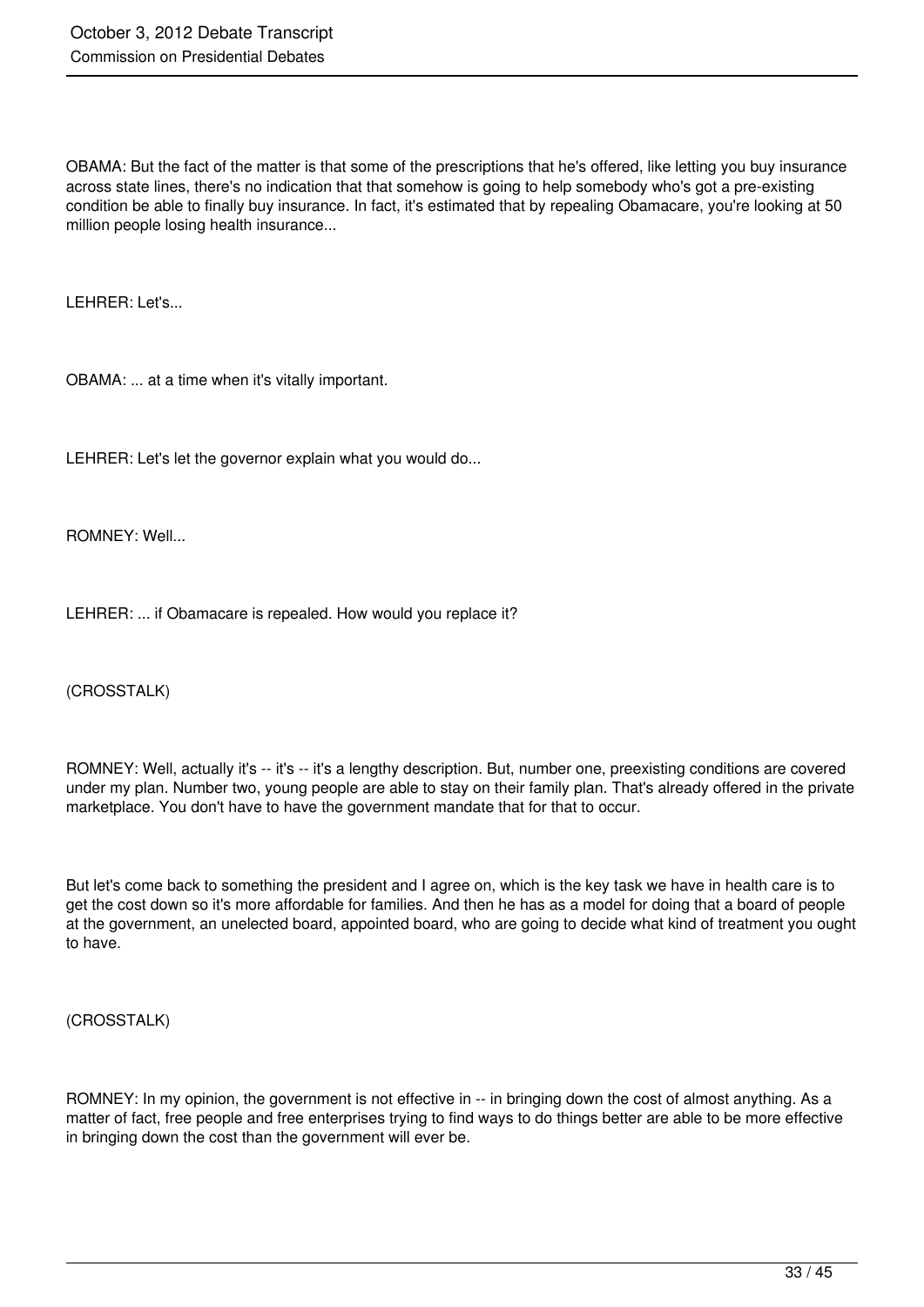Your example of the Cleveland Clinic is my case in point, along with several others I could describe.

This is the private market. These are small -- these are enterprises competing with each other, learning how to do better and better jobs. I used to consult to businesses -- excuse me, to hospitals and to health care providers. I was astonished at the creativity and innovation that exists in the American people.

In order to bring the cost of health care down, we don't need to have a board of 15 people telling us what kinds of treatments we should have. We instead need to put insurance plans, providers, hospitals, doctors on target such that they have an incentive, as you say, performance pay, for doing an excellent job, for keeping costs down, and that's happening. Innermountain Healthcare does it superbly well, Mayo Clinic is doing it superbly well, Cleveland Clinic, others.

ROMNEY: But the right answer is not to have the federal government take over health care and start mandating to the providers across America, telling a patient and a doctor what kind of treatment they can have.

That's the wrong way to go. The private market and individual responsibility always work best.

OBAMA: Let me just point out first of all this board that we're talking about can't make decisions about what treatments are given. That's explicitly prohibited in the law. But let's go back to what Governor Romney indicated, that under his plan, he would be able to cover people with preexisting conditions.

Well, actually Governor, that isn't what your plan does. What your plan does is to duplicate what's already the law, which says if you are out of health insurance for three months, then you can end up getting continuous coverage and an insurance company can't deny you if you've -- if it's been under 90 days.

But that's already the law and that doesn't help the millions of people out there with preexisting conditions. There's a reason why Governor Romney set up the plan that he did in Massachusetts. It wasn't a government takeover of health care. It was the largest expansion of private insurance. But what it does say is that "insurers, you've got to take everybody."

Now, that also means that you've got more customers. But when -- when Governor Romney says that he'll replace it with something, but can't detail how it will be in fact replaced and the reason he set up the system he did in Massachusetts was because there isn't a better way of dealing with the preexisting conditions problem.

OBAMA: It just reminds me of, you know, he says that he's going to close deductions and loopholes for his tax plan. That's how it's going to be paid for, but we don't know the details. He says that he's going to replace Dodd-Frank, Wall Street reform, but we don't know exactly which ones. He won't tell us. He now says he's going to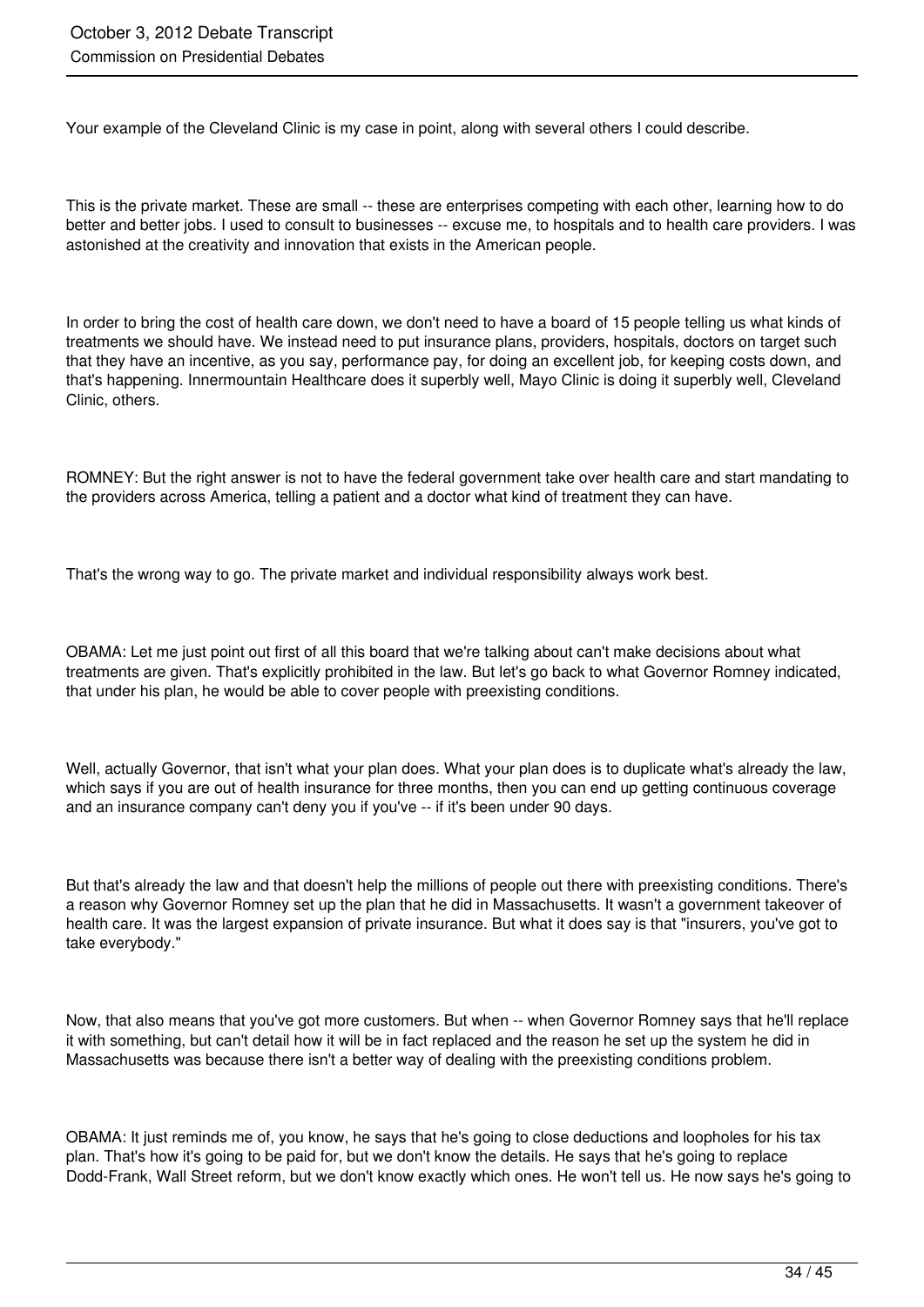replace Obamacare and ensure that all the good things that are in it are going to be in there and you don't have to worry.

And at some point, I think the American people have to ask themselves, is the reason that Governor Romney is keeping all these plans to replace secret because they're too good? Is it -- is it because that somehow middle-class families are going to benefit too much from them?

No. The reason is, is because, when we reform Wall Street, when we tackle the problem of pre-existing conditions, then, you know, these are tough problems and we've got to make choices. And the choices we've made have been ones that ultimately are benefiting middle-class families all across the country.

LEHRER: We're going to move to...

ROMNEY: No. I -- I have to respond to that.

LEHRER: No, but...

ROMNEY: Which is -- which is my experience as a governor is if I come in and -- and lay down a piece of legislation and say, "It's my way or the highway," I don't get a lot done. What I do is the same way that Tip O'Neill and Ronald Reagan worked together some years ago. When Ronald Reagan ran for office, he laid out the principles that he was going to foster. He said he was going to lower tax rates. He said he was going to broaden the base. You've said the same thing, you're going to simplify the tax code, broaden the base.

Those are my principles. I want to bring down the tax burden on middle-income families. And I'm going to work together with Congress to say, OK, what -- what are the various ways we could bring down deductions, for instance? One way, for instance, would be to have a single number. Make up a number, \$25,000, \$50,000. Anybody can have deductions up to that amount. And then that number disappears for high-income people. That's one way one could do it. One could follow Bowles-Simpson as a model and take deduction by deduction and make differences that way. There are alternatives to accomplish the objective I have, which is to bring down rates, broaden the base, simplify the code, and create incentives for growth. And with regards to health care, you had remarkable details with regards to my pre-existing condition plan. You obviously studied up on -- on my plan. In fact, I do have a plan that deals with people with pre-existing conditions. That's part of my health care plan. And what we did in Massachusetts is a model for the nation state by state. And I said that at that time.

The federal government taking over health care for the entire nation and whisking aside the 10th Amendment, which gives states the rights for these kinds of things, is not the course for America to have a stronger, more vibrant economy.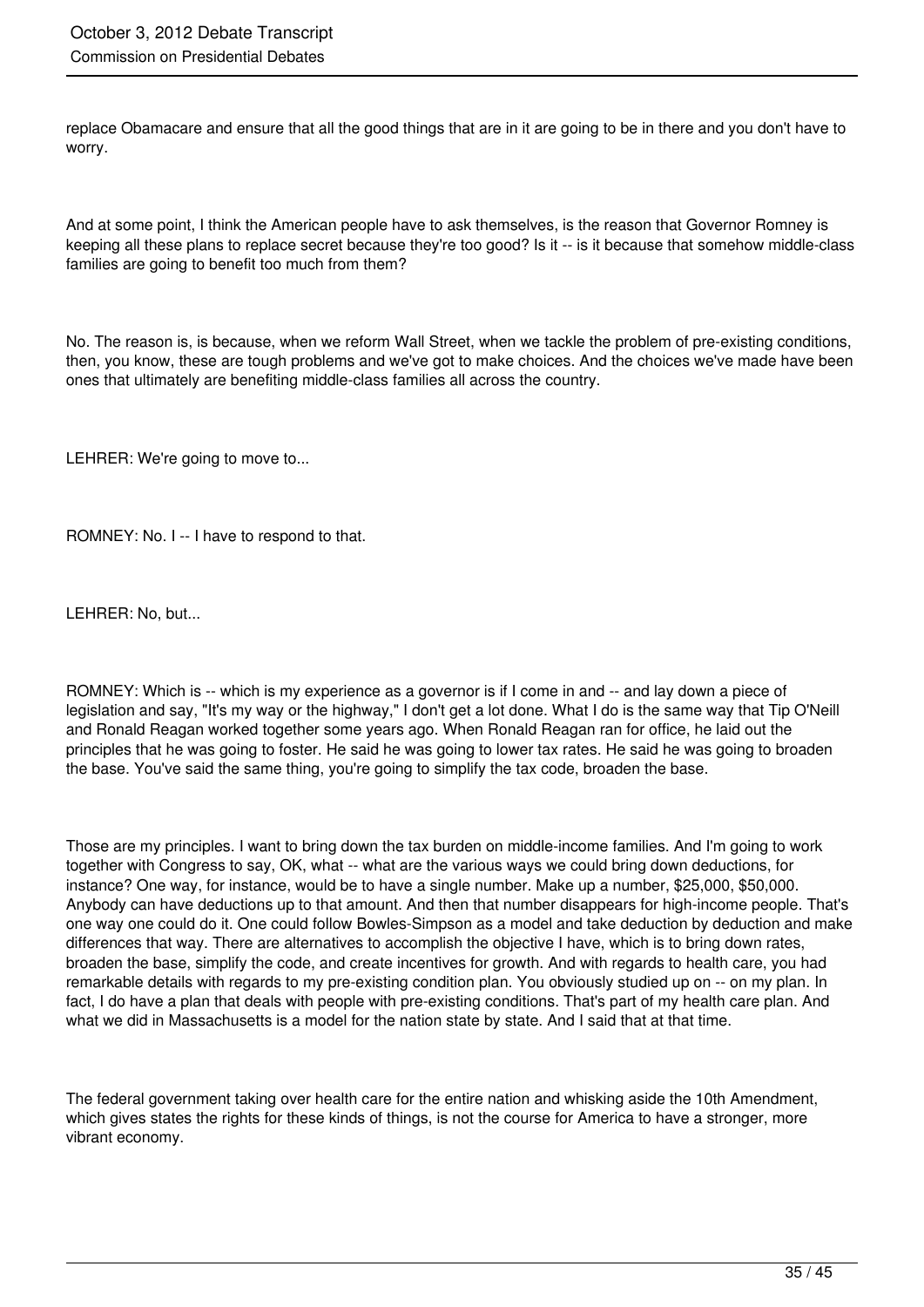LEHRER: That is a terrific segue to our next segment, and is the role of government. And -- and let's see. Role of government. And it is -- you are first on this, Mr. President. And the question is this. Do you believe, both of you - but you had the first two minutes on this, Mr. President -- do you believe there's a fundamental difference between the two of you as to how you view the mission of the federal government?

OBAMA: Well, I definitely think there are differences.

LEHRER: And do you -- yeah.

OBAMA: The first role of the federal government is to keep the American people safe. That's its most basic function. And as commander-in-chief, that is something that I've worked on and thought about every single day that I've been in the Oval Office.

But I also believe that government has the capacity, the federal government has the capacity to help open up opportunity and create ladders of opportunity and to create frameworks where the American people can succeed.

Look, the genius of America is the free enterprise system and freedom and the fact that people can go out there and start a business, work on an idea, make their own decisions.

OBAMA: But as Abraham Lincoln understood, there are also some things we do better together. So, in the middle of the Civil War, Abraham Lincoln said, let's help to finance the Transcontinental Railroad, let's start the National Academy of Sciences, let's start land grant colleges, because we want to give these gateways of opportunity for all Americans, because if all Americans are getting opportunity, we're all going to be better off. That doesn't restrict people's freedom. That enhances it.

And so what I've tried to do as president is to apply those same principles.

And when it comes to education what I've said is we've got to reform schools that are not working. We use something called Race to the Top. Wasn't a top-down approach, Governor. What we've said is to states, we'll give you more money if you initiate reforms. And as a consequence, you had 46 states around the country who have made a real difference.

But what I've also said is let's hire another 100,000 math and science teachers to make sure we maintain our technological lead and our people are skilled and able to succeed. And hard-pressed states right now can't all do that. In fact we've seen layoffs of hundreds of thousands of teachers over the last several years, and Governor Romney doesn't think we need more teachers. I do, because I think that that is the kind of investment where the federal government can help.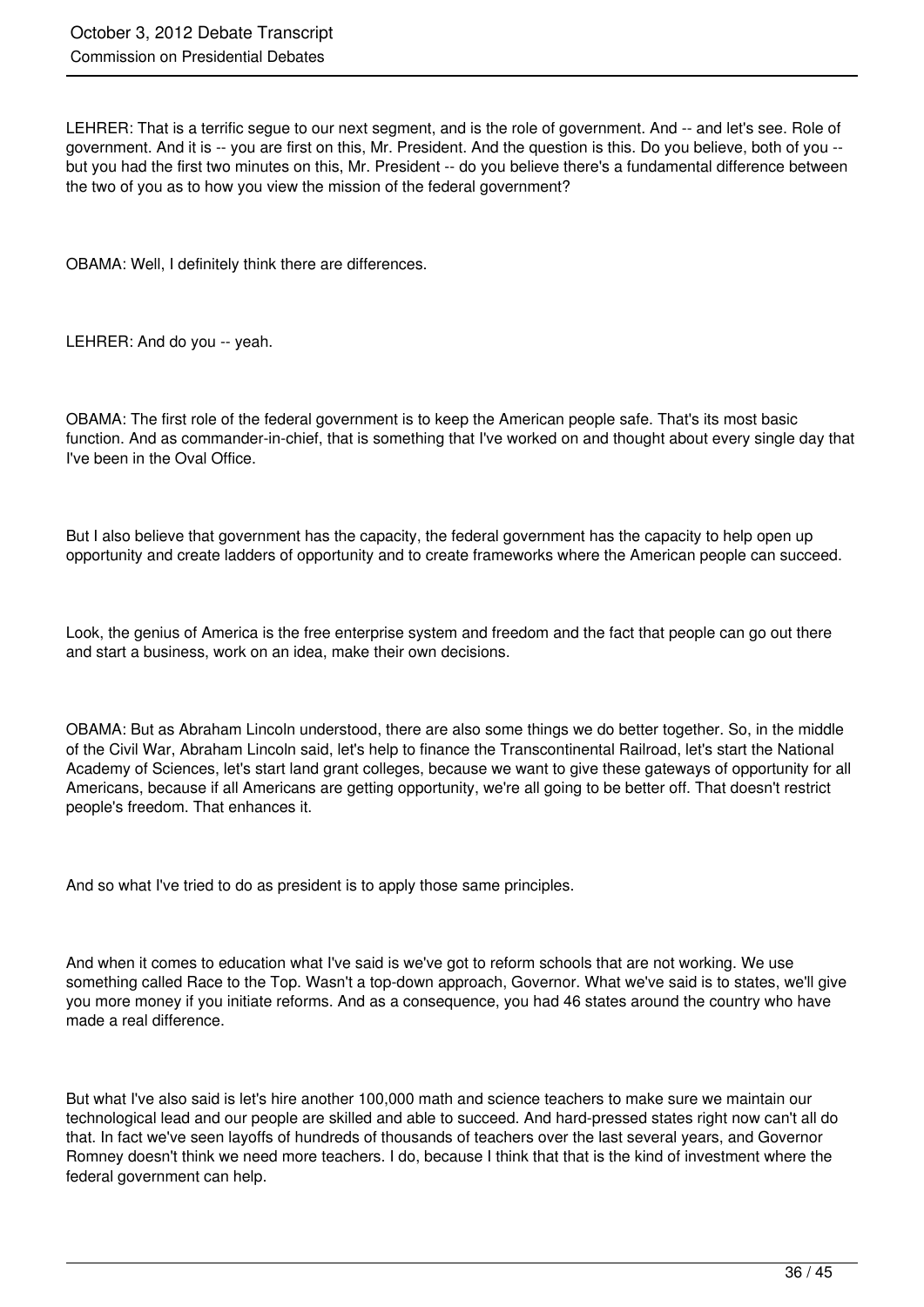It can't do it all, but it can make a difference. And as a consequence we'll have a better trained workforce and that will create jobs because companies want to locate in places where we've got a skilled workforce.

LEHRER: Two minutes, Governor, on the role of government. Your view?

ROMNEY: Well, first, I love great schools. Massachusetts, our schools are ranked number one of all 50 states. And the key to great schools, great teachers.

So I reject the idea that I don't believe in great teachers or more teachers. Every school district, every state should make that decision on their own.

The role of government: Look behind us. The Constitution and the Declaration of Independence. The role of government is to promote and protect the principles of those documents.

ROMNEY: First, life and liberty. We have a responsibility to protect the lives and liberties of our people, and that means a military second to none. I do not believe in cutting our military. I believe in maintaining the strength of America's military.

Second, in that line that says we are endowed by our creator with our rights, I believe we must maintain our commitment to religious tolerance and freedom in this country. That statement also says that we are endowed by our creator with the right to pursue happiness as we choose. I interpret that as, one, making sure that those people who are less fortunate and can't care for themselves are cared by -- by one another.

We're a nation that believes that we're all children of the same god and we care for those that have difficulties, those that are elderly and have problems and challenges, those that are disabled. We care for them. And we -- we look for discovery and innovation, all these things desired out of the American heart to provide the pursuit of happiness for our citizens.

But we also believe in maintaining for individuals the right to pursue their dreams and not to have the government substitute itself for the rights of free individuals. And what we're seeing right now is, in my view, a -- a trickle-down government approach, which has government thinking it can do a better job than free people pursuing their dreams. And it's not working.

And the proof of that is 23 million people out of work. The proof of that is 1 out of 6 people in poverty. The proof of that is we've gone from 32 million on food stamps to 47 million on food stamps. The proof of that is that 50 percent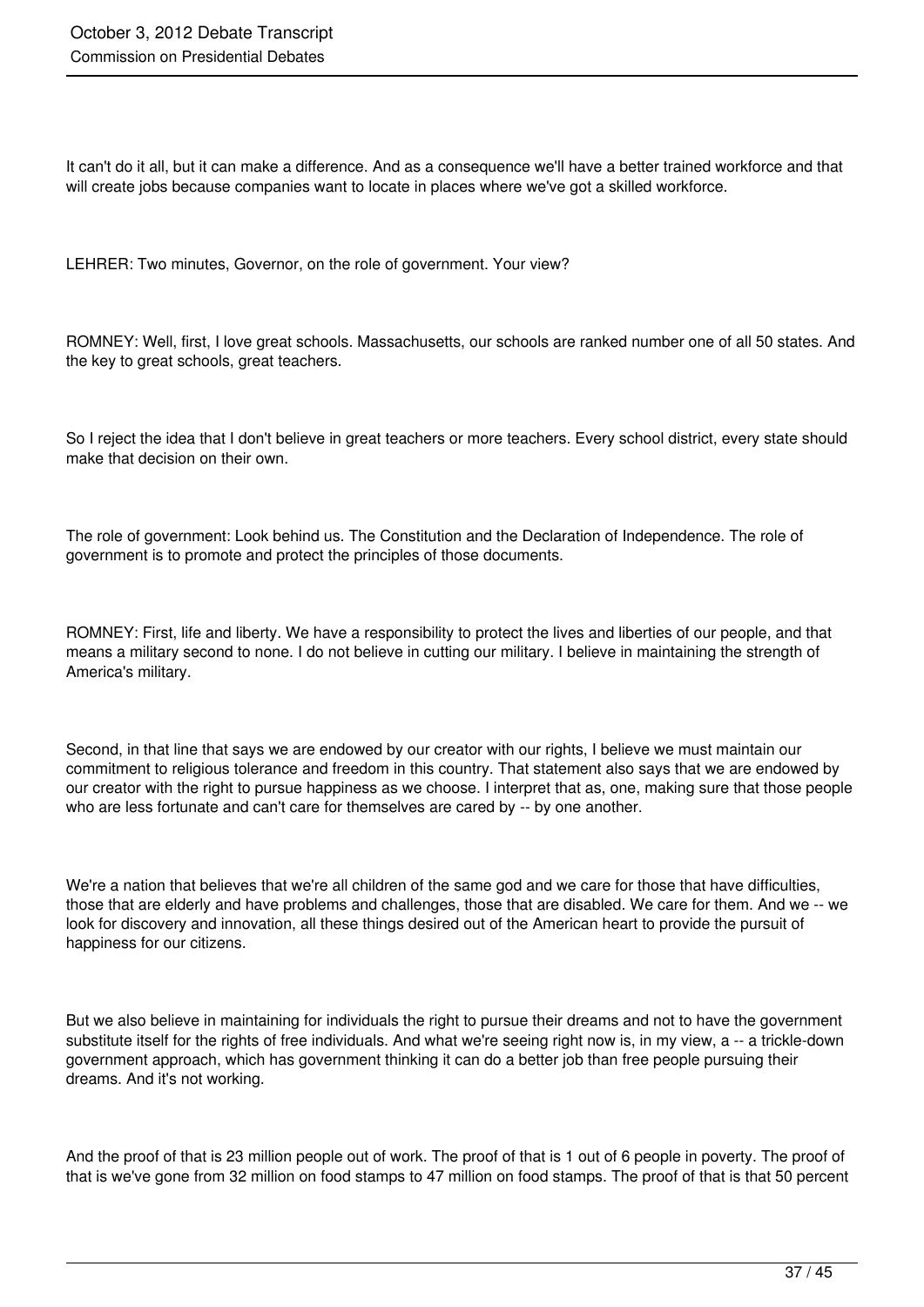of college graduates this year can't find work.

LEHRER: All right.

ROMNEY: We know that the path we're taking is not working. It's time for a new path.

LEHRER: All right. Let's go through some specifics in terms of what -- how each of you views the role of government. How do -- education. Does the federal government have a responsibility to improve the quality of public education in America?

ROMNEY: Well, the primary responsibility for education is -- is, of course, at the state and local level. But the federal government also can play a very important role. And I -- and I agree with Secretary Arne Duncan, he's -some ideas he's put forward on Race to the Top, not all of them, but some of them I agree with and -- and congratulate him for pursuing that. The federal government can get local and -- and state schools to do a better job.

My own view, by the way, is I've added to that. I happen to believe, I want the kids that are getting federal dollars from IDEA or Title I -- these are disabled kids or -- or -- or poor kids or -- or lower-income kids, rather, I want them to be able to go to the school of their choice.

So all federal funds, instead of going to the -- to the state or to the school district, I'd have go, if you will, follow the child and let the parent and the child decide where to send their -- their -- their student.

LEHRER: How do you see the federal government's responsibility to, as I say, to improve the quality of public education in this country?

OBAMA: Well, as I've indicated, I think that it has a significant role to play. Through our Race to the Top program, we've worked with Republican and Democratic governors to initiate major reforms, and they're having an impact right now.

LEHRER: Do you think you have a difference with your views and -- and those of Governor Romney on -- about education and the federal government?

OBAMA: You know, this is where budgets matter, because budgets reflect choices. So when Governor Romney indicates that he wants to cut taxes and potentially benefit folks like me and him, and to pay for it we're having to initiate significant cuts in federal support for education, that makes a difference.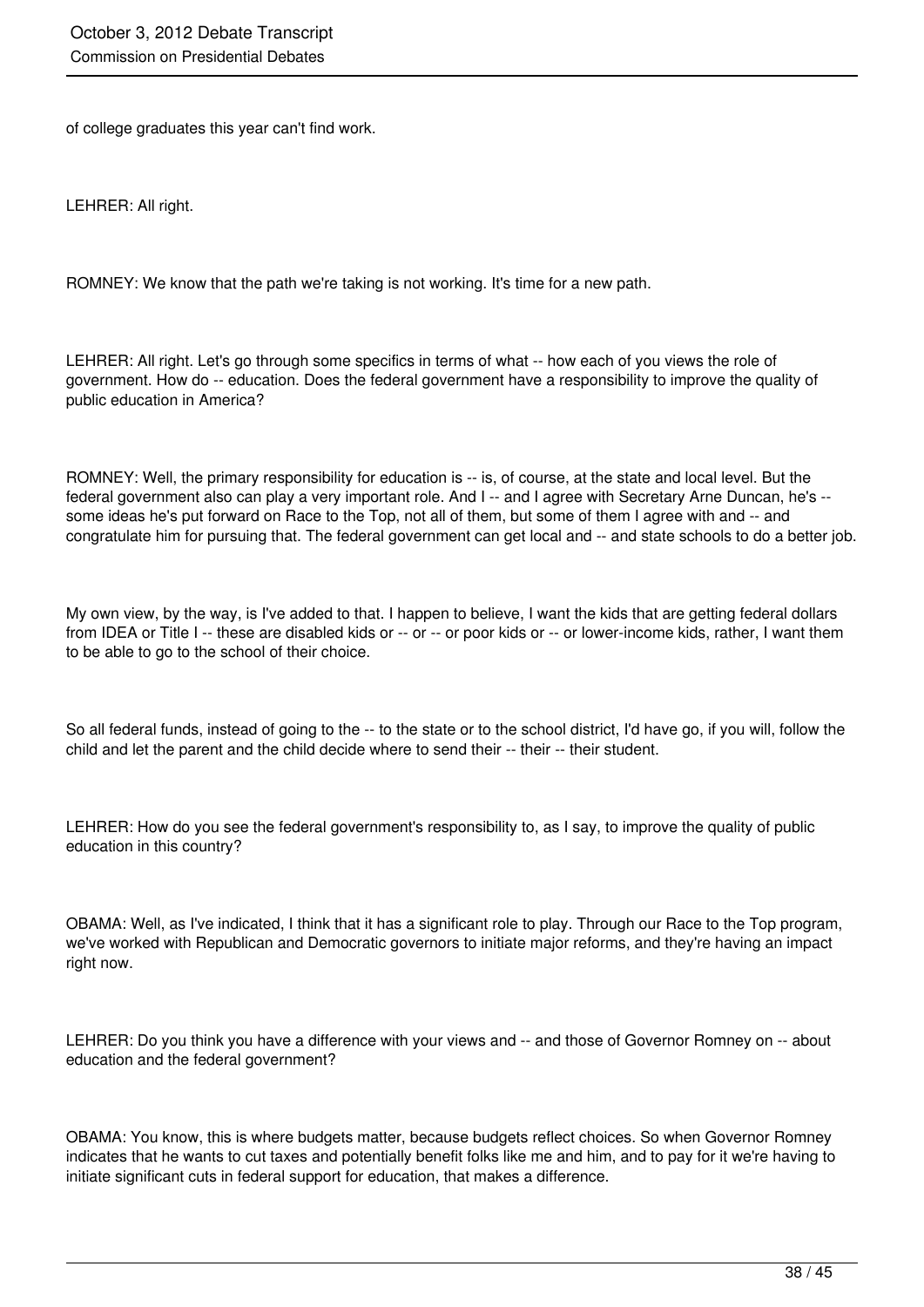You know, his -- his running mate, Congressman Ryan, put forward a budget that reflects many of the principles that Governor Romney's talked about. And it wasn't very detailed. This seems to be a trend. But -- but what it did do is to -- if you extrapolated how much money we're talking about, you'd look at cutting the education budget by up to 20 percent.

OBAMA: When it comes to community colleges, we are seeing great work done out there all over the country because we have the opportunity to train people for jobs that exist right now. And one of the things I suspect Governor Romney and I probably agree on is getting businesses to work with community colleges so that they're setting up their training programs...

LEHRER: Do you -- do you agree, Governor?

OBAMA: Let me just finish the point.

(CROSSTALK)

OBAMA: The -- where they're partnering so that they're designing training programs. And people who are going through them know that there's a job waiting for them if they complete it. That makes a big difference, but that requires some federal support.

Let me just say one final example. When it comes to making college affordable, whether it's two-year or four-year, one of the things that I did as president was we were sending \$60 billion to banks and lenders as middlemen for the student loan program, even though the loans were guaranteed. So there was no risk for the banks or the lenders, but they were taking billions out of the system.

And we said, "Why not cut out the middleman?" And as a consequence, what we've been able to do is to provide millions more students assistance, lower or keep low interest rates on student loans. And this is an example of where our priorities make a difference.

Governor Romney, I genuinely believe cares about education, but when he tells a student that, you know, "you should borrow money from your parents to go to college," you know, that indicates the degree to which, you know, there may not be as much of a focus on the fact that folks like myself, folks like Michelle, kids probably who attend University of Denver, just don't have that option.

And for us to be able to make sure that they've got that opportunity and they can walk through that door, that is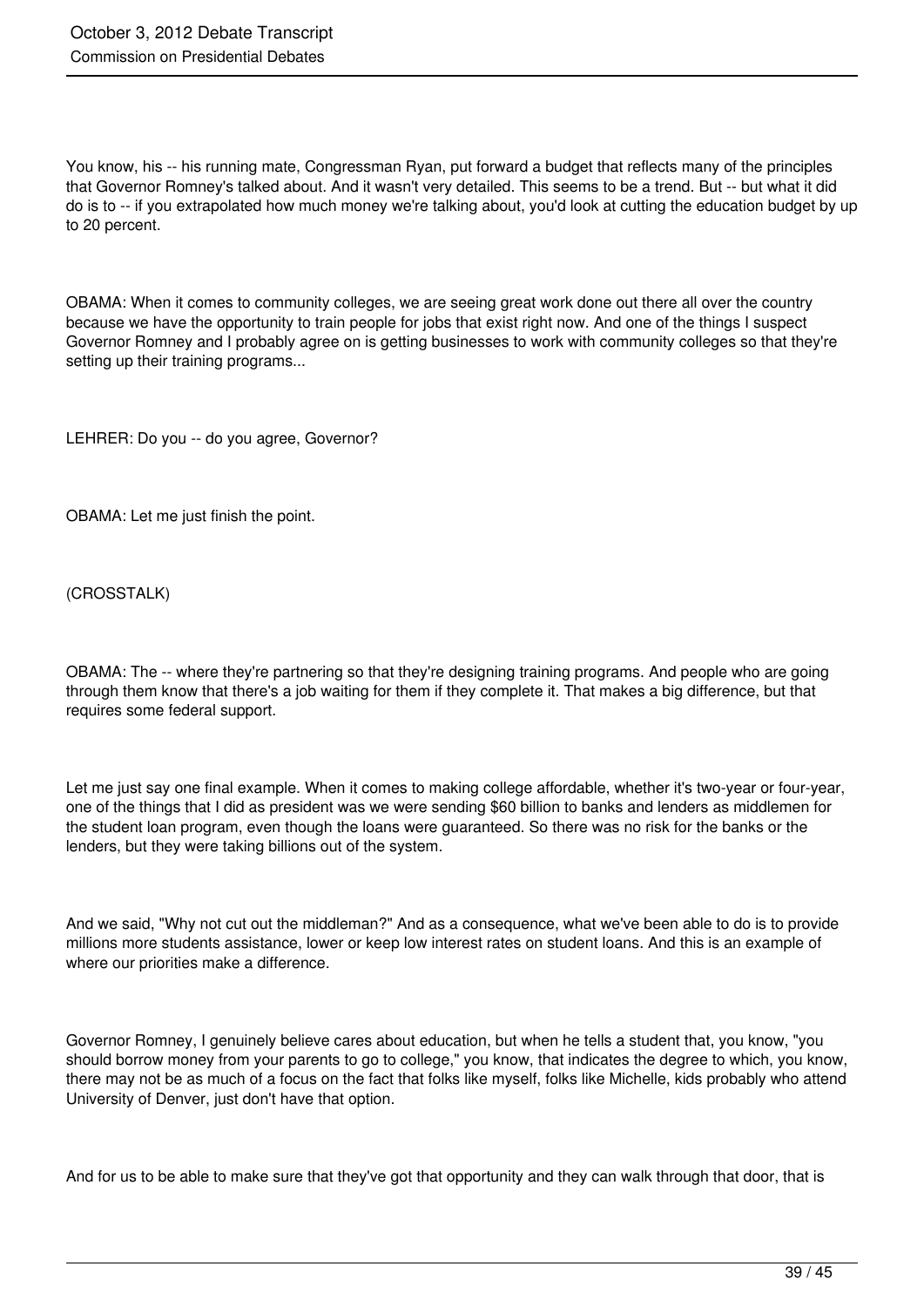vitally important not just to those kids. It's how we're going to grow this economy over the long term.

LEHRER: We're running out of time, gentlemen.

### (CROSSTALK) LEHRER: Governor?

ROMNEY: Mr. President, Mr. President, you're entitled as the president to your own airplane and to your own house, but not to your own facts. All right, I'm not going to cut education funding. I don't have any plan to cut education funding and -- and grants that go to people going to college. I'm planning on (inaudible) to grow. So I'm not planning on making changes there.

But you make a very good point, which is that the place you put your money just makes a pretty clear indication of where your heart is. You put \$90 billion into -- into green jobs. And I -- look, I'm all in favor of green energy. \$90 billion, that would have -- that would have hired 2 million teachers. \$90 billion.

And these businesses, many of them have gone out of business, I think about half of them, of the ones have been invested in have gone out of business. A number of them happened to be owned by people who were contributors to your campaigns.

Look, the right course for America's government, we were talking about the role of government, is not to become the economic player, picking winners and losers, telling people what kind of health treatment they can receive, taking over the health care system that has existed in this country for a long, long time and has produced the best health records in the world.

The right answer for government is say, How do we make the private sector become more efficient and more effective? How do we get schools to be more competitive? Let's grade them. I propose we grade our schools so parents know which schools are succeeding and failing, so they can take their child to a -- to a school that he's being more successful.

I don't want to cut our commitment to education. I wanted to make it more effective and efficient. And by the way, I've had that experience. I don't just talk about it. I've been there. Massachusetts schools are ranked number one in the nation. This is not because I didn't have commitment to education. It's because I care about education for all of our kids.

LEHRER: All right, gentlemen...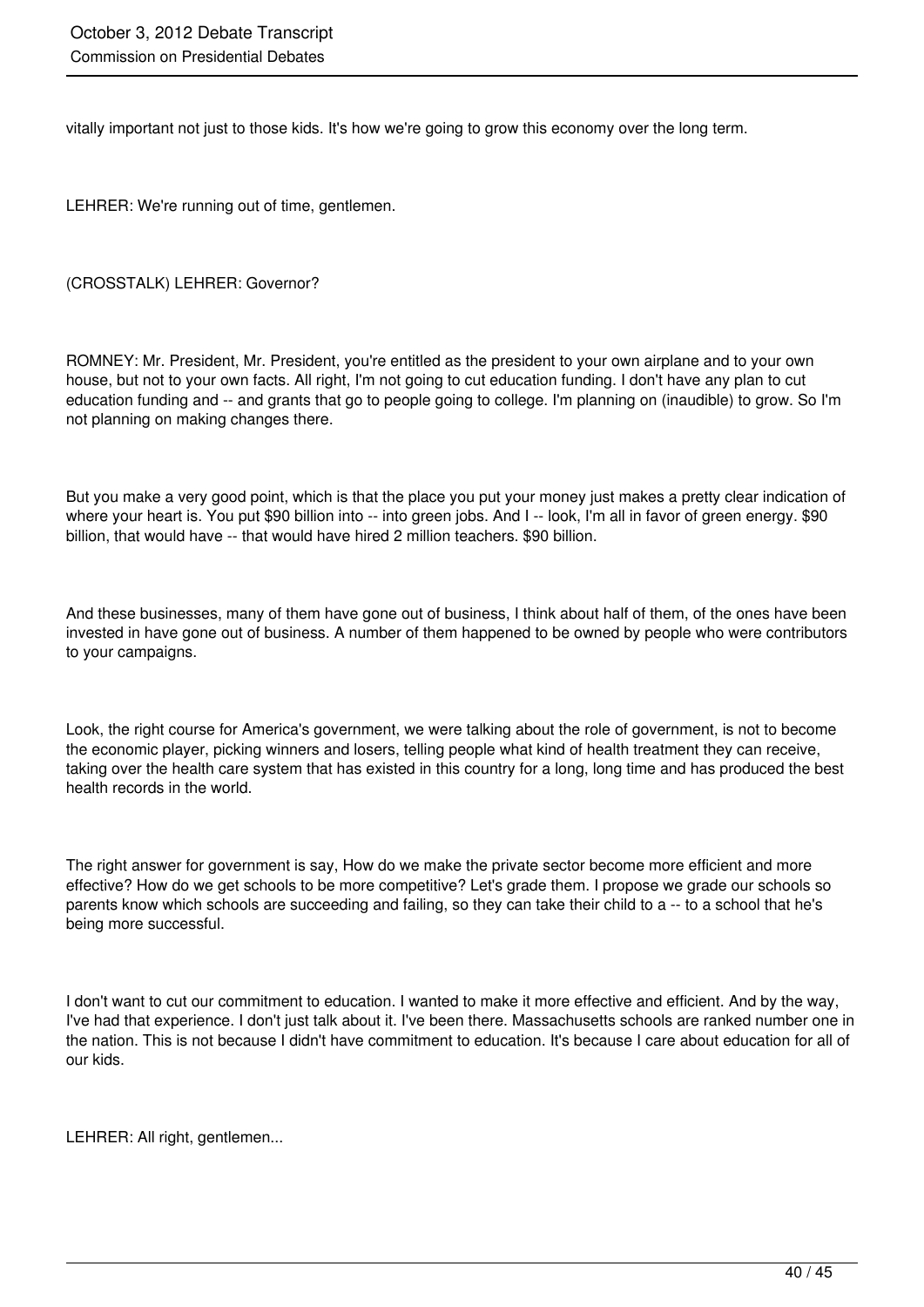## (CROSSTALK)

LEHRER: Excuse me (inaudible). Excuse me, sir. We've got -- we've got -- barely have three minutes left. I'm not going to grade the two of you and say your answers have been too long or I've done a poor job.

OBAMA: You've done a great job.

LEHRER: Oh, well, no. But the fact is government -- the role of government and governing, we've lost a pod in other words. So we only have three -- three minutes left in the -- in the debate before we go to your closing statements. And so I want to ask finally here, and remember, we've got three minutes total time here -- and the question is this. Many of the legislative functions of the federal government right now are in a state of paralysis as a result of partisan gridlock. If elected, in your case, if re-elected, in your case, what would you do about that?

#### Governor?

ROMNEY: Jim, I had the great experience -- it didn't seem like it at the time -- of being elected in a state where my legislature was 87 percent Democrat. And that meant I figured out from day one I had to get along and I had to work across the aisle to get anything done. We drove our schools to be number one in the nation. We cut taxes 19 times.

LEHRER: But what would you do as president?

ROMNEY: We -- as president, I will sit on day one -- actually, the day after I get elected -- I'll sit down with leaders -- the Democratic leaders, as well as Republican leaders, and continue -- as we did in my state -- we met every Monday for a couple hours, talked about the issues and the challenges in the -- in the -- in our state in that case. We have to work on a collaborative basis, not because we're going to compromise our principle, but because there's common ground.

And the challenges America faces right now -- look, the reason I'm in this race is there are people that are really hurting today in this country. And we face -- this deficit could crush the future generations. What's happening in the Middle East, there are developments around the world that are of real concern.

LEHRER: All right.

ROMNEY: And Republicans and Democrats both love America. But we need to have leadership -- leadership in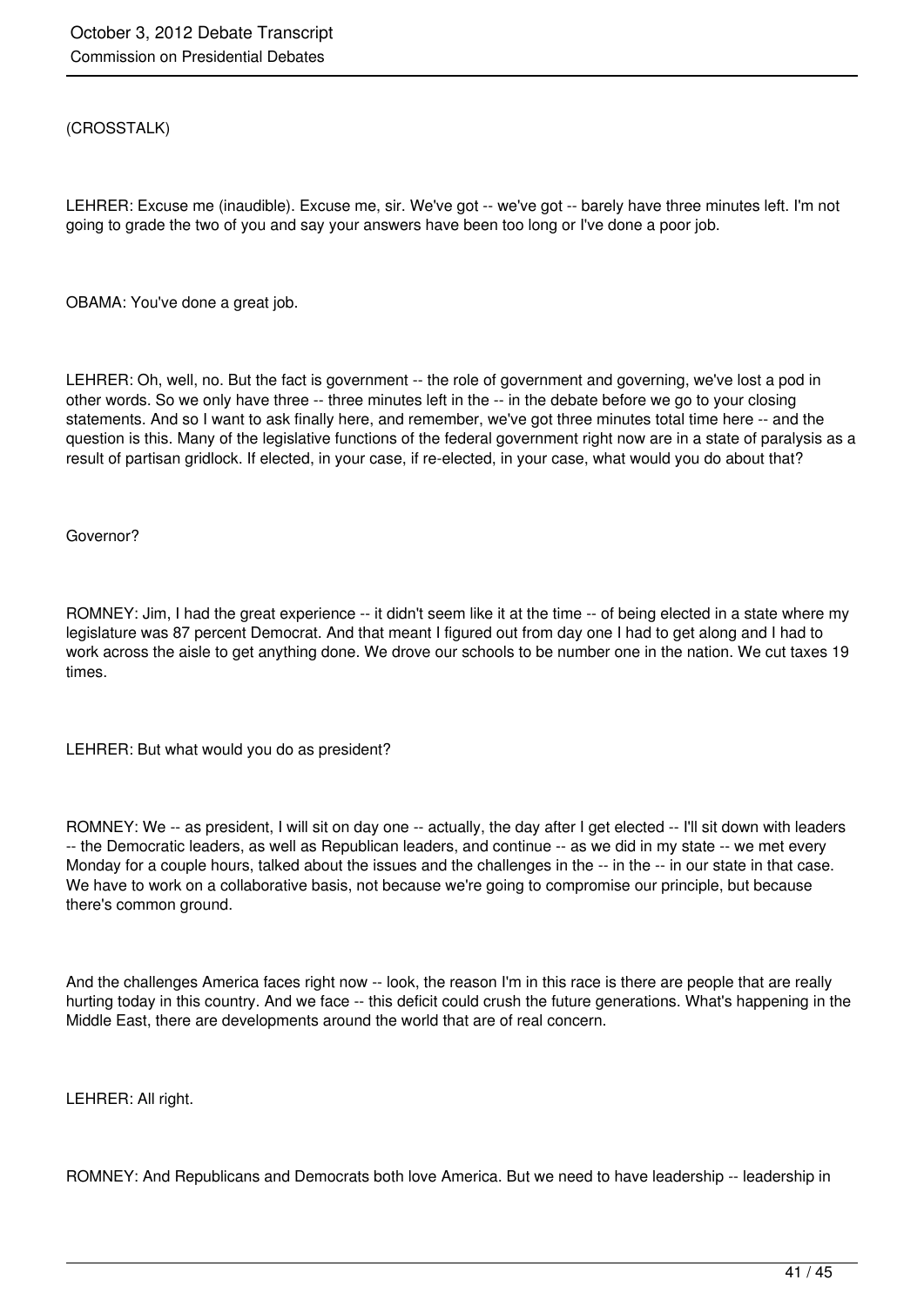Washington that will actually bring people together and get the job done and could not care less if -- if it's a Republican or a Democrat. I've done it before. I'll do it again.

LEHRER: Mr. President?

OBAMA: Well, first of all, I think Governor Romney's going to have a busy first day, because he's also going to repeal Obamacare, which will not be very popular among Democrats as you're sitting down with them.

(LAUGHTER)

But, look, my philosophy has been, I will take ideas from anybody, Democrat or Republican, as long as they're advancing the cause of making middle-class families stronger and giving ladders of opportunity to the middle class. That's how we cut taxes for middle- class families and small businesses. That's how we cut a trillion dollars of spending that wasn't advancing that cause. That's how we signed three trade deals into law that are helping us to double our exports and sell more American products around the world. That's how we repealed "don't ask/don't tell." That's how we ended the war in Iraq, as I promised, and that's how we're going to wind down the war in Afghanistan. That's how we went after Al Qaida and bin Laden.

So we've -- we've seen progress even under Republican control of the House of Representatives. But, ultimately, part of being principled, part of being a leader is, A, being able to describe exactly what it is that you intend to do, not just saying, "I'll sit down," but you have to have a plan.

Number two, what's important is occasionally you've got to say no, to -- to -- to folks both in your own party and in the other party. And, you know, yes, have we had some fights between me and the Republicans when -- when they fought back against us reining in the excesses of Wall Street? Absolutely, because that was a fight that needed to be had.

When -- when we were fighting about whether or not we were going to make sure that Americans had more security with their health insurance and they said no, yes, that was a fight that we needed to have.

LEHRER: All right

OBAMA: And so part of leadership and governing is both saying what it is that you are for, but also being willing to say no to some things. And I've got to tell you, Governor Romney, when it comes to his own party during the course of this campaign, has not displayed that willingness to say no to some of the more extreme parts of his party.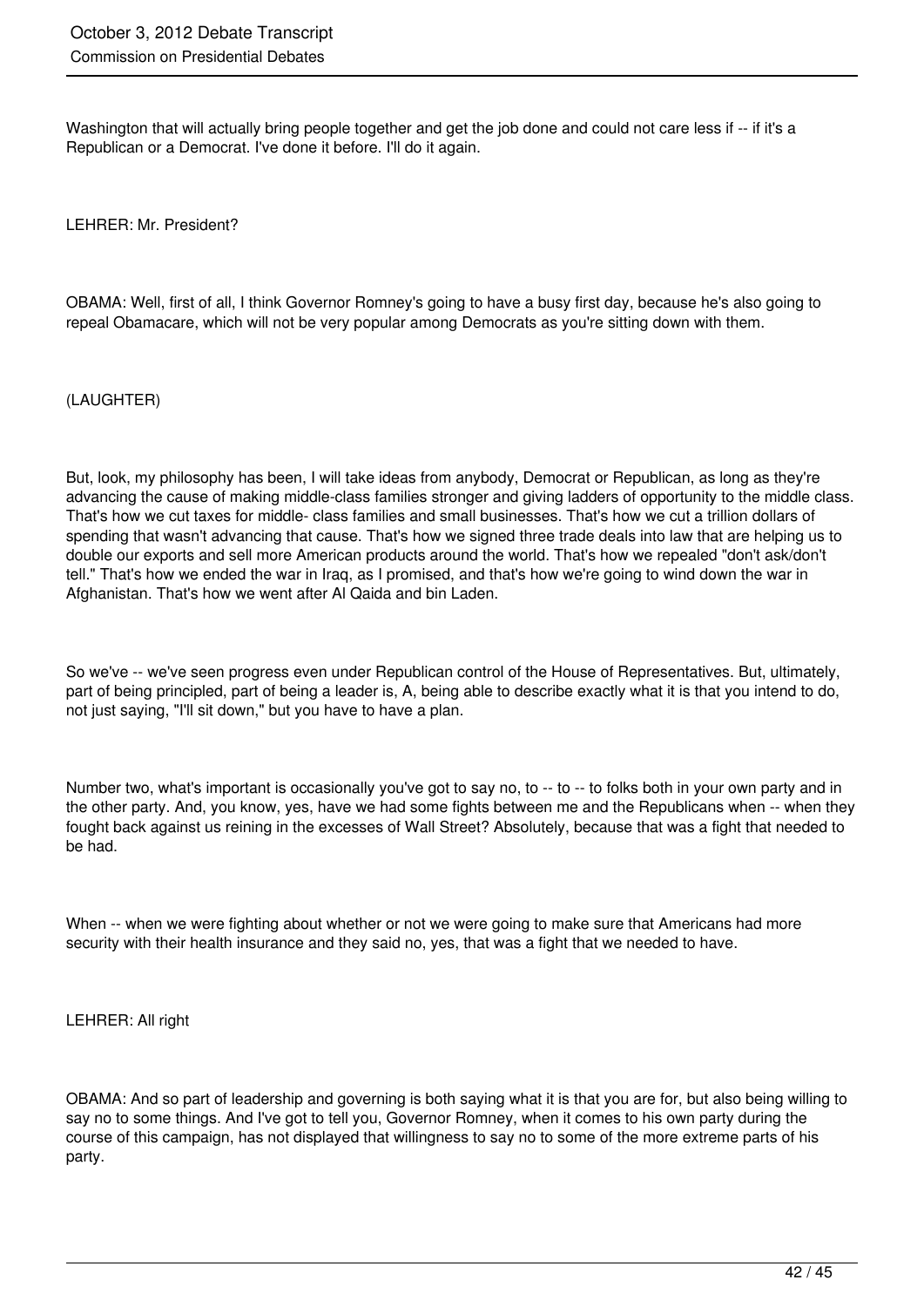LEHRER: That brings us to closing statements. It was a coin toss. Governor Romney, you won the toss and you elected to go last, so you have a closing two minutes, Mr. President.

OBAMA: Well, Jim, I want to thank you, and I want to thank Governor Romney, because I think was a terrific debate, and I very much appreciate it. And I want to thank the University of Denver.

You know, four years ago, we were going through a major crisis. And yet my faith and confidence in the American future is undiminished. And the reason is because of its people, because of the woman I met in North Carolina who decided at 55 to go back to school because she wanted to inspire her daughter and now has a job from that new training that she's gotten; because a company in Minnesota who was willing to give up salaries and perks for their executives to make sure that they didn't lay off workers during a recession.

The auto workers that you meet in Toledo or Detroit take such pride in building the best cars in the world, not just because of a paycheck, but because it gives them that sense of pride, that they're helping to build America. And so the question now is how do we build on those strengths. And everything that I've tried to do, and everything that I'm now proposing for the next four years in terms of improving our education system or developing American energy or making sure that we're closing loopholes for companies that are shipping jobs overseas and focusing on small businesses and companies that are creating jobs here in the United States, or closing our deficit in a responsible, balanced way that allows us to invest in our future.

All those things are designed to make sure that the American people, their genius, their grit, their determination, is -- is channeled and -- and they have an opportunity to succeed. And everybody's getting a fair shot. And everybody's getting a fair share -- everybody's doing a fair share, and everybody's playing by the same rules.

You know, four years ago, I said that I'm not a perfect man and I wouldn't be a perfect president. And that's probably a promise that Governor Romney thinks I've kept. But I also promised that I'd fight every single day on behalf of the American people, the middle class, and all those who were striving to get into the middle class. I've kept that promise and if you'll vote for me, then I promise I'll fight just as hard in a second term.

LEHRER: Governor Romney, your two-minute closing.

ROMNEY: Thank you, Jim, and Mr. President. And thank you for tuning in this evening.

This is a -- this is an important election and I'm concerned about America. I'm concerned about the direction America has been taking over the last four years.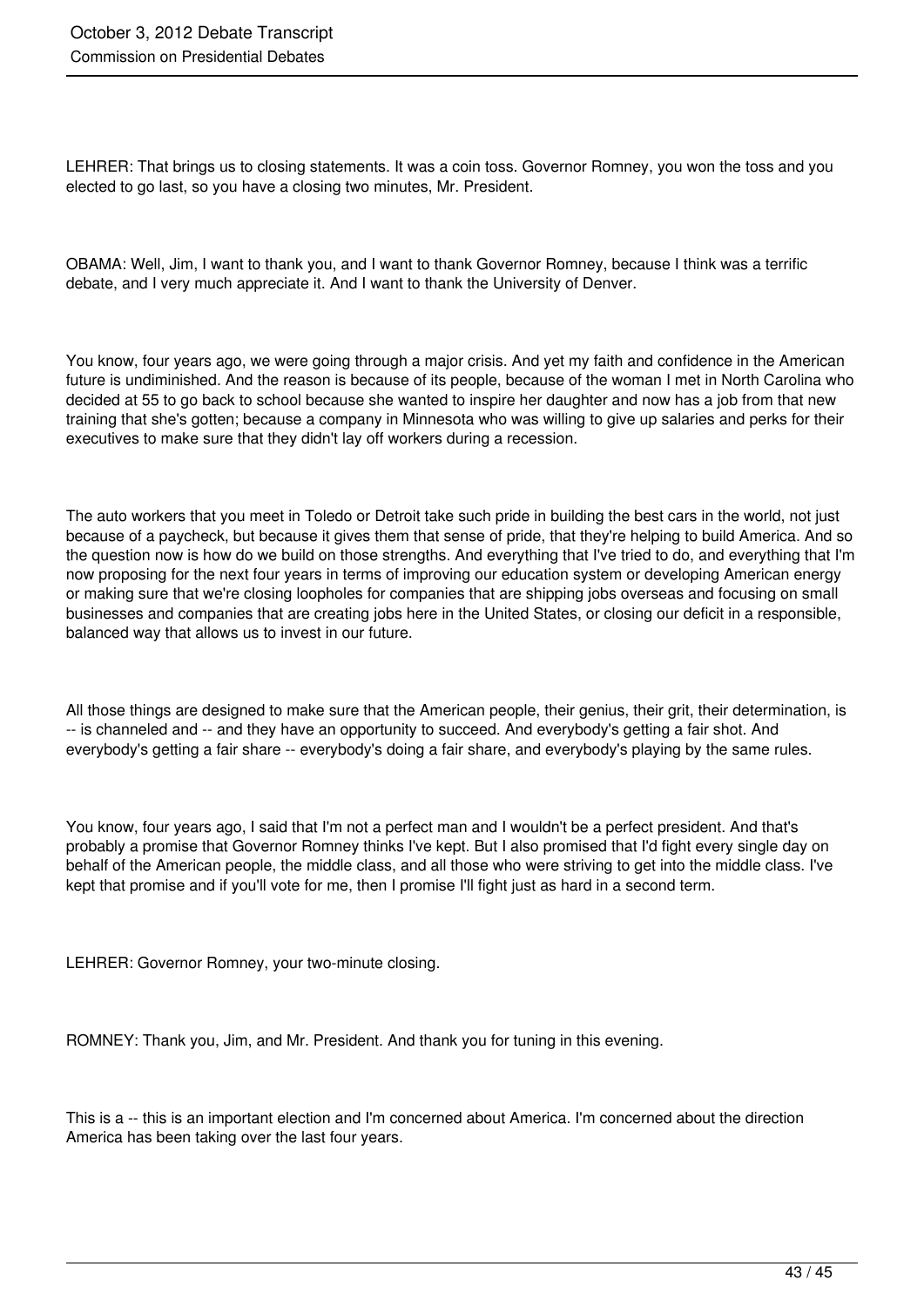I -- I know this is bigger than an election about the two of us as individuals. It's bigger than our respective parties. It's an election about the course of America. What kind of America do you want to have for yourself and for your children.

And there really are two very different paths that we began speaking about this evening, and over the course of this month we're going to have two more presidential debates and a vice presidential debate. We're talk about those two paths.

But they lead in very different directions. And it's not just looking to our words that you have to take in evidence of where they go. You can look at the record.

There's no question in my mind that if the president were to be reelected you'll continue to see a middle-class squeeze with incomes going down and prices going up.

I'll get incomes up again.

You'll see chronic unemployment. We've had 43 straight months with unemployment above 8 percent.

If I'm president I will create -- help create 12 million new jobs in this country with rising incomes.

If the president's reelected, Obamacare will be fully installed. In my view that's going to mean a whole different way of life for people who counted on the insurance plan they had in the past. Many will lose it. You're going to see health premiums go up by some \$2,500 per family.

If I'm elected we won't have Obama. We'll put in place the kind of principles that I put in place in my own state and allow each state to craft their own programs to get people insured and we'll focus on getting the cost of health care down.

If the president were to be reelected you're going to see a \$716 billion cut to Medicare. You'll have 4 million people who will lose Medicare Advantage. You'll have hospital and providers that'll no longer accept Medicare patients.

I'll restore that \$716 billion to Medicare.